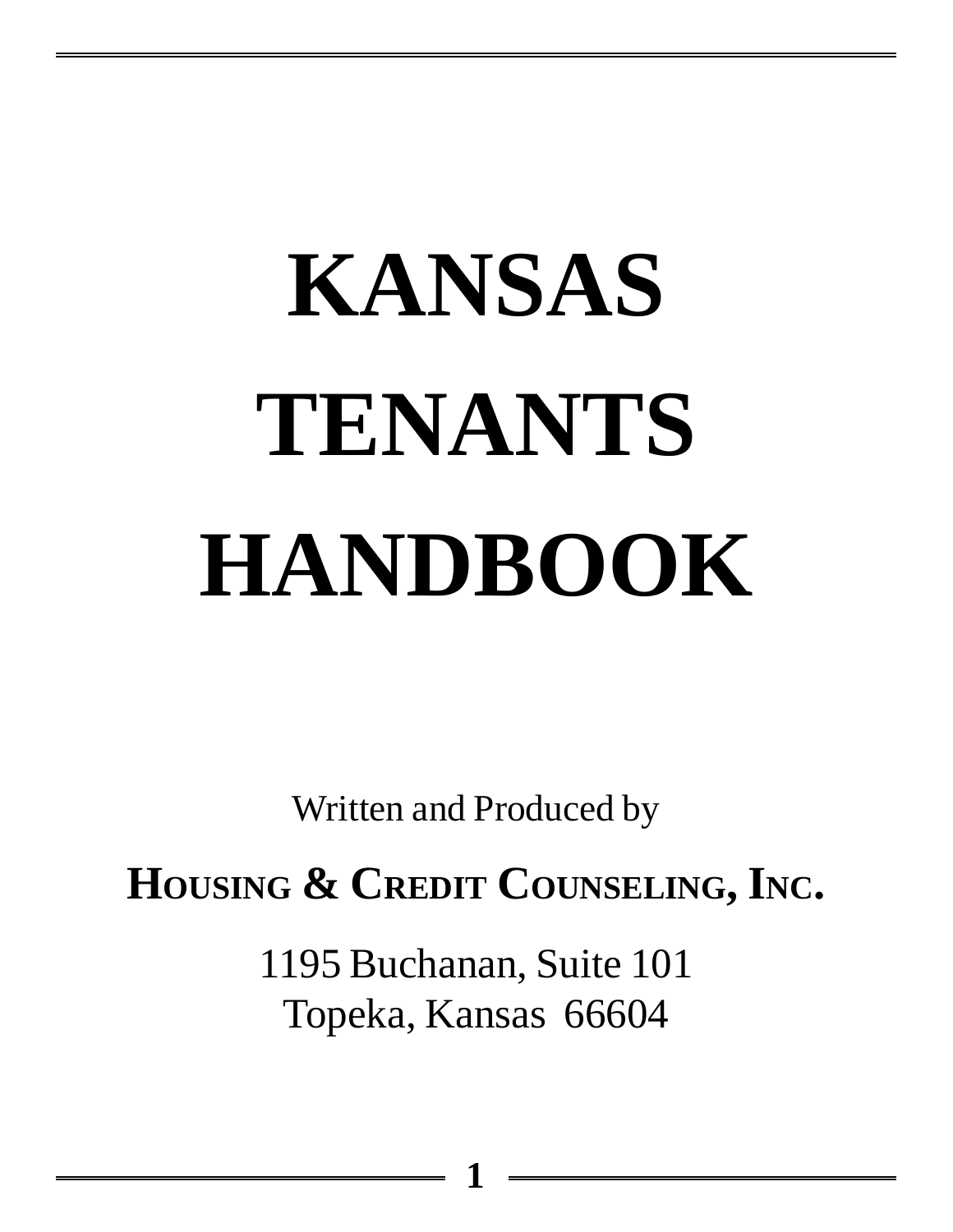## **FOREWORD**

As we celebrate the 30th Anniversary of Housing and Credit Counseling, Inc., we are proud to bring you the 5th Revision to the fourth edition of our **Kansas Tenants Handbook**. In addition to making a few clarifications and updates in the text, we have also included new information in response to frequently asked questions and changes in local, state and federal laws. Look for:

- ♦ More categories of subsidized rental housing
- ♦ Performing cleaning, maintenance and repairs in lieu of paying a security deposit
- ♦ Impact on a current lease agreement when the property in which a tenant resides is sold
- ♦ Prohibited lease provisions providing for automatic forfeit of security deposit for ending a lease early
- ♦ Guests, and when guests stay
- ♦ Expanding our list of cities that have adopted housing codes to include Dodge City, Emporia, Hutchinson and Ottawa
- ♦ Language that must be included in paperwork provided by a landlord that serves as notice to vacate
- ♦ More discussion on crime-free and drug-free housing
- ♦ Resources for obtaining the most current information about mold contamination
- ♦ Finding the person who will accept legal papers for a corporation in a small claims suit or other legal action
- ♦ Resources for obtaining current information regarding tenant organizations and organizing

Many people assisted with our revisions to this handbook as well as our **Kansas Landlords Handbook**. We especially would like to thank...

**Outside of HCCI:** Marilyn Harp, Regional Director, Kansas Legal Services; Kansas Bar Association Legal Aid and Referral Committee; James Dunn and Robert Ebey, President and Vice President, Landlords of Lawrence, Inc.; Patrick Delapp, Shawnee County Landlords Association, Inc.; Sandy Watson, Landlords Incorporated of Kansas City, Kansas; Richard Jackson, ECKAN of Ottawa, Kansas; Matthew Brady, Dodge City Housing Authority; Mike Gurnee, City Planner, Dodge City, Kansas

**Housing and Credit Counseling, Inc. Staff:** Dee Daniels, Debbie Eubanks, Lee Geary, Brandy Holmes, Louise Kirkpatrick, Curtis Brown and especially Cornell Mayfield and Jonell Passariello

**Special Thanks:** A special thanks to the Kansas Bar Association, Topeka, Kansas, for contributing the printing of this handbook. In particular, thanks to Btissam Touijer, Public Services Director, for handling all of the arrangements.

We hope this Handbook continues to be as useful to you, and the people with whom you share it, as our previous publications have been.

Enjoy!

Karen A. Hiller Executive Director & Author Housing and Credit Counseling, Inc. December 2003

Copyright 1985, 1990, 1994, 1996, 1999, 2003 Housing and Credit Counseling, inc. 1195 Buchanan, Suite 101, Topeka, kansas 66604

Material in this book is dated. If your **Kansas Tenants Handbook** is very old, you may want to doublecheck your information with an attorney or local housing counseling center or contact Housing and Credit Counseling, Inc. for information about a new publication.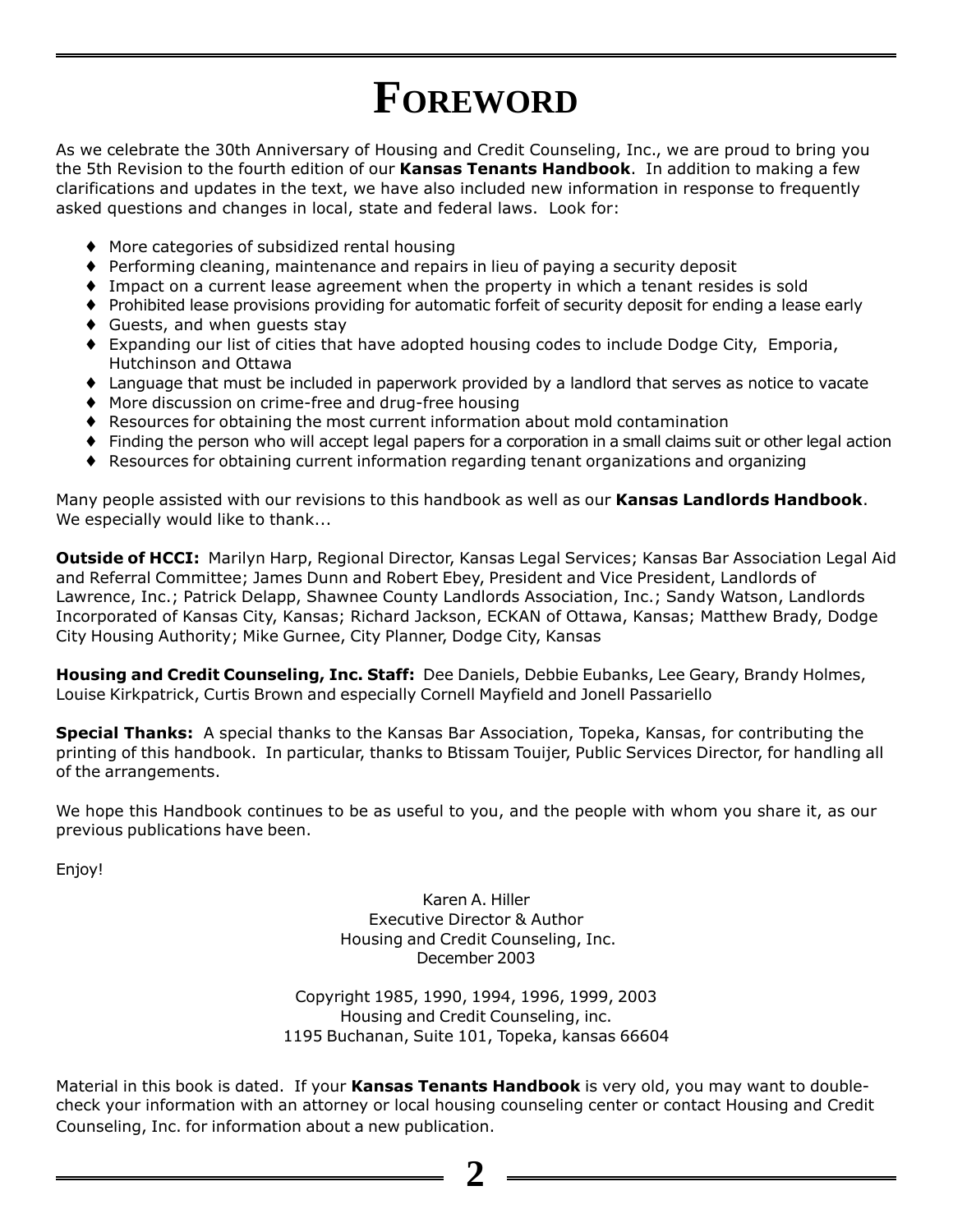## TABLE OF CONTENTS

| <b>Chapters</b>                                               |
|---------------------------------------------------------------|
|                                                               |
|                                                               |
|                                                               |
|                                                               |
|                                                               |
|                                                               |
|                                                               |
|                                                               |
|                                                               |
|                                                               |
|                                                               |
|                                                               |
|                                                               |
|                                                               |
|                                                               |
| <b>Highlights</b>                                             |
|                                                               |
| Worksheet For Computing Public Housing and Section 8 Rents 10 |
|                                                               |
|                                                               |
|                                                               |
|                                                               |
|                                                               |
|                                                               |
|                                                               |
|                                                               |
|                                                               |
|                                                               |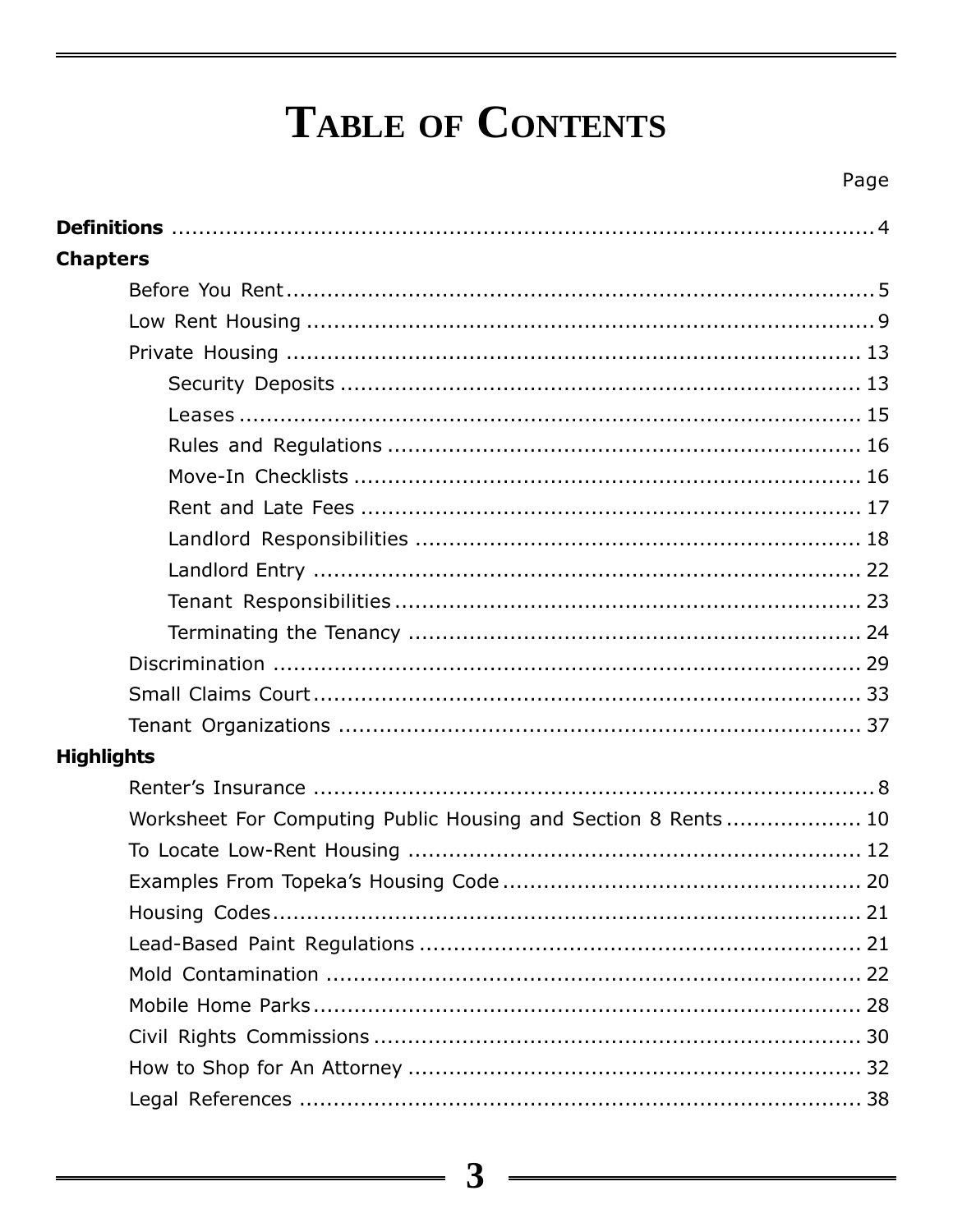## **DEFINITIONS**

The text of this book has been prepared in accordance with the Kansas Residential Landlord and Tenant Act. Under that Act in K.S.A. 58-2543:

**TENANT** is defined as "a person entitled under a rental agreement to occupy a dwelling unit to the exclusion of others."

**LANDLORD** is defined as "the owner, lessor, or sublessor of the dwelling unit, or the building of which it is a part," and it also means a manager of the premises who fails to disclose as required by K.S.A. 58-2551.

**OWNER** is defined as "one (1) or more persons, jointly or severally, in whom is vested: (1) all or part of the legal title to property; or (2) all or part of the beneficial ownership and a right to prevent use and enjoyment of the premises; and such term includes a mortgagee in possession."

**PERSON** "includes an individual or organization."

**ORGANIZATION** "includes a corporation, government, governmental subdivision or agency, business trust, estate, trust, partnership or an association, two (2) or more persons having a joint or common interest, and any other legal or commercial entity."

The following relationships are **not** governed by the Act:

**COMMERCIAL** rental agreements are not covered.

"Unless created to avoid application of this Act, the following relationships are **not** governed by this Act:

- (a) Residence at an **INSTITUTION**, public, or private, if incidental to detention or the provision of medical, geriatric, educational, counseling, religious, or similar service;
- (b) Occupancy under a **CONTRACT OF SALE** of a dwelling unit or the property of which it is a part, if the occupant is the purchaser or a person who succeeds to the purchaser's interest;
- (c) Occupancy by a member of a **FRATERNAL OR SOCIAL ORGANIZATION** in the portion of a structure operated for the benefit of the organization;
- (d) **TRANSIENT** occupancy in a hotel, motel, or rooming house;
- (e) Occupancy by an **EMPLOYEE** of a landlord whose right to occupancy is conditional upon employment in and about the premises;
- (f) Occupancy by an owner of a **CONDOMINIUM** unit or holder of a proprietary lease in a **COOPERATIVE**; and
- (g) Occupancy under a rental agreement covering premises used by the occupant primarily for **AGRICULTURAL** purposes." (K.S.A. 58-2541)

The definition of "dwelling unit" says that it "… shall not include **REAL PROPERTY USED TO ACCOMMODATE A MOBILE HOME** unless such mobile home is rented or leased by the landlord." Refer to K.S.A. 58-25,100 through 58-25,126 for detailed statutes regarding mobile homes.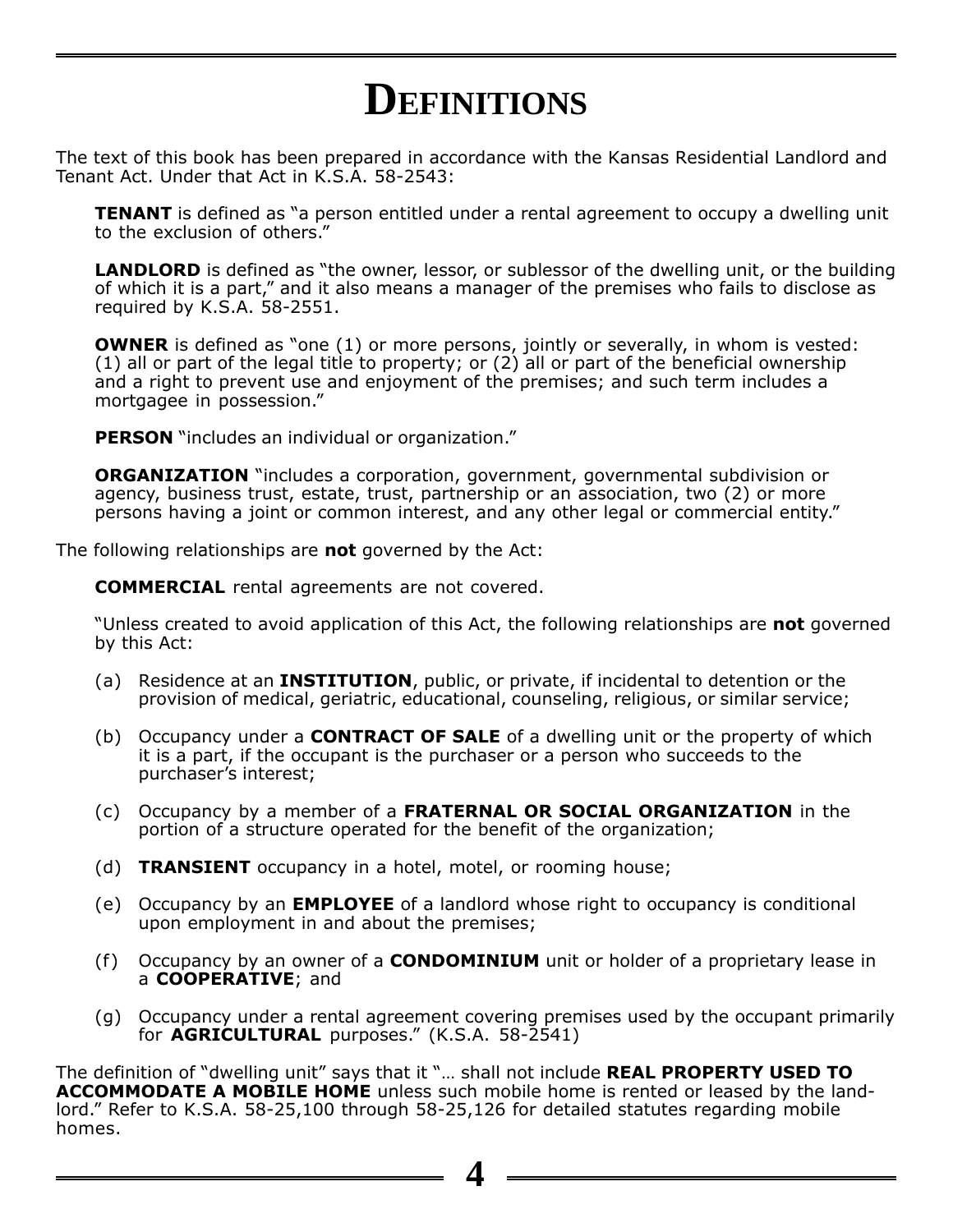# **BEFORE YOU RENT**

So, you've decided to rent. **LOOK BEFORE YOU LEAP!** What you do before you put any money down or sign any paper could be more valuable than anything you do after you enter into a new rental relationship. **TAKE YOUR TIME AND BE THOROUGH!**

#### **WHAT DO YOU NEED?**

It goes without saying that people have to balance what they need vs. what's available. When you start looking for a place, hopefully you've asked yourself (and answered) the following questions:

**A. Where?** Is the place quiet enough? Is it too quiet? Will I be close enough to work? Church? Is it near a bus line? Stores? Do I feel safe there? If I have a family, is it close to schools? Play space and recreation?

**B. Does it match who I am?** If I'm elderly, does it have too many steps? If I am young and entertain a lot, will I be able to do it? Can I plant a garden? If I like to work on my car, can I? Is there a garage or off-street parking? Can I have a pet? **Take the time to think about your needs and wants before you start looking.**

**C. How much does it cost?** It's generally recommended that you should not spend more than 25% to 35% of your monthly income on rent and utilities. For people on limited incomes, this is often very hard to do. Things that are important to consider include what utilities you will be responsible for and whether there are other costs you'll need to figure in. Your landlord or your local utility companies should be able to tell you what utility usage and costs have been for the past couple of years. Are you responsible for cutting the lawn? If you are, and the landlord won't provide the mower, maybe you'll have to pay somebody to do it. You may have

move-in expenses such as utility deposits, truck rental and furniture and drapery purchases. Sometimes two people decide to rent a place together. You both should be sure of what happens if one of you decides to move out! You may be stuck paying everything if your roommate moves and you can't find someone else to share the cost.

**FOR RENT**

**D. How long do I want to live there?** This question comes up when it's time to decide on a lease. If you think you might be moving, getting married or getting divorced, or if there is any uncertainty in your life which might make for a questionable length of stay, think twice about signing a long-term lease. You may want a written agreement but on a month-to-month basis. Everyone should **check to see what provision there is for breaking a lease,** if the need arises. Don't just accept a verbal promise of, "We could work it out if something would happen." Know what it is, and have it in writing.

#### **FINDING A PLACE**

Once you've answered all these questions, it's time to find a place. The most common way is to check the newspaper. Sometimes people post notices on public bulletin boards in stores and laundromats. Real estate companies often manage apartments; you can call the ones listed in your phone book and ask them. If there's a neighborhood you particularly want to live in, it may be worthwhile to drive through it and see if there are any "For Rent" signs. If you see a place that looks vacant, but there's no sign, you can check with the County Clerk to see who pays the taxes at that address and then contact them directly.

In some neighborhoods or communities, housing is very scarce. Plan ahead and let people know you're looking well in advance. Housing is often rented by word of mouth.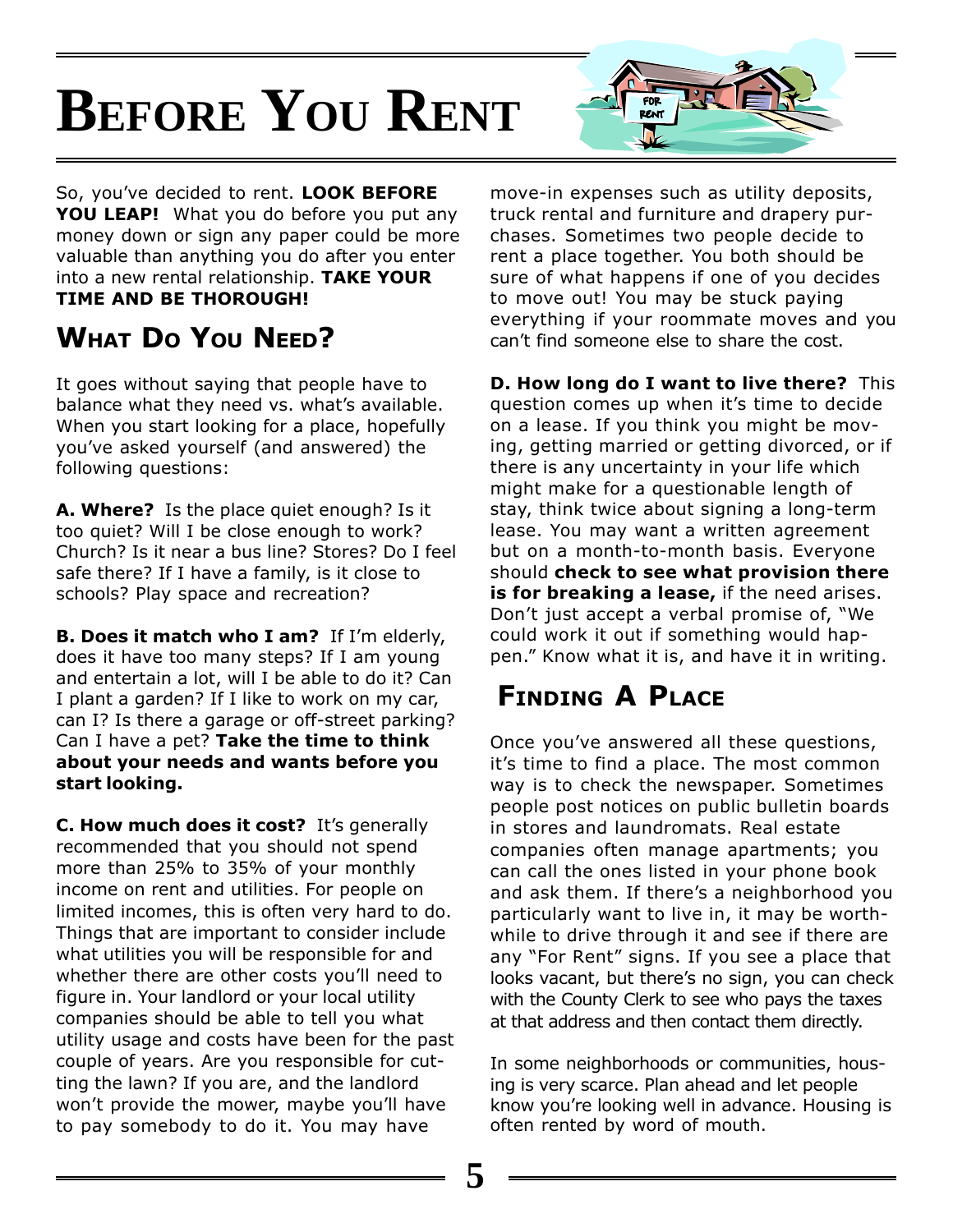Be wary if a place is for sale. Check out whether it is likely to remain a rental after sale. Be extra careful by having arrangements for showing the property to potential buyers in writing. If someone promises to take a property off the market because you have moved in, get that in writing too.

Look around and try to find what you want. Don't just settle on a place because you're out of time. You may regret it later.

#### **CHECKING IT OUT**

**(1) Check the hallways and stairs.** Are they lit at night? Are stairs wobbly or broken? Will you feel secure passing through the halls at night?

**(2) Check the locks on the doors.** If there are no dead-bolt locks, you might want to request they be installed. What about fire exits?

**(3) Check the plumbing, including pipes around any radiators.** Are there any leaks? Test everything. Run the hot and cold water in all sinks, bathtubs and showers. Flush the toilet. Examine all fixtures in the bathroom for leaks. Does the water drain freely? Is the hot water hot? How long did it take to get hot? (Doing this might make you feel kind of silly, but when do you want to find out, now or later?)

**(4) Check the electrical wiring.** Look for exposed wires and frayed wiring. Are the outlets where you will need them? Be sure there is enough electricity coming into the apartment to run all the appliances you will want to use. If you have a 220 volt air conditioner, dryer, or stove, check to see if there are outlets available. If not, you will want a written agreement with the landlord about whether appropriate outlets can be installed and who will pay.

#### **(5) Check the floor, walls, and ceilings.**

Make sure there are no holes, cracks, or broken plaster. Look for spots or streaks on the ceilings and walls. They may mean rain water or water from pipes above are leaking through. Carefully examine basement apartments. They are more prone to bugs and water leakage.

**(6) Look for signs of rodents and insects.** Check for droppings in cupboards and corners of the kitchen and bathrooms. Go to the place at night and flip the lights on to see if bugs go scurrying. Ask the landlord if he or she sprays regularly. Shredded paper often means rats or mice are nesting nearby.

**(7) Check the heat.** It is advisable to have a way to control the heat within each apartment (thermostat or controls on radiators or heating vents). Find out if circulation is adequate to heat all rooms. If you are worried about whether your heater is safe, you can get someone from your utility company to come out and inspect your unit. (There may be a fee.) If you are renting during the summer, you might ask other tenants in the building about the heat in the winter.

**(8) Ask about utilities.** Who pays for the heat and hot water? Who pays for gas and electricity? You may find apartments where heat, water, and hot water are included in the rent. If they are not included, be sure to figure these expenses into the monthly total that you will be paying. You will probably also have to pay deposits to utility companies, including the phone company, before they will connect your services.

**(9) Check for garbage or trash containers.** Where are they? Is the area well kept? Is the landlord responsible for maintaining the con-

tainers and seeing that the trash is picked up?

**(10) Do the appliances work?** Check those that are provided (for example, stove or refrigerator). Do they possess all their parts (broiler pans, ice trays, etc.)?

#### **(11) Check the windows and screens.**

Are they broken? Do they open? Are there latches? Are there storm windows?

**(12) Check for lead paint.** If the wall paint is peeling or flaking, there is a danger to young children. The taste of lead paint is sweet; therefore children like to eat it like candy. If you have young children, do not move into a place that has lead paint. If the paint is old, assume it is lead paint.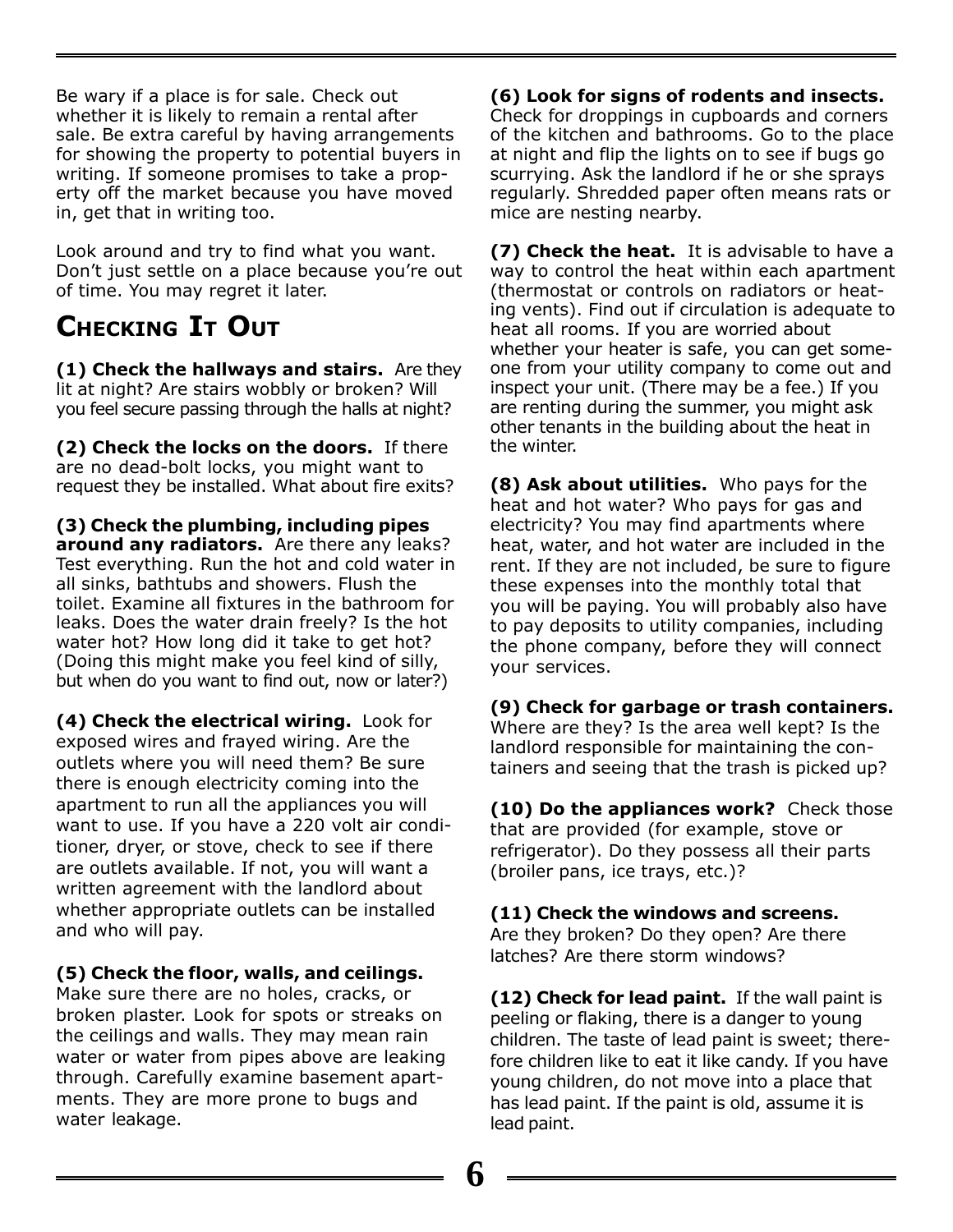#### **(13) If an apartment is furnished, check the condition of the furniture.**

**(14) Find out who is expected to take care of the yard, halls, and sidewalks** (mowing, cleaning, scooping snow, etc.).

#### **(15) Is parking available and/or guaranteed?**

**(16) Is there a lease?** If so, get a copy. Take it home and look it over. Ask someone to help you if you don't understand it. If the landlord doesn't have one and you want one, now is the time to mention it and suggest a model.

**(17) Ask about "house rules."** Rules and regulations are enforceable by the landlord as long as they are reasonable and applicable to all tenants equally and the tenant has had notice of them at the time he or she enters the agreement. If a rule or regulation changes, or if new ones are adopted, the tenant must consent in writing before the landlord can enforce the new rules and regulations. Are pets allowed? What is the policy on guests? Look around and check with neighbors about noise and other living conditions.

**(18) If possible, check with former tenants about any defects that they know of in the apartment.** You might also talk with neighbors to get an idea of what kind of service you can expect from the landlord.

**(19) Check anything else relevant to the dwelling you are renting.** You should make notes on concerns or questions you have and go over all of them with the landlord before you decide whether or not you want to rent a particular place. If possible, you should get any promises made by you or the landlord in writing. Kansas law says that, if a place is not in compliance with Kansas law and/or your rental agreement on the day you are supposed to move in, you have the right to get all your money back and go elsewhere. Having promises in writing can make it easier to prove whether or not they've been kept.

#### **GETTING ACCEPTED**

Some landlords may decide whether or not to rent to you by just looking you in the eye; some may ask you a few questions about where you work and who your current landlord is; and some may ask you to fill out very long, detailed application forms. All are acceptable ways of screening tenants.

At this time, there are almost no laws limiting what landlords may ask for on application forms, though Fair Credit Reporting laws require that the landlord not pass the information gained from credit checks on to anyone else and Fair Housing laws require that you cannot be turned down because of a need for accessibility modifications. If you are asked to give information that seems unnecessarily personal, you may want to inquire as to exactly why that information is needed and possibly leave it out. Some landlords know exactly why they want certain information; some simply got the forms from someone else and only use a fraction of what you tell them anyway. Obviously, the most important information a future landlord needs to know is whether you'll pay your rent, whether you'll take good care of the place, and whether you'll keep from disturbing your neighbors.

On the other hand, make sure that what you write down is factual. Kansas law makes it a criminal offense to falsify an application; conviction could result in fines or jail.

A landlord has the right to select tenants on pretty much any basis as long as he or she does not illegally discriminate (see the section called Discrimination in this handbook). If you are rejected, ask why. Maybe a reference was in error. Maybe you need to "clean up" your credit records. If the reasons don't seem good enough to you and you really want the place, make your case to the landlord. Maybe there are other credit references you can offer to convince the landlord that you (and your family or roommates) are a good risk.

#### **YES, WE'LL TAKE IT**

So, it's a place you want, you're satisfied that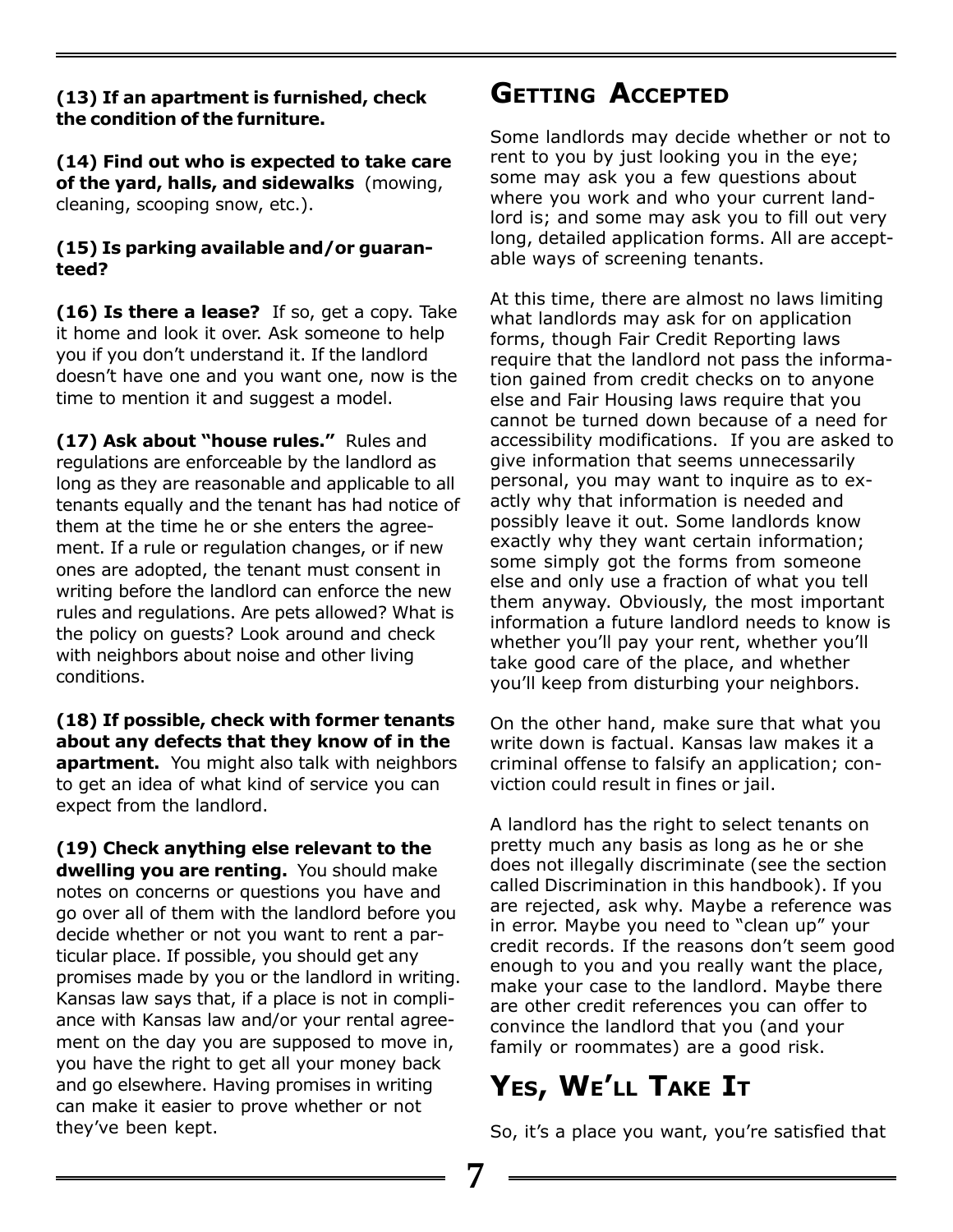anything that's not quite right will be, and the landlord has accepted you. You have probably paid a security deposit, you may have signed a lease, and have set a move-in date.

You can relax now, but you need to stay aware of what's happening and continue communication, preferably in writing, with your landlord. Remember, no matter how friendly you are with your landlord (and hopefully you are), you have a **business relationship** with him or her. Your landlord will treat it as such, and so should you.

#### **IF YOUR PLACE ISN'T READY WHEN PROMISED**

Kansas law is very clear that if your place is not ready for move-in on the date promised in your verbal or written rental agreement, you have the right to get all of your money back and go somewhere else. If you want to (or have to) stay, the law says you don't owe rent until it's right.

Specifically, the law expects that whoever was in there before you will be out, that the place will meet minimum standards according to Kansas law or any local housing code (see Landlord Responsibilities later in this book), and that any promises made to you by the landlord (your rental agreement) will have been fulfilled. If any

of these things are not right, the law says that you don't owe rent (rent "abates") until they are. Then, you have two choices.

One, if you decide you don't want to live there, you can give a 5-day written notice to the landlord stating that you will not be living there, why, and that you want all of your money back. The law does not specify exactly when the five days are to start and end, so just give the notice as soon as possible. If you have to use this provision, the law says that you are entitled to your security deposit back (less any deductions for physical damage you caused) and the landlord owes you for any cash losses you suffer.

Two, if you decide to stay, you still don't owe rent until the place is available to move in and/or until things are as promised, and the landlord owes you for any cash losses you suffer. You can take legal action to force the landlord to make repairs or keep promises if you like.

If the situation is willful and not in good faith on the part of a landlord or on the part of a tenant who did not get out on time, you can sue for 1-1/2 times a month's rent or 1-1/2 times your cash losses, whichever is greater, if you want to. (Keep in mind … if you ever hold over, someone could also sue you!)

## **RENTER'S INSURANCE**

Renter's insurance is available at a relatively low cost to anyone renting an apartment or a house. Rates vary depending on the amount of insurance, the area in which the apartment or house is located, and the type of the structure. If your apartment is burglarized or burns down, your landlord's insurance will not cover your possessions.

If you decide to get renter's insurance, you should check several companies to determine which is cheapest and provides the best coverage. Check especially whether the policy covers things stolen while you are away from home (for example, a bicycle or items stolen from your car). Also check what the deductible figure is, and whether the insurance company will pay replacement value for possessions which are stolen or destroyed by fire. Make sure that items stored in a locked storage locker (either provided by the landlord or elsewhere) are covered in your policy.

The Kansas Insurance Commissioner's office has information about companies doing business in Kansas and comparable rates. Phone: 1-800-432-2484 Website: www.ksinsurance.org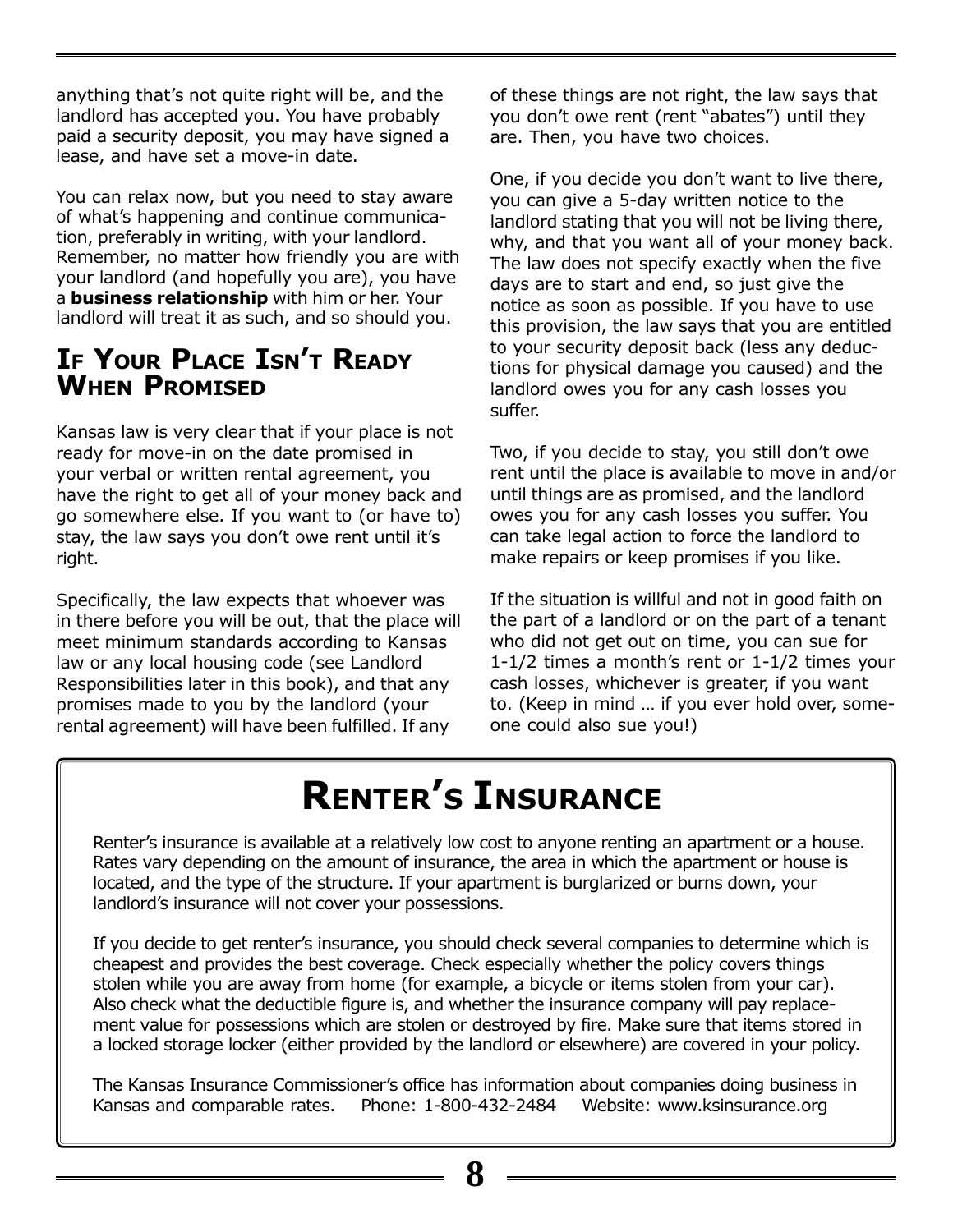## **LOW RENT HOUSING**



Over 49,000 rental units in Kansas are subsidized (the government pays part of the rent) through federal Department of Housing and Urban Development (HUD), Rural Development (RD) and other programs. "Public Housing," "Housing Authority," "Section 8," "Rental Assistance," "Deep Subsidy," "Low Rent," – all are names you may hear or recognize.

#### **PROGRAMS**

**Public Housing –** Low rent housing built all or in part with government funds. With few exceptions, public housing is owned by a local "housing authority," governed by a local board of directors, and managed by their staff or on contract. Rent is 30% of adjusted tenant income.

**Project Based Section 8 - Privately owned** complexes where HUD Section 8 tenant rent subsidies are available for some or all tenants through a contract between the building and HUD. Interested tenants apply directly at the building or complex office. Rent is 30% of adjusted tenant income.

**Section 8 Housing Vouchers –** A program which allows tenants to live in privately owned housing and have government assistance to pay rent. Tenants may take vouchers anywhere in a certain geographic area as long as, following an inspection and approval by the managing agency, the property meets certain size and condition standards. There is no limit on how much the rent can be, only how much assistance is available. The government provides subsidies through managing agencies who then contract with the tenant and the owner. The subsidy is paid directly to the owner who then applies the subsidy to the rent. Housing Authorities, Community Action Agencies, and Agencies on Aging often are the managing agencies. Rent subsidy is based on tenant income.

**Tax Credit/Section 42** - A program for new or updated apartment or townhome complexes. The program is available for elderly or families or single persons. Single full-time students are not eligible. There are limits on income based on the number of bedrooms in units. Rents are the same for all residents.

**Other –** Local nonprofits and others have also developed local low rent programs. Check with your City, your housing authority or the State (see phone number in box in this chapter) to see if there is anything near you.

#### **WHO IS ELIGIBLE (HUD PROGRAMS)**

For "elderly" housing programs, a person must be low income, 62 years of age or older, or qualify as disabled (regardless of age). The age limit can go down to 55 if certain amenities such as activities or transportation are available.

To get into "family" programs, families with children and, in most cases, people who qualify for the elderly programs are eligible.

"Disabled" means anyone with a documented mental or physical disability.

Single people who are neither elderly nor handicapped are sometimes eligible. Check with the manager.

Unmarried adults who are living together with children are usually considered "families."

Some programs are limited to people who are homeless or have other special circumstances.

Owners and managers have the right to check into the background of you and your family to decide whether or not to offer you housing or a place on a waiting list. If you are rejected, you have the right to be told why. In both Section 8 and public housing, federal law says the landlord must offer you at least an informal conference. Many programs provide unsuccessful applicants access to a "grievance procedure," described later in this chapter.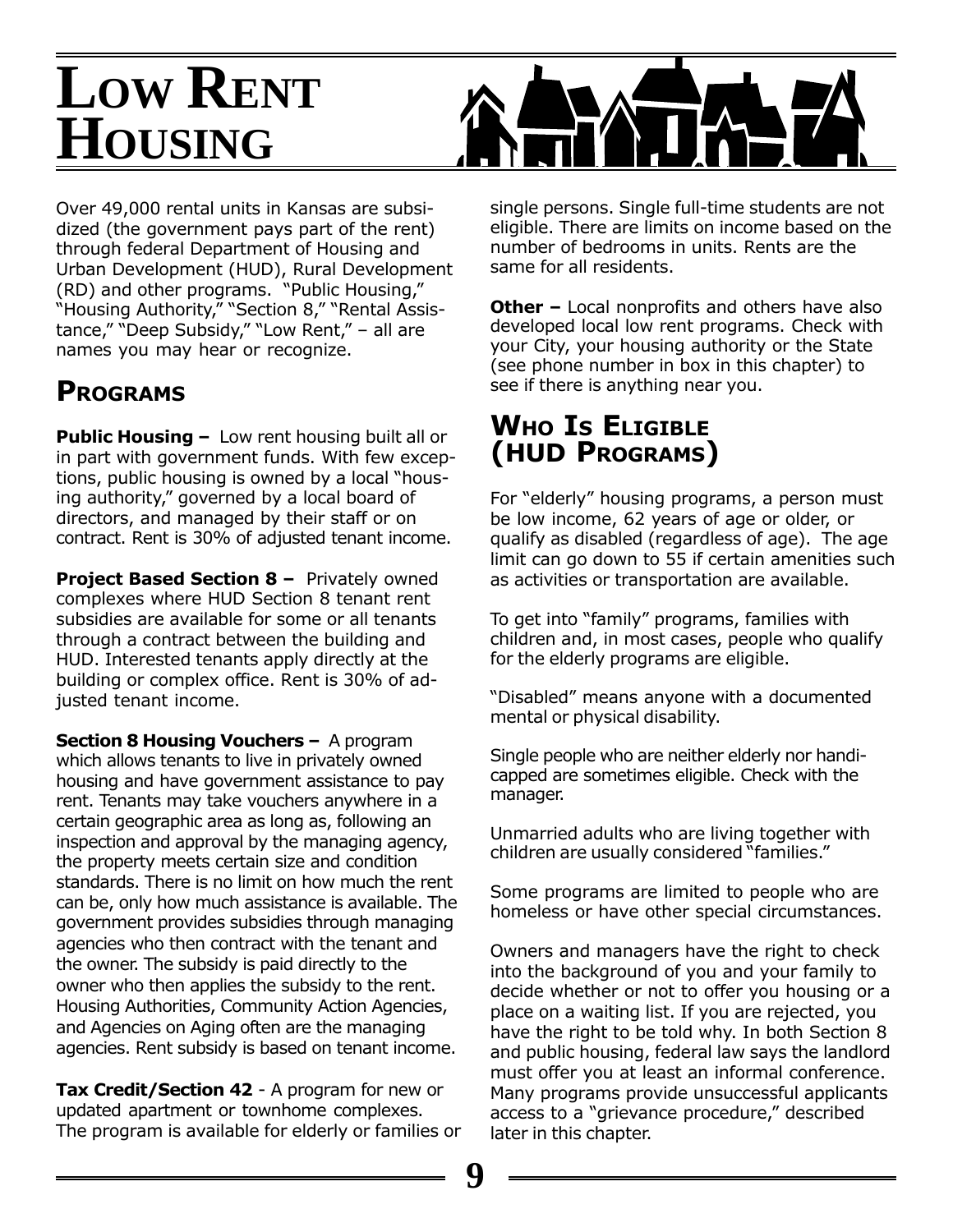Some of the programs have priorities for who gets housed first from their waiting list. Sometimes it's higher-income people first, sometimes lower, sometimes people who are in substandard conditions get preference, etc. These priorities change from time to time depending on which political party is in power, who is on a housing authority board of directors, etc. This policy cannot discriminate against you because you are new to

town. You have the right to see a copy of the written priority policy and to know what number you are on the waiting list.

In all situations, you must furnish accurate information to the landlord as to the employment and income of each family member and how many people are living with you so that the landlord can determine whether you are eligible for subsidized housing, the size of dwelling unit

**ELDERLY/HANDICAPPED**

## **WORKSHEET FOR COMPUTING PUBLIC HOUSING AND SECTION 8 RENTS AT 30% OF INCOME**

(This is a simplified form which should give you a general idea of how much your rent might be.)

#### **FAMILIES**

| <b>Gross Monthly Income</b><br>X 12 (months)                              | <b>Gross Monthly Income</b><br>$X 12$ (months)                     |  |
|---------------------------------------------------------------------------|--------------------------------------------------------------------|--|
| Deductions                                                                | Deductions                                                         |  |
| \$480 per Dependent                                                       | \$400 per Household                                                |  |
| Child Care                                                                | Medical (Over 3%<br>Gross Income)                                  |  |
| Adjusted Gross Income                                                     | <b>Adjusted Gross Income</b>                                       |  |
| $\div$ 12 (months)<br>X.30 (30% of Adjusted<br>Gross Income)              | $\div$ 12 (months)<br>X.30 (30% of Adjusted<br>Gross Income)       |  |
| Monthly Gross Rent                                                        | Monthly Gross Rent                                                 |  |
| <b>Utility Allowance</b><br>(if tenant pays gas,<br>electricity or water) | Utility Allowance (if<br>tenant pays gas,<br>electricity or water) |  |
| Monthly Net Rent                                                          | Monthly Net Rent                                                   |  |

Gross Monthly Income is defined as the income (before taxes) of all members of the household who are over 18, including students. One-time only income does not have to be counted. Foster-care payments do not have to be counted either.

Dependent is defined as anyone in the household (except the head of the household, his or her spouse, and foster children) who is under 18 years of age, a full-time student, or disabled.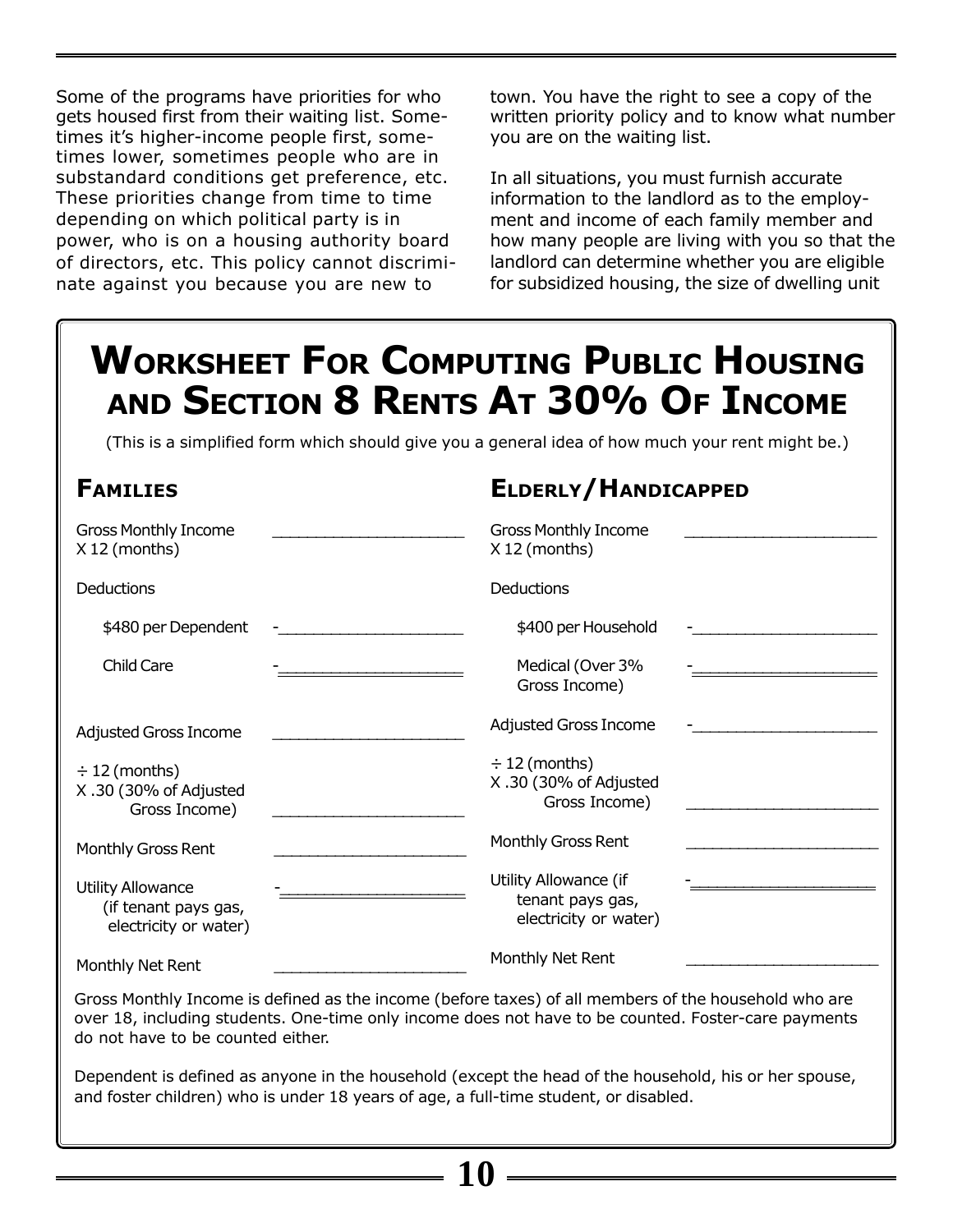you should be in, and how much your rent should be. This is called "income certification."

In most programs, you will be asked to turn in this information once a year and whenever income or family size changes. This is called "recertification." If anything has changed, your rent may be raised or lowered or you may be asked to move to a different size unit.

#### **SECURITY DEPOSITS**

Expect to pay a security deposit. Some programs will set your security deposit based on your rent; others will have a flat rate. Kansas law requires that your security deposit cannot be more than your monthly rent unless pets are allowed, in which case the security deposit can be as much as one and one-half times your monthly rent. The only exception to this rule is that some housing authorities have been allowed to set security deposit schedules that are more than the tenant's rent, even as high as \$200 or more. The law says that to do that, the housing authority must allow tenants to pay the security deposit in payments rather than all at once.

#### **MAINTENANCE**

Subsidized housing landlords are required to meet at least the same maintenance standards that are expected of private landlords in the state of Kansas. Some programs have their own specific maintenance standards and their own inspectors; however, all properties must comply with local codes and ordinances.

#### **EVICTIONS**

In public housing, policy sometimes is that tenants are given from ten (10) to fourteen (14) days' written notice for nonpayment of rent eviction. (This is more than Kansas law requires.) Otherwise, minimum notice in all of the programs is the same as state law and/or as set in the lease.

In public housing and project based Section 8, the landlord must have a "good cause" to evict someone. "Good cause" may be:

- ♦ Serious or repeated interference with the rights of others.
- ♦ Serious or repeated damage to the premises.
- ♦ The creation of physical hazards.
- Nonpayment of rent.

#### **GRIEVANCE PROCEDURE (PUBLIC HOUSING AND RURAL DEVELOP-MENT ASSISTED PROJECTS ONLY)**

In public housing, the tenant has the right to a hearing before an impartial person or panel if the tenant disagrees with a proposed action of the management. In the case of eviction disputes, federal law allows Kansas housing authorities to skip the grievance procedure and insist on going to court, but most will allow you to file the grievance anyway.

If you disagree with an action taken against you, either as a tenant or an applicant for public housing, you may file a grievance against the management stating the source of the disagreement and what you think should be done to correct it. If you wish to file a grievance, both you and the management must follow the specific grievance procedure adopted for that complex. Ask for a copy if you don't have one. It should be very similar to the procedure outlined below:

**(l)** You must personally deliver the written grievance to the housing authority, usually to the director. In this way, the grievance may be informally discussed and possibly settled without a hearing.

**(2)** Within five (5) days, you should receive a response with the following items included:

- ♦ A suggested settlement.
- ♦ Signature of a member of the management.
- $\bullet$  The date.

**11**

♦ A statement informing you of your right to a hearing before an impartial person or panel and how to obtain it.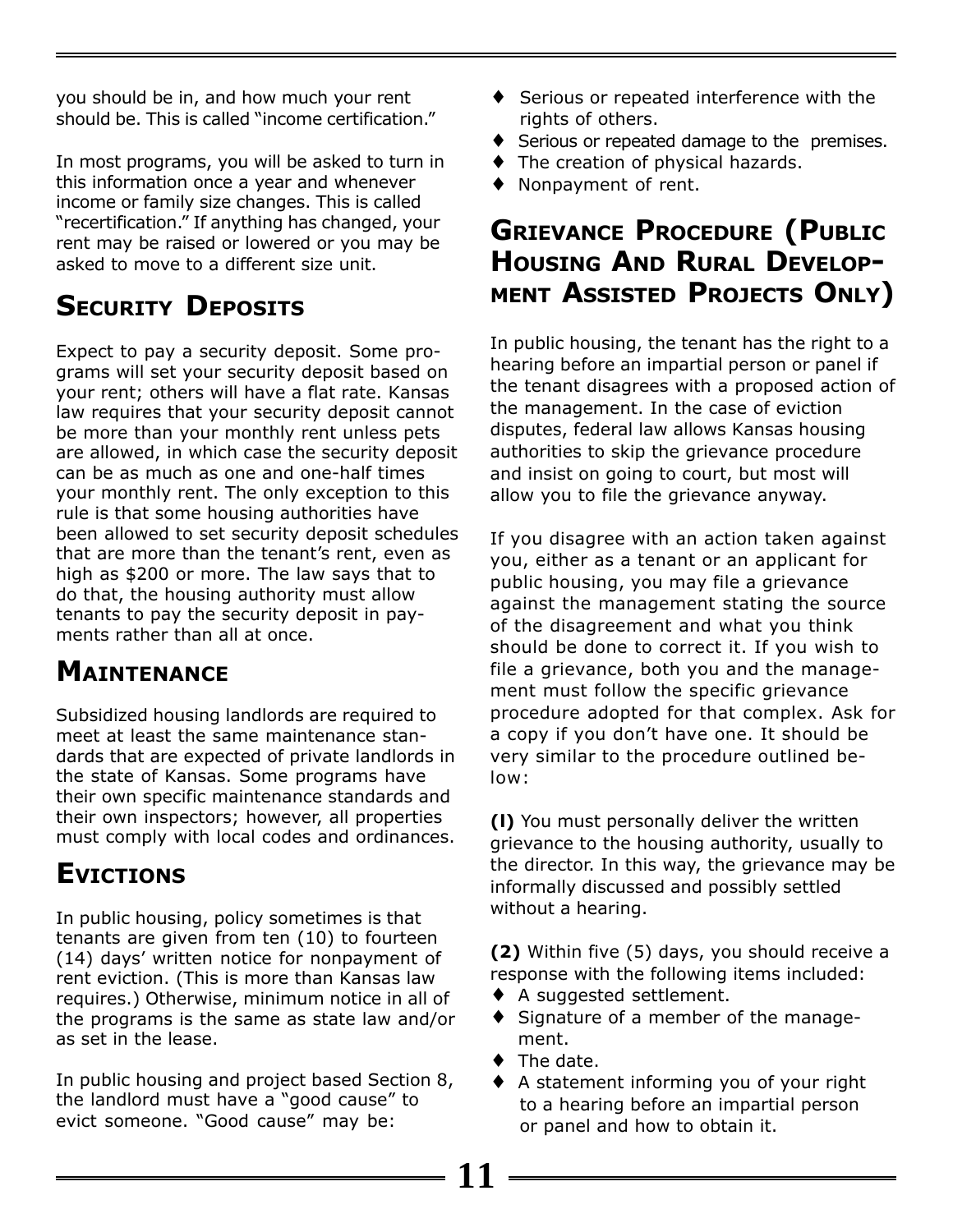**(3)** If you are not satisfied with the response, you can send a dated, written request for a hearing to the director or project manager's office within ten (10) days. If you do not request a hearing within this time, you will probably forfeit your right to appeal this particular case.

**(4)** If you request a hearing, you will be mailed information with the date and time of the hearing.

**(5)** You have the right to see any documents the management plans to use against you in advance.

**(6)** At the hearing, you will have the opportunity to:

- ♦ Be represented by an attorney or another person of your choice.
- ♦ Present your evidence.
- ♦ Question the management's evidence.

**(7**) If you find the person or panel's decision unsatisfactory, you may appeal it in court. Likewise, management must take court action to proceed further against you.

Remember, if you ever receive an eviction or any notice that you feel is unfair, appeal it immediately, don't wait.

#### **ADMINISTRATIVE REVIEW PROCEDURES (SECTION 8 AND HOUSING VOUCHERS)**

Federal law requires anyone who runs a Section 8 program to adopt an "administrative plan" that contains a review procedure to be used when a tenant has a grievance or wants to appeal a decision.

## **TO FIND OUT IF THERE IS AFFORDABLE HOUSING IN YOUR TOWN...**

#### **Kansas HUD Office**

Office of Public Housing 400 State Ave. Kansas City, Kansas 66101-2406 (913) 551-6916 http://www.hud.gov

#### **Kansas Housing Resource Corporation**

1000 SW Jackson, Suite 150 Topeka, Kansas 66612 (785) 296-5865 http://www.kshousingcorp.org

#### **Kansas Rural Development Office**

Housing Program 1201 SW Summit Executive Ct. Topeka, Kansas 66615 (785) 271-2720 http://www.rurdev.usda.gov/ks/

If you can't get the information you need from the above sources, contact Housing and Credit Counseling, Inc. at (785) 234-0217.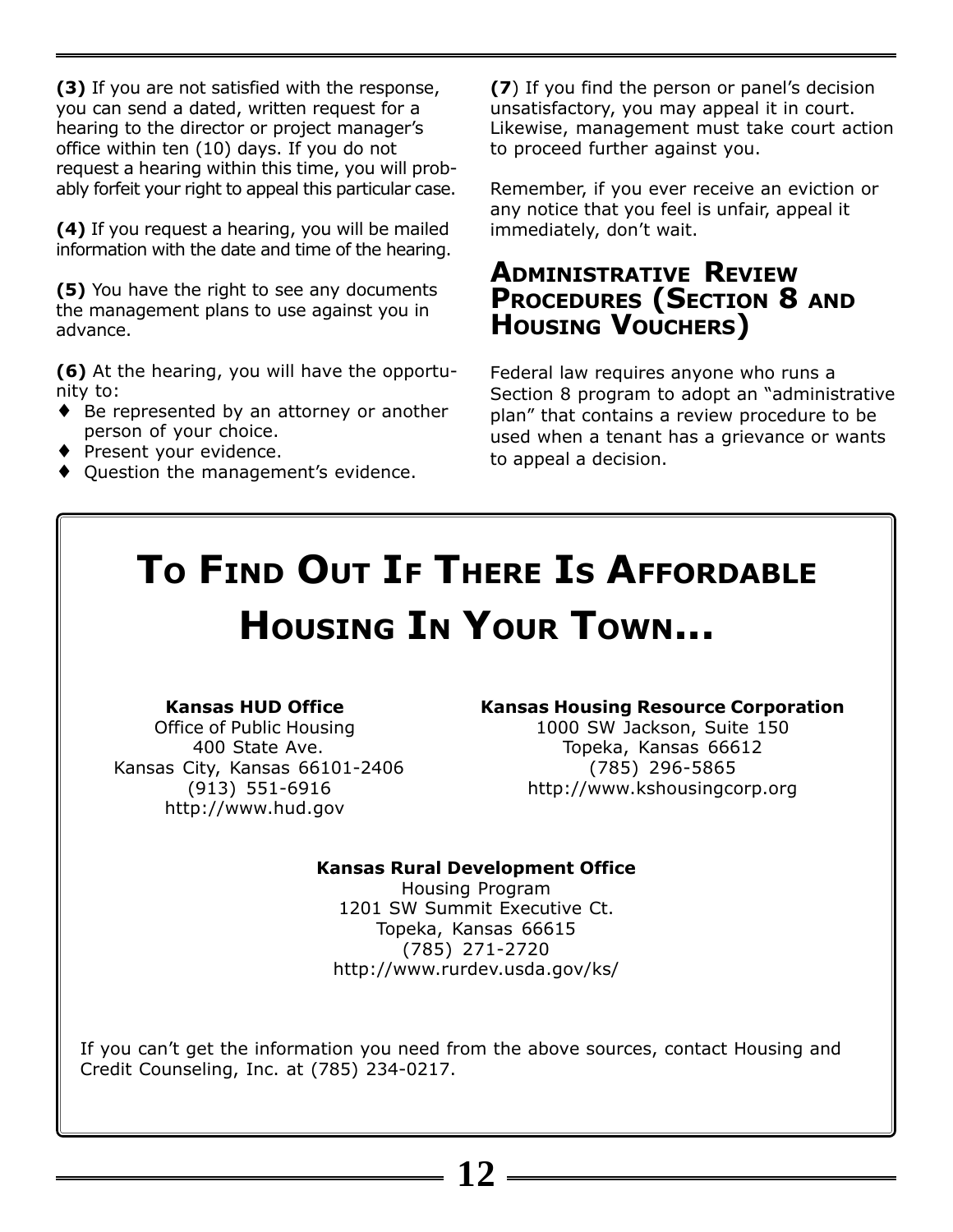# **PRIVATE HOUSING**

The Kansas Residential Landlord and Tenant Act lists rights and responsibilities for Kansas landlords and tenants. It has 33 sections and covers landlords and tenants that don't have written agreements as well as those that do.

Just like the Landlord/Tenant Act, any city or county codes or laws in your area that have to do with housing will affect both you and your landlord. **You should find out what they are and know what they say.**

# **SECURITY DEPOSITS**

Before you are able to move into a rental property, your landlord may ask for a security deposit. The money is placed with your land- $\log$  as insurance against the risk that you will ent, leave owing rent, or penses because you  $\mathbf{h}$ w or your rental  $\mathcal{L}$ 

r<del>ou should try to get your</del> landlord to put your security deposit in an interest-bearing savings account, paying you the interest when you get the deposit back. This is not required by law at this time, but since it is your money being held in trust, it is only fair.

If you agree to clean the premises or perform maintenance and repair in lieu of a security deposit, **be sure to get it in writing or included in the lease.** This must be carefully agreed to: How many hours at what rate? Who pays for supplies and materials? When must the work be done? Will you receive a cash return of the security deposit when you move out and leave the place in good condition?

There are several laws that say how security deposits can be used, and how to get them

back. You can protect your security deposit by remembering a few important things:

- ♦ Landlords do not have to collect security deposits. They may, but they don't have to.
- ♦ There are limits on how much a landlord can charge for a deposit: **unfurnished apartment**

 1 month's rent **furnished apartment** 1-1/2 month's rent **pets** – extra 1/2 month's rent

**So, if the rent on your apartment is \$400 per month and the apartment is unfurnished, your deposit can be no more than \$400. If it is furnished, the deposit can be no more than \$600. You could be charged an extra \$200 if you have a pet. With pets and furniture, then, it could go as high as \$800. These rules are especially important to watch if you are renting with roommates and the landlord is collecting a deposit from each of you. The total cannot legally go over the limits.**

- ♦ Ask that the amount of the deposit be written into your lease.
- ♦ Get a receipt for payment.
- Normal wear and tear on your apartment could be misrepresented as damage. To prevent this, be sure to fill out a checklist or inventory when you move in. (See later in this chapter on Move-In Check lists.)
- ♦ Do not try to use your security deposit while you live there to pay the landlord for rent or other charges and do not try to use it for the last month's rent. The Landlord/Tenant Act says that if you do, you could not only lose your security deposit, but you would still owe the rent or the other charges you were trying to use it for.
- ♦ You should get your landlord to inspect your place with you after you move out. This way, you can agree on what is dirty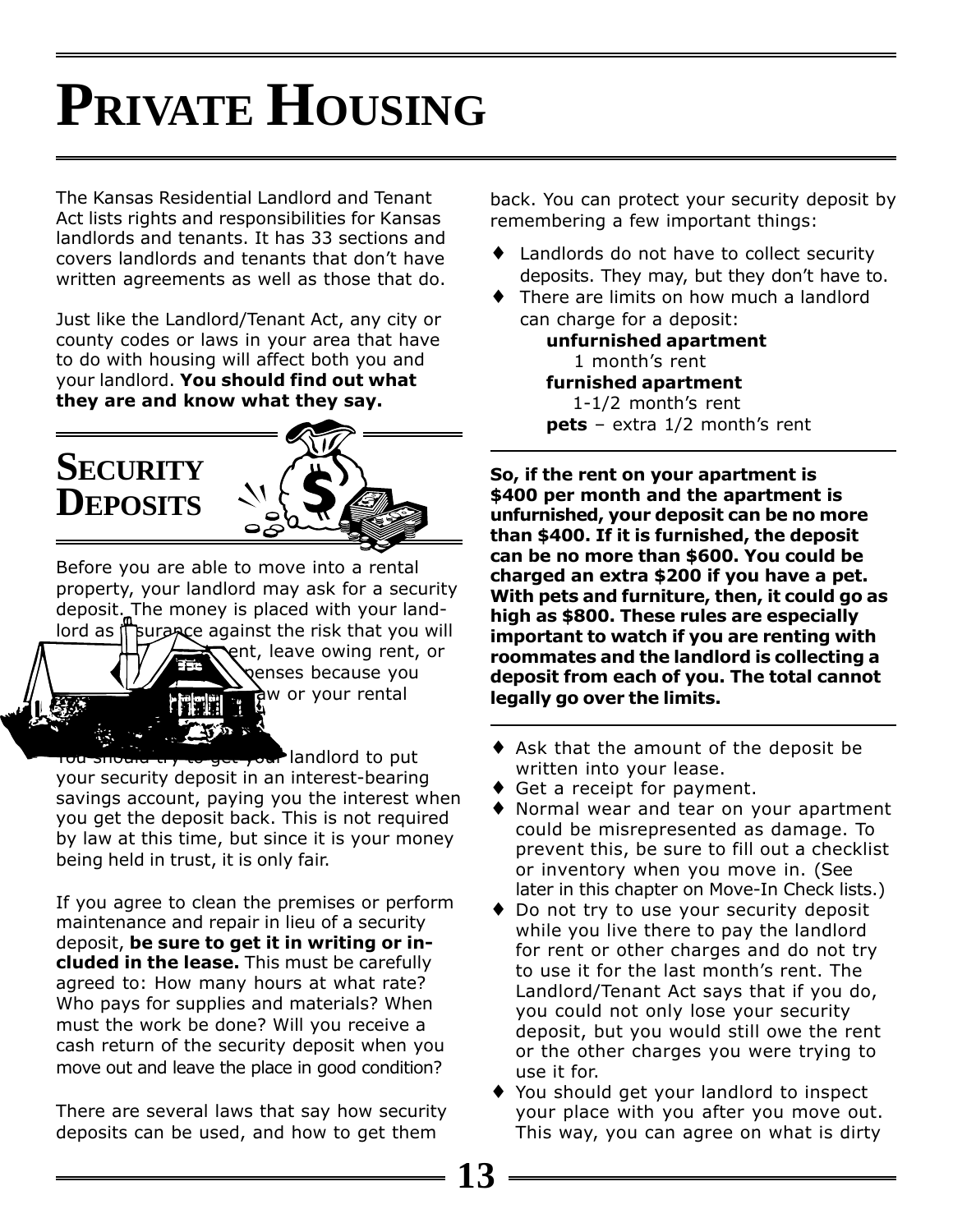or damaged and how much it will cost to repair. If there is cleaning or repair work to be done, you would have the chance to arrange to do it yourself so it won't be paid for with your security deposit.

♦ The law allows your landlord to keep all or part of your security deposit for three reasons:

**(1) Physical damage** beyond normal wear and tear caused by you, your family, your guests, and/or your pets.

**(2) Rent** that is past due.

**(3) Other expenses** your landlord has suffered because you have not complied with the law or your rental agreement. (This could include, for instance, the cost of running an ad to get new tenants if your landlord normally runs ads and you break a lease before its term expires, or all or part of the next month's rent if you are renting month-to-month and do not give a proper 30-day notice and the landlord is unable to get another tenant to move in immediately after you move out.)

Judges vary on their interpretation of the law, but if your landlord tries to keep your security deposit for anything other than the reasons listed above (such as liquidated damages or for breaking the lease), you should argue that Kansas law does not allow this and that the landlord should return everything except what can be specifically itemized (see below).

Judges generally allow landlords to bill you for their time at reasonable rates if they do certain cleaning or repairs that were your responsibility but not for showing the place, screening new tenants and other costs of doing business.

When a landlord is charging you for **change or replacement** of an item, the charge can only be for actual value. In other words, if the charge is for a repair, it can only be for the actual cost of parts and labor or it must be based on a reasonable bid the landlord got for the repair. As long as you were responsible for the damage, a repair does not actually have to be made for you to be charged. Replacement charges must be figured on the value of an item that day. For instance, if you ruined a new rug, you could be charged full replacement

value; if you ruined a rug that was five years old, you could be charged only the depreciated value of what the rug was worth that day. Again, the landlord does not actually have to replace the item to have the right to charge you.

**If the landlord decided to withhold** any portion of the deposit for any reason, he or she must give you a **written list of itemized deductions.** The deposit and/or the itemized list of deductions must be sent to you within fourteen (14) days after the determination of damages but in no case later than thirty (30) days after you give up possession (return your keys).

If your landlord doesn't return your money, doesn't enclose the list of damages, or you disagree with the deductions and the amount of money you got, you should take steps to settle the matter. First, you should write your landlord, explain what you want or where you disagree, and give the landlord a chance to write back and/or send more money. If you can't settle with the landlord, you can file in Small Claims Court for whatever you think is fair. If the landlord did not even attempt to return your money or send you the written list of deductions within the 30 days, you can sue for one and one-half (1-1/2) times the amount wrongfully withheld in addition to what you feel you are due. (See the Small Claims Court section of this handbook for how to file and conduct yourself.)

When you leave, be sure to leave the landlord a forwarding address where your deposit may be sent. If for some reason you don't want to give your new address, you can always give that of a relative or friend. (If you forget about the deposit and do not make a demand for it, the landlord is still required by law to attempt to return it to you at your last known address.)

**If the place you rent is sold**, the old owner is required by law to return your deposit to you. Make sure you either get your money or a signed paper saying your money (specifying exact amount) has been transferred to the new owner. The new owner can ask for additional money for the deposit but the total cannot go over the legal limits and you should get at least a full rent-period's written notice before you have to pay.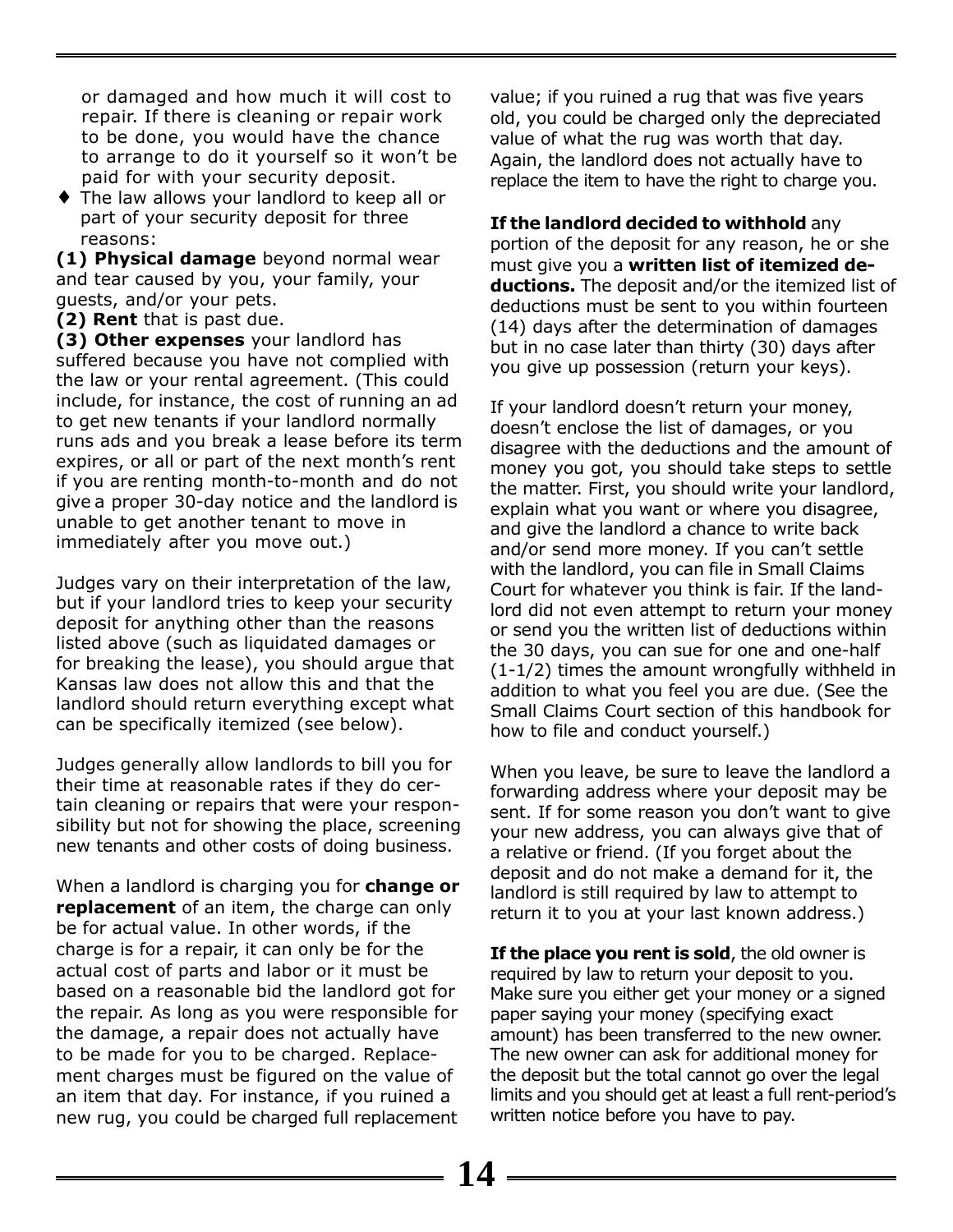If you are in a long-term lease, the new owner must wait until the end of the lease to adjust the security deposit as well as, of course, the rent or any other lease provision.

**NOTE:** Before you file for a security deposit return in Small Claims Court, think about whether you have a good case and whether your landlord would have a claim against you. Did you give proper written notice as required by the law or your lease? Was your rent paid up? Did you leave everything in just as good or better condition than you found it? If the answer to any of these questions is "No," then you'd better think carefully about whether you have really got a case and how much money you can reasonably expect to win. Don't waste your time, the court's, or the landlord's if you are in the wrong.

### **LEASES**

O)



agreement is a legally binding contract n you and your landlord. It should e rights and responsibilities of both of ties. In Kansas, it may be either written al, although it is best to have your ent in writing. With things in writing,

there is less confusion over the details of the original agreement if a problem occurs. Just because your agreement is in writing, it doesn't automatically have to be for six months or a year. It can be from month-tomonth or for any term. In all cases, whether there is a written agreement or not, the landlord and the tenant are subject to the laws of the state of Kansas and its governmental subdivisions.

To protect your rights and yourself, consider the following suggestions before signing a lease:

**(1)** Get a copy of the lease, take it home, and read it carefully. Do not be discouraged by technical language or fine print. If you have a question about any part of the lease, ask the

landlord to explain it or take it to a qualified person or agency. If the landlord won't give you a copy of the lease to read, be wary.

**(2)** Do not move in and start paying rent before you have approved the lease. Leases with only the landlord's signature can be enforceable when the tenant has a copy and has paid rent without reservation. If your landlord sends you a signed lease with instructions for you to sign it, don't sign unless you agree to the terms. If you don't sign, write the landlord a letter immediately saying that you didn't sign the lease and explaining what you want changed. You can even send a lease of your own and ask your landlord to sign it instead. If you do this, you won't be bound by the landlord's lease until you and the landlord agree on a lease and you sign it.

**(3)** Make certain all the blanks are filled in before you sign anything. The correct date should be noted.

**(4)** The name and address of the manager and the owner or a person authorized to receive notices and demands from the tenant should be in writing. This information must be kept current.

**(5)** If the lease is longer than month-tomonth, be sure to find out what the consequences will be if you break the lease early.

**(6)** There are a number of inequitable clauses which are very undesirable and often illegal. Clauses which are prohibited by Kansas law are not only unenforceable, but if a landlord deliberately uses a prohibited clause, the tenant can receive money damages. Some of these clauses are:

- "exculpatory" clauses which say that the landlord will never be liable for damage or personal injury to you or your guests.
- ♦ "confession" clauses in which you admit guilt in advance to any charge for damages in court.
- ♦ "as is" or "disclaimer of duty to repair" clauses which allow the landlord to disregard responsibility for making repairs.
- ♦ clauses which permit the landlord to enter the apartment at any time without notice.
- ♦ clauses which give the landlord the right to evict you without proper notice.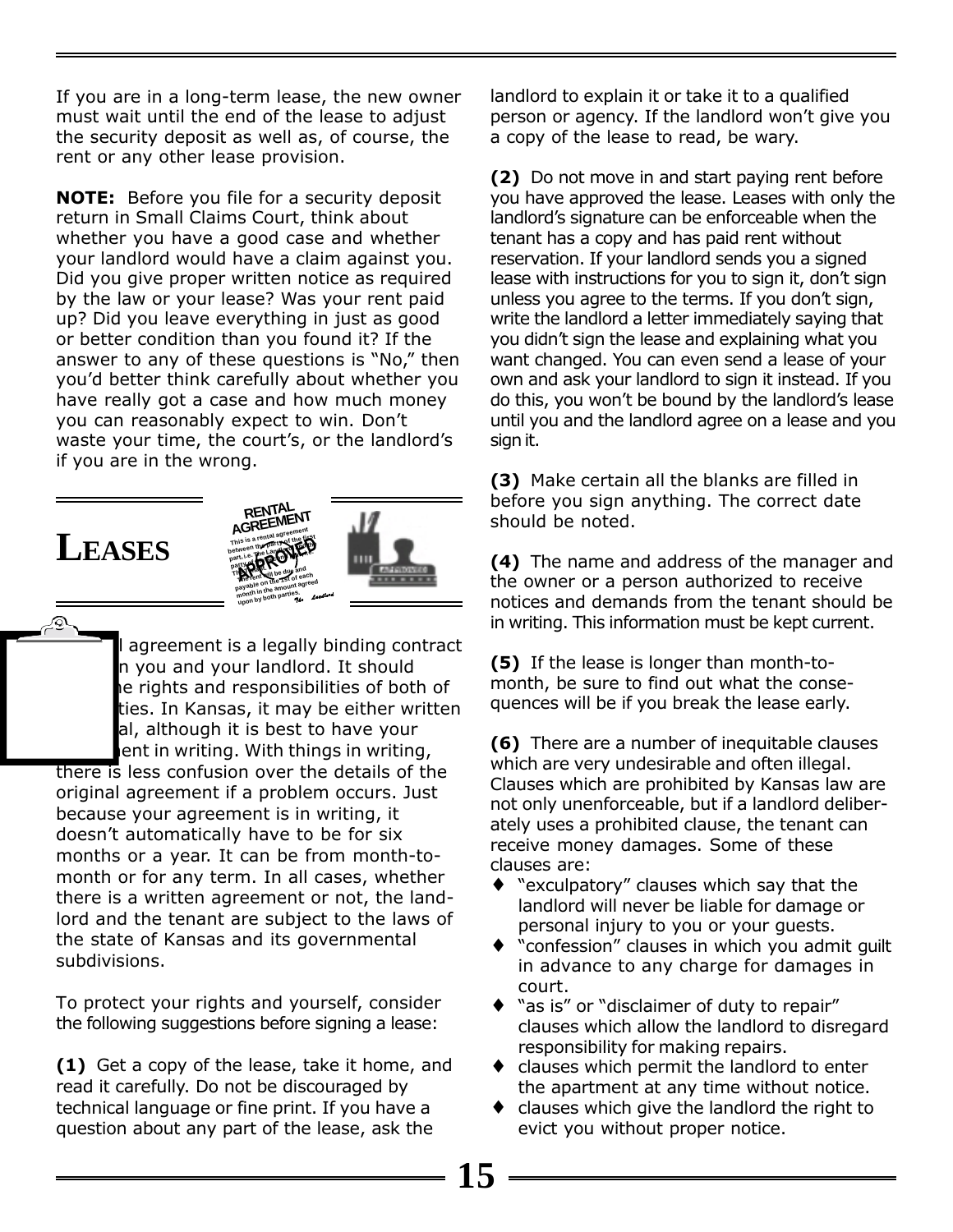- clauses which allow the landlord to take your personal possessions if you don't pay your rent.
- clauses that forfeit your security deposit automatically for ending your lease early.
- any other clauses where you agree to give up rights you have according to the Kansas Residential Landlord and Tenant Act.

**(7)** It is possible to make changes in a lease. If you and your landlord agree to cross something out, simply draw a line through that part on both your copy and the landlord's copy. Both of you should then initial and date each other's copy in the margin right next to the change. If you want to add something, write or type it in on the lease somewhere above the signatures, then date and initial the addition. If there is not enough room, you will need to add another page (you will need two copies). Write Addendum to the Lease (or Rental Agreement, whatever you're calling it) For The Property at (your address) and the date at the top of the page. Then write whatever you have to write. You and your landlord should sign below. You and your landlord can write these things yourselves. Take your time and make sure your words say what you mean them to say.

**Many tenants feel they are in a poor position to argue over provisions in a lease. If they do, they fear they stand the chance of losing the place to a less "uppity" renter. Unfortunately, this does still happen. However, this will not change until the unwilling landlords learn that to get and keep good tenants, they must not fear negotiated agreements when requests are reasonable.** *DO* **be assertive about proposing your own lease or asking to add or change clauses.** *NEVER* **sign a lease that contains clauses that you cannot live with and that could be used against you. There ARE other places.**

**(8)** Notary publics are not required to observe the signing of leases. Having a witness is a good idea, but is also not required.

(**9)** Make sure you get a copy of your lease and any amendments – anything you sign.

Keep your papers in a place where you can find them and read them. If you have any questions or problems in the future, you will need to read them and go by what they say.



Besides the terms of the lease or rental agreement, a landlord may have a list of rules and regulations. The landlord is required to notify you of them before your rental agreement begins. Examine all rules carefully and decide if they are compatible with your lifestyle. If the rules don't suit you, don't move in. While there is no limit to the number of rules you may be forced to live with, Kansas law does limit their purpose. All rules must be designed either to benefit the tenants or protect the landlord's property. Rules must apply equally to all tenants.

If the landlord wants to change or add any rules during the course of your rental agreement, you and the other tenants will be bound by them only if you voluntarily agree to them in writing. Otherwise, the most the landlord can do is give notice that the new rules will be such-and-such when rental agreements renew. This would mean that as long as the landlord followed notice requirements in a long-term lease, the rules would take effect when the lease renewed or went month-tomonth; in a month-to-month arrangement, the new rules would take effect after a 30-day written notice in advance of a rent date (just) like an eviction) whether you agree or not.



Within five (5) days after you move in, Kansas law requires you and your landlord to make a detailed written list describing the condition of the premises.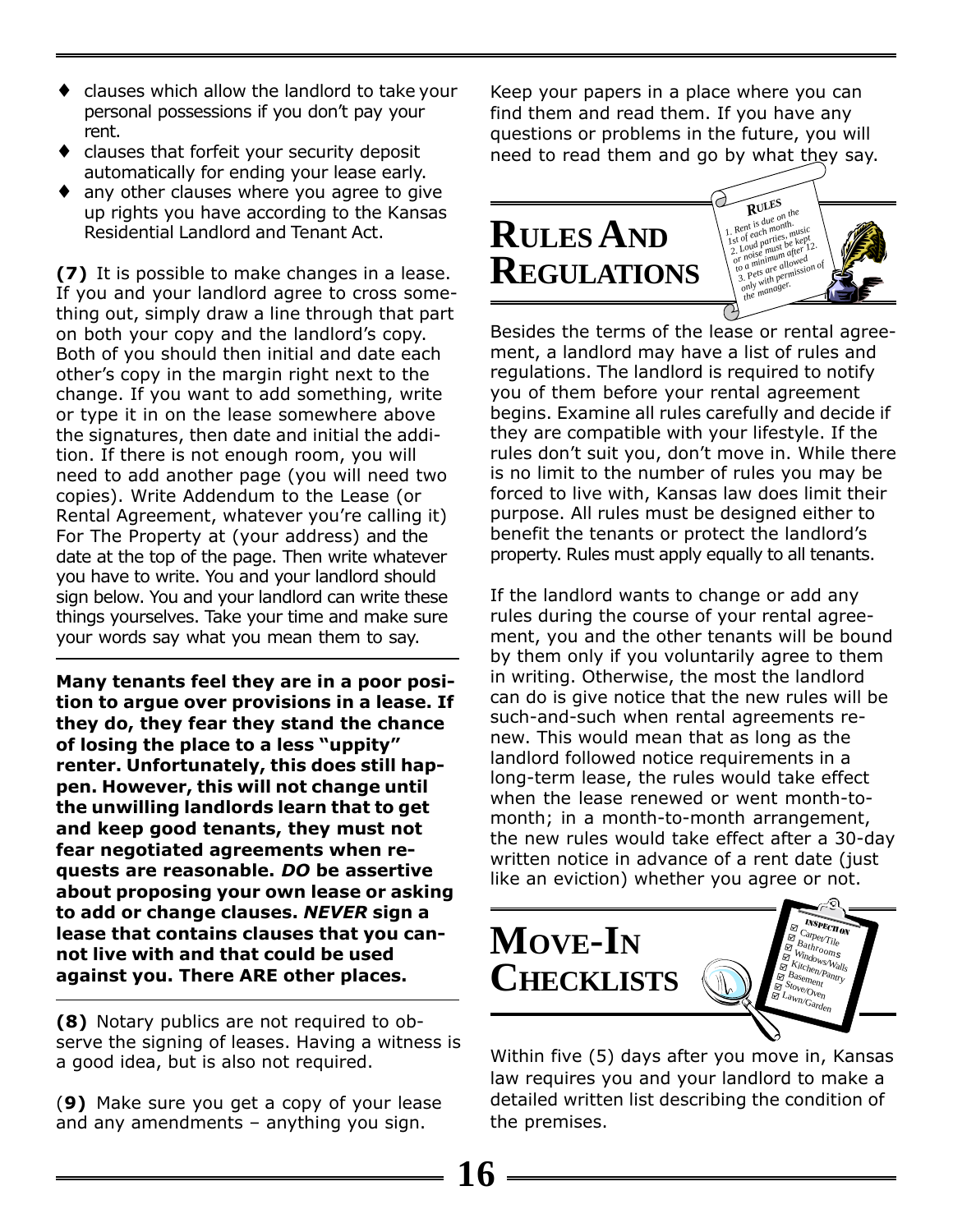This list can be done on a printed form or a plain piece of paper. What is important is that, when it is signed, it contains all the details of what condition your place was in and what was in it. Either by writing two copies exactly the same, by using carbon paper, or photocopying the list when you get done, both you and the landlord must, by law, have copies of the list signed by both of you.

Check the household from top to bottom. Are there cigarette burns in the carpet? Are there any nail holes in the walls? Is the carpet stained or dirty? Is the oven clean? Any furnishings and appliances provided by the landlord should be noted.

To prevent your landlord from charging you for damages caused by previous tenants, complete the checklist in detail. A small hole in a vinyl chair can stretch and grow and later develop into a big problem for you when the landlord sends you the bill for repair.

Don't sign your name to a list a landlord has filled out before you check for yourself! The law says you and the landlord are to do the inspection together. Even the best of us miss things. Also, don't sign a list that just says "Okay" or "Clean." "Okay" or "Clean" isn't going to do much good at move-out time when you need to prove that a window was already cracked when you moved in or a handle was already broken on a door.

If you discover things that need repairs as you inspect, put the landlord's promises down in writing right on your checklist. If the landlord says he or she will replace that sagging clothes pole in the closet within two weeks write down, "Bedroom clothes pole bent. Landlord will replace in two weeks." When you and your landlord sign the inspection sheet, you will have signed promises from your landlord for hopefully all of the repairs that are needed.

If you can't get the landlord to do an inspection with you, do one yourself anyway. Get a friend to be a witness and go with you. Make the written list, then you and your witness sign it. Send a copy to your landlord. Take pictures if you can.

Also, if you later discover something that you missed on your list (like the bathtub drains slowly or something), send the information to your landlord in writing right away. Make a copy of what you wrote and keep it with your checklist.

When you move out, you and your landlord should reinspect the home and sign another checklist or a statement that the home is in satisfactory condition and your security deposit will be returned.



Rent is due, in full, in advance of or on the rentpaying date. In Kansas, if a rent-paying date has not been specified, the law says it is assumed to be the first of the month in a month-to-month relationship. If your rent date is to be other than the first, then, it's best to have it in writing!

The law also says that if the landlord has not specified that you should deliver or mail the rent, the landlord is expected to pick it up at the dwelling.

"Late charges" for late rent are allowable in Kansas. You must be informed of them as part of your original rental agreement. If your landlord wants to start charging them later, a 30 day notice in advance of a rent date would be required in a month-to-month tenancy. The landlord would have to wait until renewal time to start charging late fees through a long-term lease.

#### **RENT RAISES**

Kansas has no laws that limit either how much your rent can be raised or how often.

Because a rent raise is similar to an eviction, there is one rule. Your landlord must inform you of a rent raise **IN WRITING** at least 30 days in advance of the rent date when it is supposed to go into effect if the rental agreement is on a month-to-month basis. Having your utilities transferred to your name is the same thing as a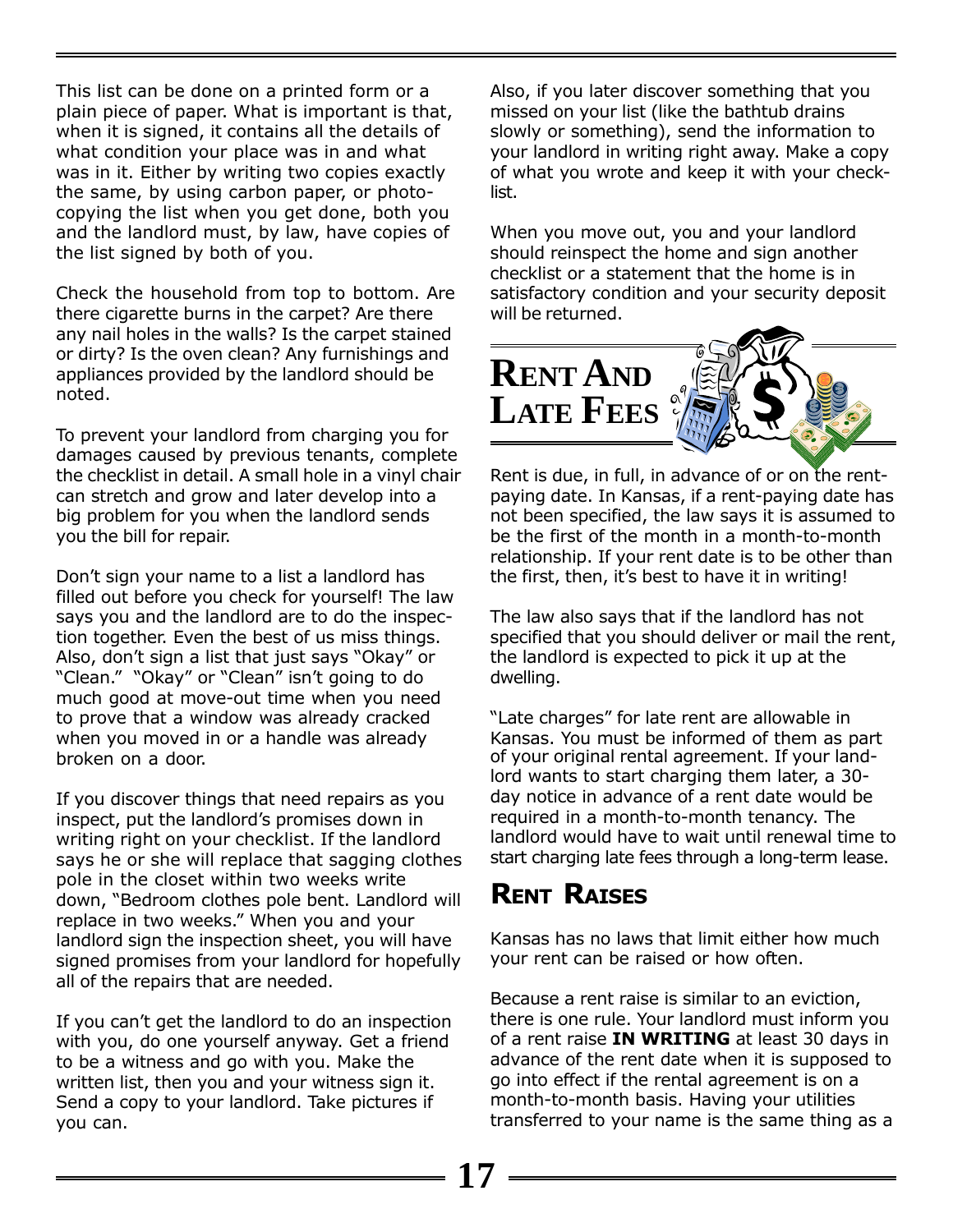rent raise, so the same rule applies. It is preferable to get at least 45 days' notice so you can decide whether to stay or give a 30-day notice and move, but 30 days is all that is commonly required.

If you get a rent raise notice, check your lease, if you have one. One reason people sign long-term leases is to protect against rent raises for periods of 6 months or a year or whatever period your lease covers. If your lease doesn't allow for a rent raise, don't pay. Or if your lease allows for rent raises only to cover costs of increased taxes and utilities, demand to see the last year or two's receipts to prove that the increase is fair and necessary. You may be surprised at the costs, but maybe the increase will be dropped.

If you live in a complex where rents are raised and you and the other tenants think it's unfair, about the only way you can deal with it is by organizing and negotiating with management as a group. (See the chapter on Tenant Organizations later in this handbook.) You may at least be able to get the landlord to make repairs or do other things that have been promised.

#### **GUESTS, GUESTS WHO STAY**

Tenants have the right to have guests in their homes for reasonable periods of time unless the rental agreement specifically prohibits company.

If your rental agreement specifies who or how many people can live in your property, as most do, and you let someone move in, you could be at risk. Because you have changed the rental agreement, your landlord could ask you for more rent, or require references to put the new person on the lease, or ask you to move.

If you want to let someone stay with you more than 30 days, it is generally best to get your landlord's written permission.

## **LANDLORD RESPONSIBILITIES**



**18**

The Landlord is required to:

♦ Keep the apartment, mobile home, or

house where you live in compliance with city or county building or housing codes affecting health and safety.

- ♦ Maintain areas of the building and the grounds outside which are open to all tenants. Common areas such as hallways, parking lots, and laundry rooms are a few examples.
- ♦ Make sure you have an adequate supply of hot and cold running water.
- Supply a reliable amount of heat during the winter months. A normal standard is that it should be possible to keep the temperature at 68 degrees between October and May. (The landlord doesn't necessarily have to pay for the water, electricity, or gas, but the landlord must provide the equipment and it must work.)
- ♦ Maintain all electrical, plumbing, sanitary, heating, ventilation, and air conditioning systems in good and safe working order.
- ♦ Maintain all appliances that are provided with the property. This would include such things as stoves, refrigerators, and air conditioners.
- ♦ Make sure trash removal is available.
- ♦ Allow tenants to contract for service with telephone and cablevision companies that are authorized to do business in the area.

Make it a habit to **REQUEST MAINTENANCE IN WRITING**. Not only is this good business in a legal sense (because you will, of course, keep dated and signed copies of all notes or letters), but it is also good business in a practical sense. You can say what needs to be said the way you want to say it. You don't have to be there when the landlord gets the news that something has gone wrong. And, written notes tend to keep turning up and reminding people of things, whereas mental notes are easily forgotten. Depending on the landlord and your lease, phone calls can be OK for the first contact about a problem or in an emergency, but after that, calls should only be to say, "Did you get my note?'' Many leases require that maintenance requests be in writing. Other people should not be counted on to get your messages to the landlord. Finally, you want to be sure you can prove the landlord was notified about every problem so that if problems worsen or something is damaged or someone is hurt, the landlord can't say he or she didn't know.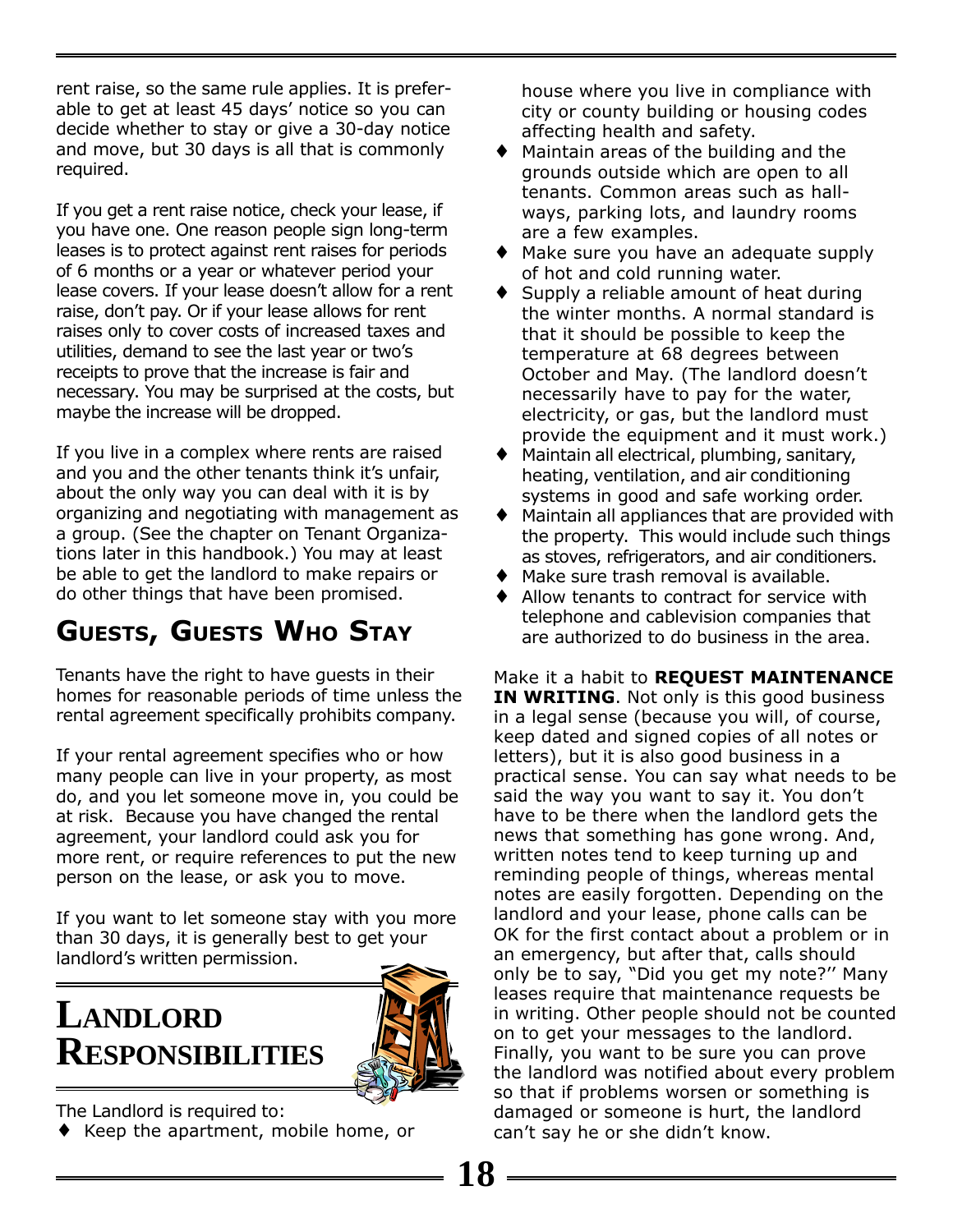#### **WARRANTY OF HABITABILITY**

The Supreme Court of Kansas has established the principle of "implied warranty of habitability." Basically, this says that if your landlord won't repair your home and the problem is a violation of the local housing code, you can sue for damages and back rent, as long as you continue to pay rent. (Interpretations of this case say it applies to all problems "materially affecting" health and safety, whether or not there is a housing code.)

In that case in 1974, a Wichita woman and her five children ended up getting \$800 back from a landlord who had negligently refused to make repairs.

#### **TENANT REMEDIES**

If the landlord continually fails to meet maintenance and contract requirements, the Kansas Residential Landlord and Tenant Act gives you the right to eventually break your lease. To do this, you must give the landlord a letter at least 30 days before a rent date. In your letter, tell the landlord exactly what repairs are needed, when you want them finished (give the landlord at least 14 days), and that you will be moving out on the next rent date if the repairs aren't adequately taken care of. If the repairs aren't made, or at least a "good faith effort" started, within the time you allow, then you can move out. Assuming you were a good tenant (paid the rent, didn't tear up the place, etc.), the landlord can't pursue you for future rent and must return your security deposit. If you give the notice and decide not to move, make your plans well known to the landlord in writing.

Kansas law also provides that the tenant has the right to collect "damages" from a landlord if the landlord does not comply with the laws regarding maintenance. This applies whether you decide to break your lease (see above) or to stay. What this means is that you have the right to ask your landlord to compensate you for your actual losses (repair bills you had to pay, costs to stay somewhere else or eat out when all or part of your place was unusable, damage to your furniture or other belongings due to the landlord's negligence, medical bills

that you allege are the fault of the landlord, utility bills you had to pay which were high because the landlord had to use your electricity or gas to correct something that was the landlord's responsibility, and so on). If you and the landlord cannot settle on a dollar amount and payment plan which satisfies you, you can go to Small Claims Court or have an attorney take your case to a higher court and get a judgment there.

Kansas law does not allow the tenant to hold back ("withhold" or "escrow") rent or to take expenses out of the rent ("repair and deduct"). Though neither action is specifically illegal, they are not specifically legal either and the landlord does have the right to give an eviction notice in any case where the rent is not paid in full and on time. Both of these actions, then, though they sometimes work, are risky. Neither are advisable without the support of an attorney. If you try either of them, you should be prepared to pay the rent in full if you get an eviction notice or have your attorney take over. (The City of Manhattan, Kansas, has a local ordinance that allows for escrow of rent in certain situations.)

#### **DAMAGE OR DESTRUCTION BY FIRE OR CASUALTY**

If a fire, a flood, or some other disaster strikes so that you can't live in all or part of your place, Kansas law says that you should be compensated accordingly.

You can give a written 5-day "notice to quit" and move out immediately if your place can't be lived in at all. The law says that any prepaid rent after the move-out date should be refunded to you. Your security deposit is to be returned as in a normal move out. The landlord's insurance should cover most of these expenses, though a tenant can be charged with at least an insurance deductible amount if the fire or casualty was the tenant's fault.

If part of your place is livable and part is not, the law says that the rent is to be reduced proportionally until the whole dwelling is repaired and usable again.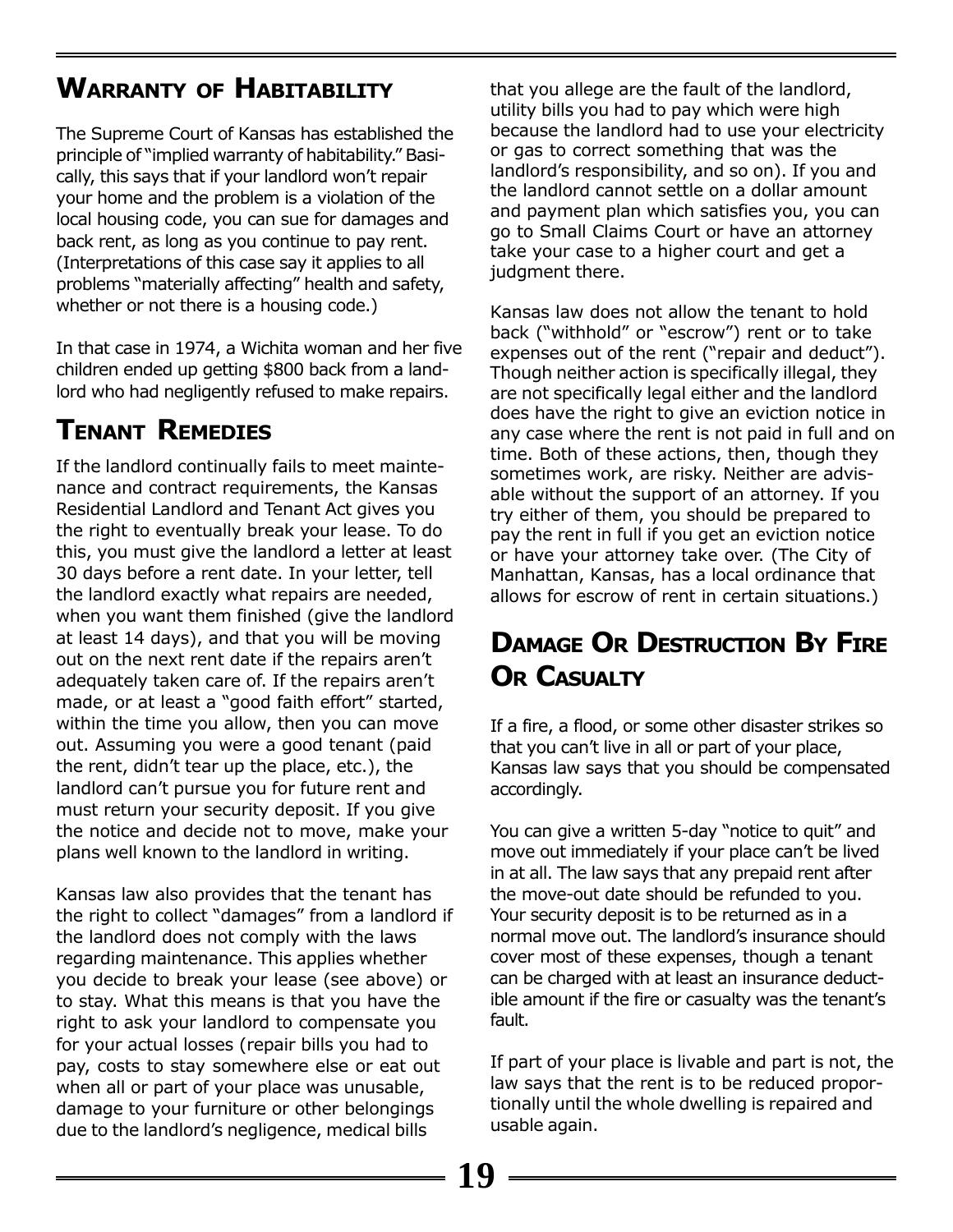#### **HOUSING CODES**

Many cities and towns in Kansas have housing codes. As opposed to a building code, which is for new construction, a "housing code" or "property maintenance" code is for buildings that already exist. They set basic standards for how buildings and property ought to be maintained. Housing codes are usually more specific than the general requirements outlined in the Landlord Tenant Act and, of course, they apply only to housing within the particular city or county that passed the code.

To give you an idea of what codes often require, the box on this page contains some of the requirements from the Housing Code for the City of Topeka, Kansas.

Unless a code specifically says the tenant or the "occupant" is responsible for particular things, or unless you, the tenant, caused the problem, landlords are responsible to make sure that their rental units comply with laws and codes. If you like to do home repairs and volunteer to do things for your landlord, in many cases, that's fine. However, it is strictly ILLEGAL for your landlord to refuse to make these repairs or to force you to do them. As was mentioned before, if this happens, you can break your lease and/or there is a section in the law that allows you to sue for 1-1/2 times rent or damages.

Right now, neither state law nor local housing codes require insulation, storm windows, or other specific weatherization on rental property anywhere in the state of Kansas. There are also no requirements for efficiency of heating and cooling appliances or rules limiting the cost of tenants' utility expenses. But most local codes have some language requiring that property be "reasonably weather-tight, water-tight, and damp-proof'' and have minimum heating temperature standards.

## **EXAMPLES FROM TOPEKA'S HOUSING CODE**

**Screens:** Screens and screen doors are required on almost every dwelling unit in Topeka.

**Rats and Roaches:** The landlord is required to deliver units to tenants pest-free. Rats and roaches must be exterminated when they are found in buildings with more than one apartment or when they exist because of a landlord's improper maintenance. If you live in a single-family house and there were no pests when you moved in, the Code says it's the tenant's problem.

**Ventilation:** Every room must have a window or, in the case of a bathroom or kitchen, a ventilation system which is in good working condition.

**Heat:** The owner must provide a heating system that is capable of heating to a temperature of at least 65 degrees at a distance of three feet above floor level in every habitable room.

**Exits:** There must be two exits to safe and open space at ground level from each level in each dwelling unit.

**Locks:** There must be safe, functional locking devices on all exterior doors and first-floor windows. Padlocks on the outside of exterior doors are prohibited.

**Lighting:** Every room, including the bathroom and kitchen, must have at least two electric outlets or one outlet and one wall or ceiling fixture. Each public hall and/or stairway in a building with three or more units must be adequately lighted by natural or electric lights at all times.

**Structural Maintenance:** The building and foundation must be maintained watertight, rodent-proof, and in good repair. Staircases must be stable with hand rails. Porches and steps must have a railing if they are over three feet off the ground.

**Kitchen:** The sink must be in good working condition. The drainage must flow into an approved sewer system, and it cannot leak into storage cabinets or shelves. The refrigerator or device for safe storage of food must maintain a temperature of between 32 degrees and 45 degrees Fahrenheit under ordinary maximum summer conditions. There must be adequate hot and cold water at all times.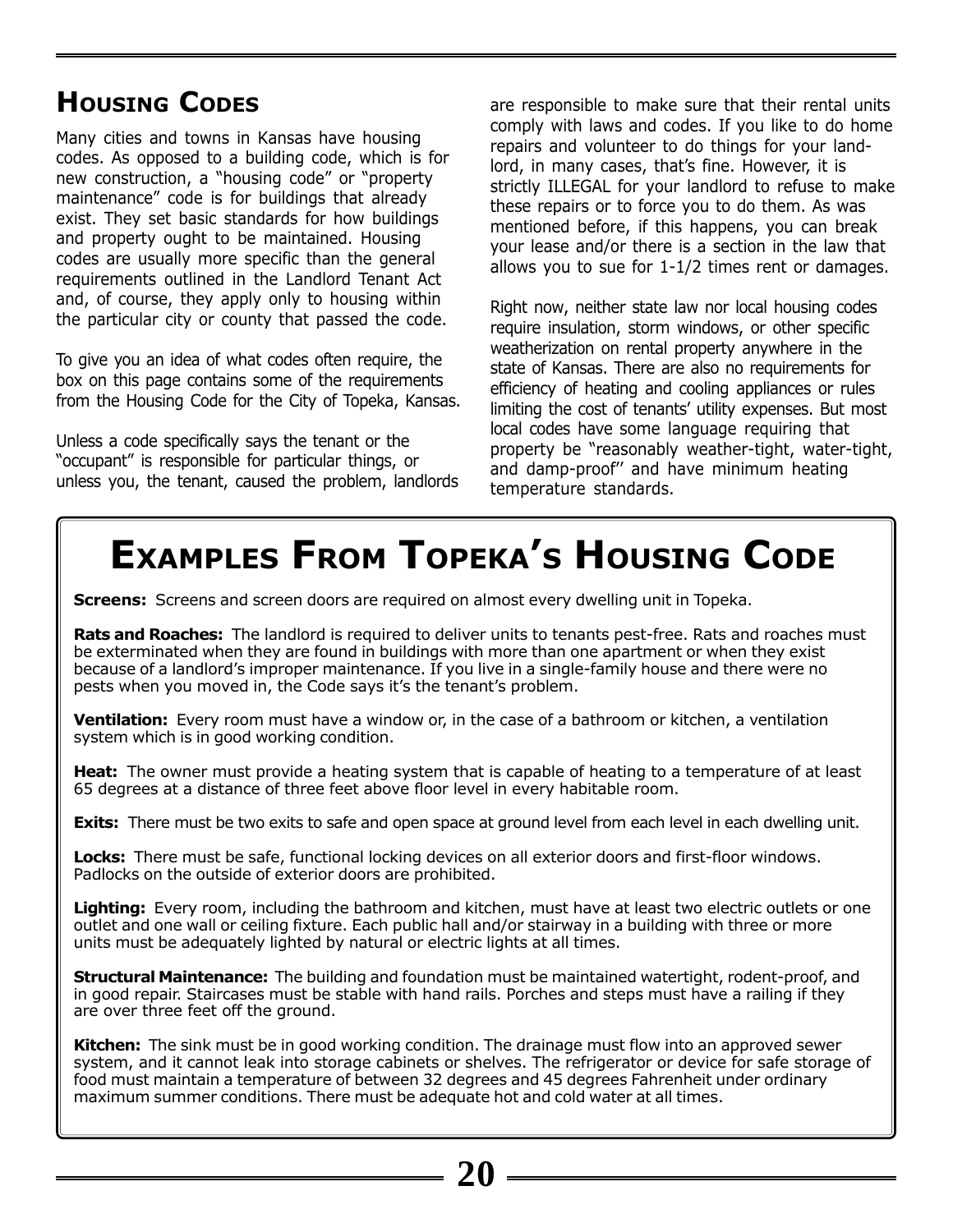In many cities and towns, a housing code exists but there is no steady effort to enforce it. You should be able to get a copy of your local housing code from your housing inspector or city or county clerk. If you ever need to call and have an inspection made, make an appointment so you can be there to let the inspector in and go through the house with him or her. You should make sure you point out all things you think are code violations, then ask to have a copy of the inspector's report and the letter to your landlord sent to you. You can also call and visit your housing inspector regularly until action has been taken to your satisfaction.

Most codes provide some sort of penalty (fines … or even jail) to property owners who do not comply after a certain period of time. Check your code to see what the time limits and penalties are and insist that your city or town take action if your place is not getting fixed.

#### **FIRE CODES**

Structures housing three or more residential rental units must be in compliance with the Kansas Life Safety Code. That code requires smoke alarms, does not require fire extinguishers, and generally requires two safe exits from any building. Local governments that adopt their own fire codes can make them stricter, but not more permissive, than the state's. Check with your local fire department to see if you have a local code. If not, questions can be directed to the State Fire Marshal in Topeka at (785) 296-3401.

## **HOUSING CODES**

These cities currently have Housing Codes. If you go to your city hall and ask for a copy of the Housing Code and they say that they've never heard of it, **INSIST**! It's there somewhere. And you want the Housing Code (it may also say "property" or "maintenance" or "occupancy" in the title), not the building code, zoning code, electrical code, plumbing code, or some other specific code.

Abilene Anthony Atchison Augusta Baxter Springs **Belleville** Beloit Bonner Springs Chanute **Colby** 

Dodge City Emporia Galena Garden City Goodland Great Bend Hays **Hoisington** Hutchinson Independence Junction City Kansas City Lawrence Lenexa Liberal Lyons Manhattan McPherson Merriam **Minneapolis** 

Neodesha Newton Norton Olathe Ottawa Paola Parsons Plainville Russell Salina

Shawnee South Hutchinson Sterling Topeka **Ulysses Wellington** Wichita Winfield

## **LEAD-BASED PAINT REGULATIONS**

Federal Environmental Protection Agency and Housing and Urban Development regulations concerning lead-based paint for housing built before 1978 went into effect in 1996. To comply, a landlord must:

- ♦ Disclose the presence of known lead-based paint and/or lead-based paint hazards in the rental unit.
- ♦ Provide tenants with any available records or reports pertaining to the presence of lead-based paint and/or lead-based paint hazards.
- ♦ Provide tenants with a federally approved lead hazard information pamphlet.
- ♦ Contracts must include a disclosure form containing information on lead based paint in the rental unit and acknowledgment from the tenant that they have received this information.

Copies of the pamphlet and disclosure form can be obtained FREE of charge by calling The National Lead Information Clearinghouse at 1-800-424-LEAD. Copies may also be obtained on the Internet at www.epa.gov/docs/lead\_pm or contact the National Center for Lead-Safe Housing at www.leadsafehousing.org. HCCI's Model Lease includes an approved disclosure form.

**References:** 40 CFR Part 745 and 24 CFR Part 35 published on March 6, 1996, in the Federal Register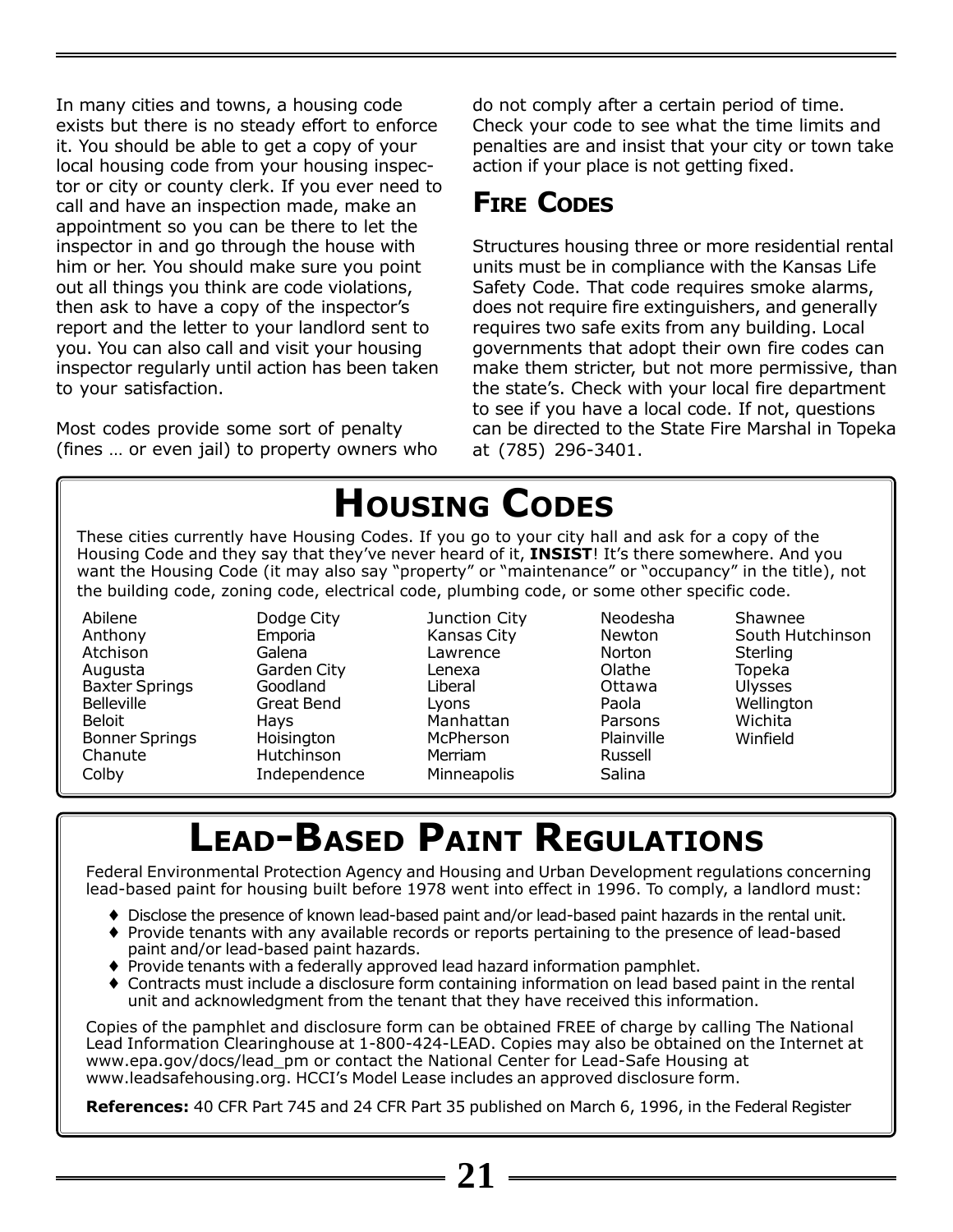## **MOLD CONTAMINATION**

The issue of mold contamination in housing has become an issue of concern. Kansas Health officials say to be concerned but not alarmed. You can keep informed about this issue and the most current information available by going to the following websites:

#### **Center for Disease Control**

**Environmental Protection Agency** www.epa.gov/cgi-bin/epaprintonly.cgi

www.cdc.gov/nceh/pubcatns/facts/molds/default.htm

#### **RETALIATORY EVICTIONS**

No tenant should be afraid to demand that the house he or she rents be maintained in a livable condition. Many tenants, however, do hesitate to confront their landlords. They say, "Landlords know how to get rid of tenants who complain."

This is not right and both the state of Kansas and at least one city (Topeka) have set up laws to prevent this. The Kansas law says that it is unlawful for any landlord to force you to move out by raising your rent or decreasing your services (e.g., stop paying some of the utilities; stop doing some regular maintenance) after you have:

- ♦ complained to the landlord because needed repairs are not being made;
- $\bullet$  asked a governmental agency to inspect and/or complained to a governmental agency who can force the landlord to make repairs; or
- become active in a tenant organization.

Interpretations of this law, as well as common law, say that landlords can't evict you for these reasons either.

Topeka's ordinance specifically says that landlords can't evict, raise rent, or cut services within six months after tenants do any of the three things listed above. The city felt the six months was important to provide a "coolingoff period" for tenants and landlords.

An important thing to remember is that, for the law to protect you, you need to be paid up in your rent, continue paying rent during the time of your complaints, and otherwise be a

"good tenant" (keep the place clean, don't bother the neighbors, etc.). Also, if the house can't be repaired with you in it, you may have to expect to move, at least temporarily.

In court, your landlord would be asked to justify his or her action. You would need to be prepared to prove, however, that:

- ♦ you always paid the rent on time.
- ♦ if the landlord claims that you were sometimes late with the rent, it should be mentioned that the landlord accepted this late rent without comment (if that is true).
- ♦ you truly did ask a number of times for repairs; hopefully you will be able to show copies of the notes and letters you sent to your landlord.
- ♦ your complaints were valid and the problems were not caused by you.
- ♦ you have been a good tenant and that the landlord has no good reason to evict you, raise your rent, or decrease services.



Tenants occasionally face another problem during tenancy – landlord entry. Tenants wonder, "May the landlord enter my home whenever he wants?" The answer is "NO." Only in cases of hazard involving the possible loss of life or severe property damage may the landlord enter your home without permission.

The landlord may, after giving "reasonable notice" and arranging a "reasonable time," enter your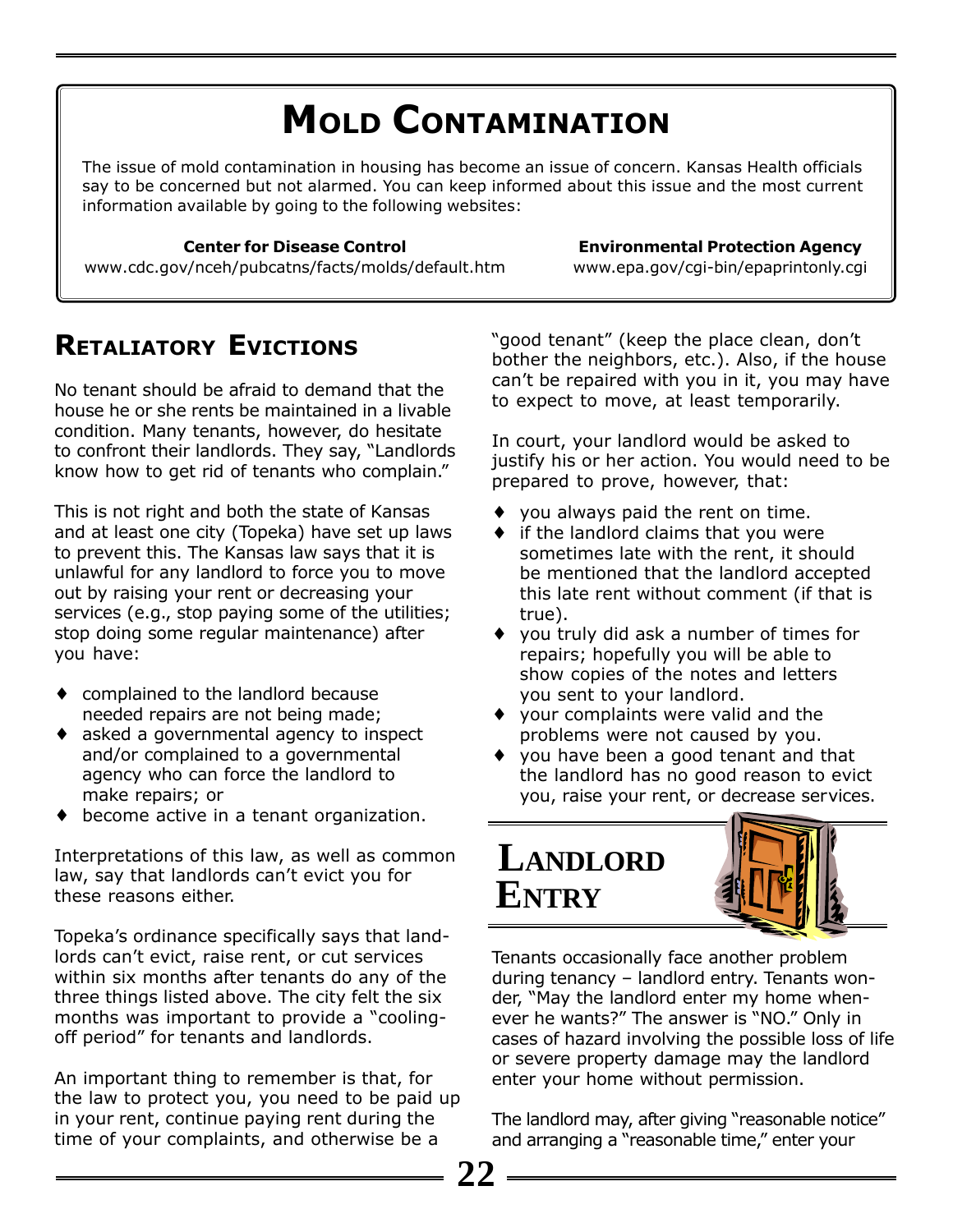home for almost any reason  $-$  to inspect the premises; make necessary or agreed repairs, decorations, alterations, or improvements; or to show the place to possible purchasers, lenders, tenants, workmen, or contractors.

**"Reasonable notice"** is something you and your landlord have to decide together. If you don't mind if your landlord comes over without calling first, that's fine. But you can insist that your landlord let you know as much as 48 hours in advance. One to twentyfour hours is common. You should select your normal standard, preferably put it in writing, and be consistent.

**"Reasonable time"** is also something you and your landlord need to work out. Because you are paying rent on your place, you have a right to privacy and to decide who comes in and out. If it is important to you, you have the right to insist that you be at home when your landlord comes over. So, if you work days, you have the right to ask that your landlord come over after you get home or on the weekend. If you work 3 to 11, you have the right to ask your landlord to come before 2:30. And so on. If it is impossible for you to arrange a time when you can be at home and your landlord can reasonably arrange to come over, then you may need to arrange to leave your key with a friend or relative or let the landlord make repairs when you are gone.

Remember, if your time schedule forces your landlord to pay more for repairs – for instance, having to pay time-and-a-half or doubletime to a plumber who could have come during normal working hours – that cost is likely to be passed on to you.

If your landlord is selling your place, real estate people are subject to the same rules and regulations about entering your property as your landlord.

If you are having problems with landlord entry, write a letter to your landlord and explain clearly exactly when people can and cannot come over to your house and how much notice you must have. Give phone numbers for reaching you. You should not refuse "reasonable entry," neither can your landlord use the right of entry to harass you.

If a tenant continues to have trouble with illegal entry by the landlord, the tenant has the right to get a court order to stop the landlord or to give notice and move. The tenant also has the right to recover actual money losses.

Likewise, if a tenant continues to illegally refuse entry to a landlord, the landlord can get a court order to enter or can evict the tenant, recovering actual money losses from the tenant.



A tenancy is a two-way street, and you as a tenant should do all you can to meet your responsibilities. Just because you know your rights, you should not unnecessarily agitate your landlord. Always try to work out your problems first. It's never wise to start off as adversaries. Outside people (courts, inspectors) should only be used when you can't work things out with a stubborn landlord.

Some obligations you should meet are:

**Pay your rent on time.** This should seem obvious, but it is more important than you might realize. When tenants are not paid up on their rent, they lose a number of rights otherwise guaranteed by law. In addition, you take the chance of receiving an eviction notice for nonpayment of rent. Landlords also claim that time spent trying to collect rent is time they can't spend on repairs, maintenance, etc.

**Keep the parts of the building you rent (especially appliances) as clean as the building's condition allows.** Your landlord may not do anything to improve your conditions if you don't try yourself.

**Try to get along with the other tenants.** Everyone has a right to the peaceful enjoyment of the property. If you have a dog, for example, it's up to you to keep it from disturbing your neighbors.

**Check with your landlord before you attach anything to the apartment,** such as shelves or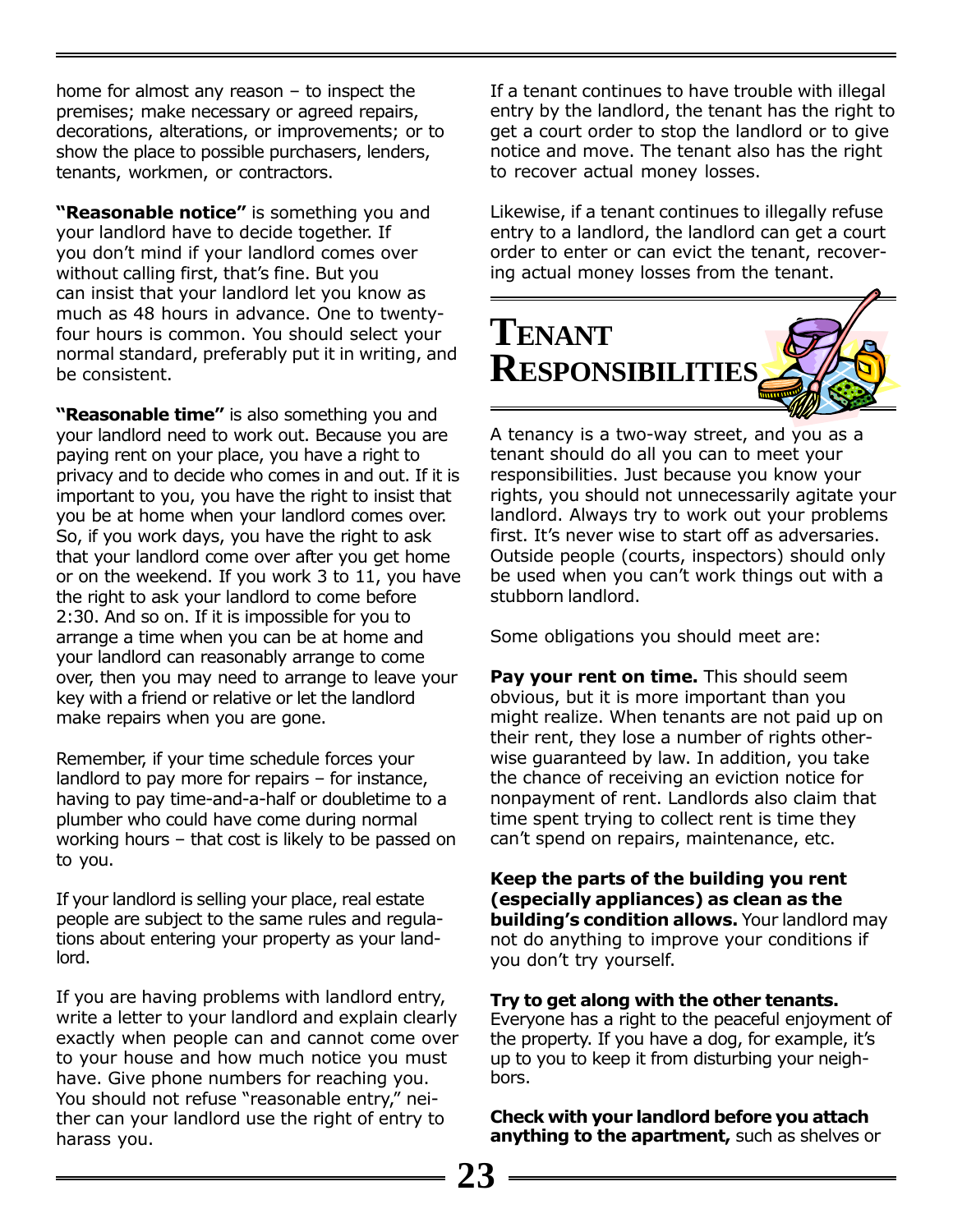carpet. Unless you make some other arrangement, anything attached to the property stays with the property by law. The time to ask is before the carpet you bought is tacked to the floor, not after. Again, be sure it's in writing.

**Check before having a roommate move** in since this is a change in your original agreement. Check also about pets if you want to get one.

**Notify your landlord if you plan to be away from your house or apartment for more than a few days.** Many leases require this and it's a good idea for security reasons anyway.

Keep in mind that you are responsible not only for your own actions, but also those of your family, your friends, your friends' friends – any person or animal in your home with your express or implied consent. Any damage or trouble caused by these other parties can be held against you.



The state of Kansas has established specific procedures for terminating a tenancy and does not recognize any others. **GIVE OR GET PROPER WRITTEN NOTICE EVEN IF YOU HAVE NOTHING ELSE IN WRITING WITH THE LANDLORD!**

#### **NOTICE TO THE LANDLORD**

**Thirty (30) days' notice in writing in advance of a rent-paying date** is required in all month-to-month tenancies. Your planned move-out date should be specified.

**Thirty (30) days' written notice** from any date must be given when a written lease with a term longer than month-to-month requires 30 days' notice but does not specify it must be from rent date to rent date.

**Week-to-week** tenancies require at least seven (7) days' written notice in advance of a move-out date specified in the notice. If your rent period is two weeks-to-two weeks, two

(2) weeks written notice is required.

**Military personnel** on active duty with monthto-month written or verbal agreements are required to give only fifteen (15) days written notice if they get orders to relocate.

**14/30-day notices** from rent date to rent date can be given when there is a problem the landlord must resolve to ensure the tenant will stay. (See Tenant Remedies subsection earlier in this chapter.)

**Leases** can vary. Most leases will only talk about notices to move out at the end or for the renewal of the lease, since you are not expected to be giving notice and leaving in the middle of a term. If you have a lease, read it carefully for notice requirements. Leases can require less than the normal 30-day notice (some do!); they can also require more. As long as the notice requirement seems basically fair and equitable (not "unconscionable"), a court would likely uphold it.

#### **NOTICE FROM THE LANDLORD**

Unless a tenant has not paid the rent (see next subsection), a landlord must **ALWAYS** give tenants at least **thirty (30) days' written notice to move out.**

Rare exceptions to this rule include situations where the landlord never rented to the person in the first place or where life-threatening circumstances require that a property be vacated immediately.

**Thirty (30) day notices, week-to-week notices, and lease notice requirements** from landlord to tenant are the same as they are from tenant to landlord. (See Notice to the Landlord subsection above.)

**14/30-day notices** can be given from landlord to tenant as long as they state a specific reason or reasons why a tenant might be evicted and allow fourteen (14) days to solve the problem(s) to prevent the eviction. Unlike the similar notice from tenant to landlord, Kansas law does not tie these to rent-paying dates; they can be for any thirty-day period.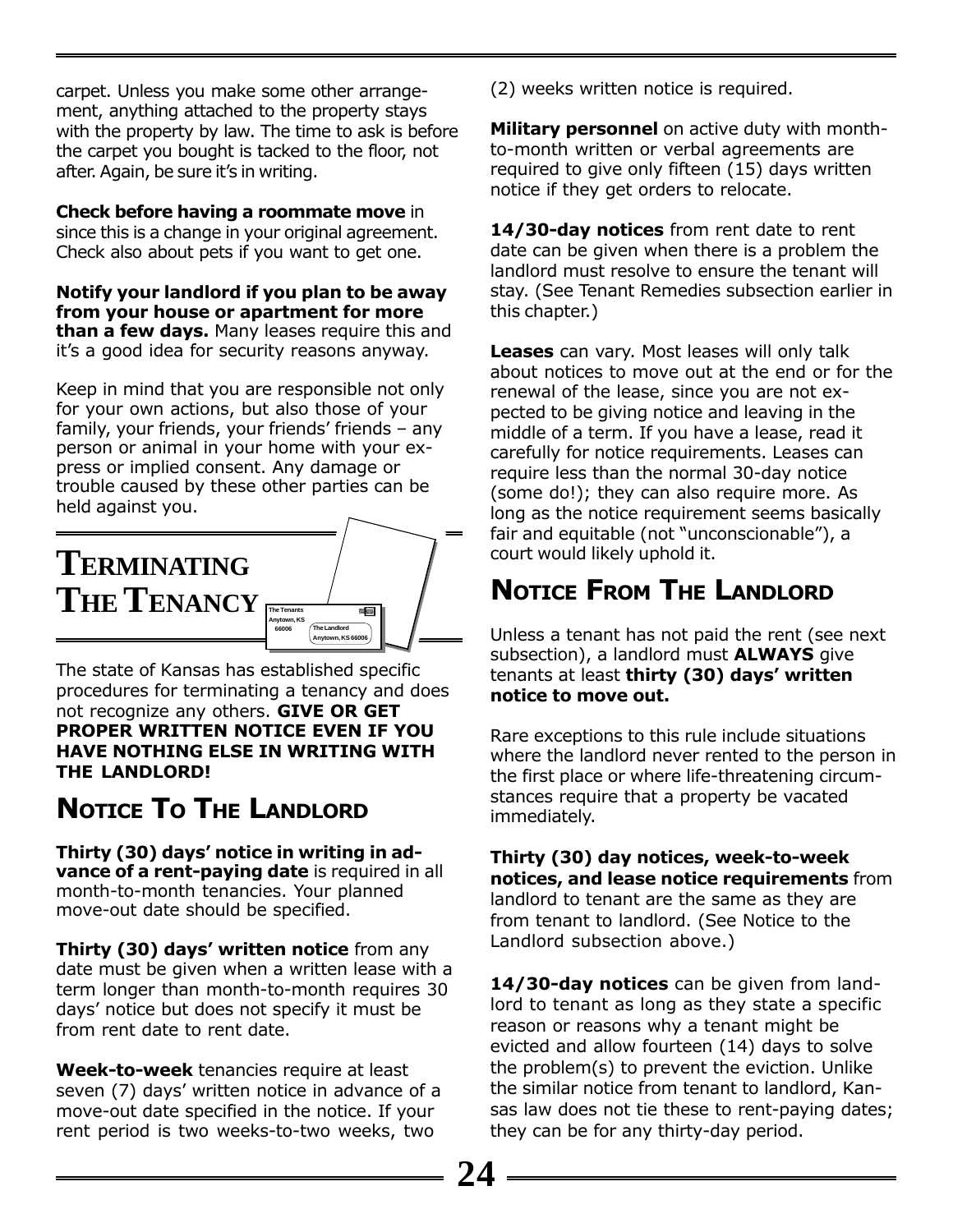In Kansas, a landlord is generally not required to give a reason for an eviction. However, most government subsidized housing requires "good cause" (a reason or reasons) to be stated in writing for an eviction. Also, retaliatory evictions are illegal whether a reason is stated or not. (See Retaliatory Evictions subsection earlier in this chapter.)

Tenants are not protected from eviction because of illness or pregnancy in the household.

You are required to pay for all the time you live in the home, whether you are evicted or not.

#### **NONPAYMENT OF RENT/ 3-DAY NOTICE**

If you are behind in your rent, you may be served with a **3 day (72 hours) notice.** This notice must state in writing that you have 3 days, 5 if the notice was mailed, to either pay your rent or move out. If you do neither, your landlord can bring suit against you in court. Check your lease, if you have one, to see if it requires more notice than this in such situations.

The landlord must accept the money if you offer the **full amount within the 3 day (72 hours) notice period.** The landlord does not have to accept partial payments or payments offered after the notice period has ended. Get a dated receipt for whatever you pay. If you have all the money in time but you think the landlord may try to refuse it, take a witness with you so, if necessary, that person can testify that you tried to pay.

If you are going to try to work out a payment plan with your landlord, think through your budget carefully and honestly and don't offer more than you reasonably can expect to pay. If the landlord agrees to a payment plan and agrees to drop or extend the time on an eviction action, it would be best to get the agreement in writing for the protection of both of you. Once again, it might not be a bad idea for you to have a witness along in case promises are made but you can't get them in writing.

#### **ILLEGAL ACTIVITY**

Due to increased concerns about **crime-free and drug-free housing**, many rental agreements now contain provisions or addendums that make any criminal activity, including drugrelated criminal activity, a lease violation and grounds for termination of the tenancy. These generally refer to the tenant, any member of the tenant's household, guests, or other persons whom the tenant has allowed around the property. These lease provisions usually apply whether the activity occurs on, or near, the property. They sometimes also apply when someone who lives in or frequents the property gets caught committing a crime or drug activity elsewhere. These evictions have been upheld in courts.

It is important to understand that the federal "One Strike" legislation creating these provisions and addendums, as of September 2003, applies only to HUD subsidized housing. However, the addendums have worked for some private landlords.

#### **IMPROPER NOTICE**

Peoples' circumstances do change from time to time. Suddenly and without warning, a better job may open up for you out of town or you may find that your mother has fallen and is no longer able to take care of herself. Maybe your landlord sold his house sooner than he expected and now he needs to move into yours. In situations like this, you and your landlord should try to work something out.

Possible compromises if you want to move out early might be that you would run the ad and do everything you could to re-rent the place for the landlord so that your leaving would cost the landlord as little time as possible and no money. Or, if the landlord wants you out early, he or she could give you the month's rent free or pay your moving expenses. If you can work out a compromise that satisfies both of you, the law will respect your "good faith" agreement. If not, then the "letter of the law" will still bind both of you.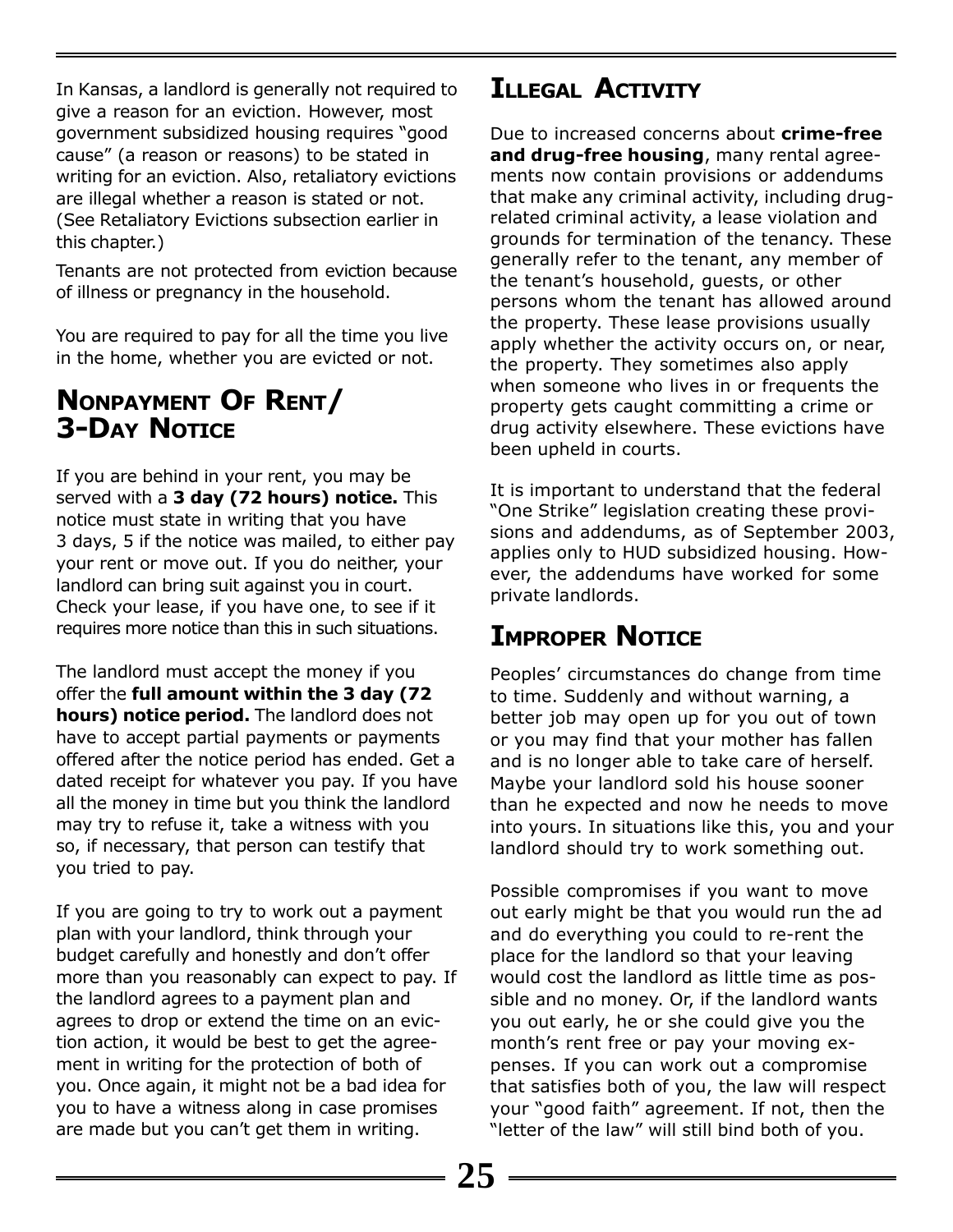It is commonly accepted that a landlord cannot collect rent twice. So, even if you couldn't work out a compromise and you left early, if the landlord gets the place re-rented, the landlord must refund you the rent you paid in advance for the time the new people are there. Also, a landlord has a responsibility to "mitigate damages." That means that once a landlord knows you are leaving, he or she must make an attempt to re-rent the property. So, as soon as you know you have to leave a place, give the landlord a written notice immediately saying what day you are moving and keep a copy. That way, a landlord can't say he or she didn't know you were moving and can't just leave the place empty on purpose and try to collect rent from you.

#### **ILLEGAL EVICTIONS**

There is only one kind of "forcible" eviction which is legal. The landlord must give the tenant a proper eviction notice, take the case before a proper court, wait the specified period, go back to court for trial, get a judgment against the tenant, and then, if the tenant still doesn't move, wait for the sheriff to evict the tenant. All other methods are illegal.

The illegal methods (also called "constructive evictions") include such self-help measures as locking the tenant out; taking the tenant's belongings and putting them in storage or throwing them away; and shutting off the electricity, gas, water, or other essential services. If a landlord resorts to such measures, the tenant may recover possession or end the rental agreement. If you do decide to move out, the landlord must return whatever amount of the security deposit you are entitled to collect. In either case, Kansas law provides that the tenant may recover an amount equal to 1-1/2 times the monthly rent or actual damages, whichever is greater. There has also been a recent Kansas Supreme Court case where some tenants were awarded \$1000 in "punitive" damages in a similar situation.

#### **NEW TERMS AT TERMINATION**

At the termination of a tenancy, if the landlord provides the tenant with paperwork that would serve as notice to vacate, and the paperwork contains any additional terms not contained in the rental agreement, Kansas law requires that the paperwork include the following statement in 10-point bold face type: **'YOUR SIGNATURE ON THIS DOCUMENT MAY BIND YOU TO ADDITIONAL TERMS NOT IN YOUR ORIGINAL LEASE AGREEMENT. IF YOUR LEASE REQUIRES YOU TO GIVE WRITTEN NOTICE OF YOUR INTENT TO VACATE, YOU HAVE THE RIGHT TO DECLINE TO SIGN THIS DOCUMENT AND TO PROVIDE WRITTEN NOTICE IN ANOTHER FORM.'**

If the above statement does not appear in the landlord's paperwork, a tenant's signature will not bind the tenant to any additional terms that are not contained in the original rental agreement.

#### **Abandonment And Personal Property**

If a tenant is evicted or leaves personal property in a rental unit after move-out, the tenant's personal property may be treated as abandoned property if the tenant has been evicted and the tenant owes the landlord back rent and other expenses or the following is true:

- **(1)** The tenant's rent is at least 10 days past due,
- **(2)** The tenant appears to have removed a substantial portion of the tenant's belongings, and
- **(3)** The tenant did not tell the landlord that he or she intended to stay.

If the property is abandoned, the landlord may sell or dispose of the property if he or she does the following things.

- **(1)** Holds the property for at least 30 days giving the tenant the right to redeem if outstanding debts are settled.
- **(2)** Puts an ad in the paper at least 15 days before the sale or other disposition of the property. No later than 7 days after the ad is published, the landlord must send a copy of the ad to the tenant at the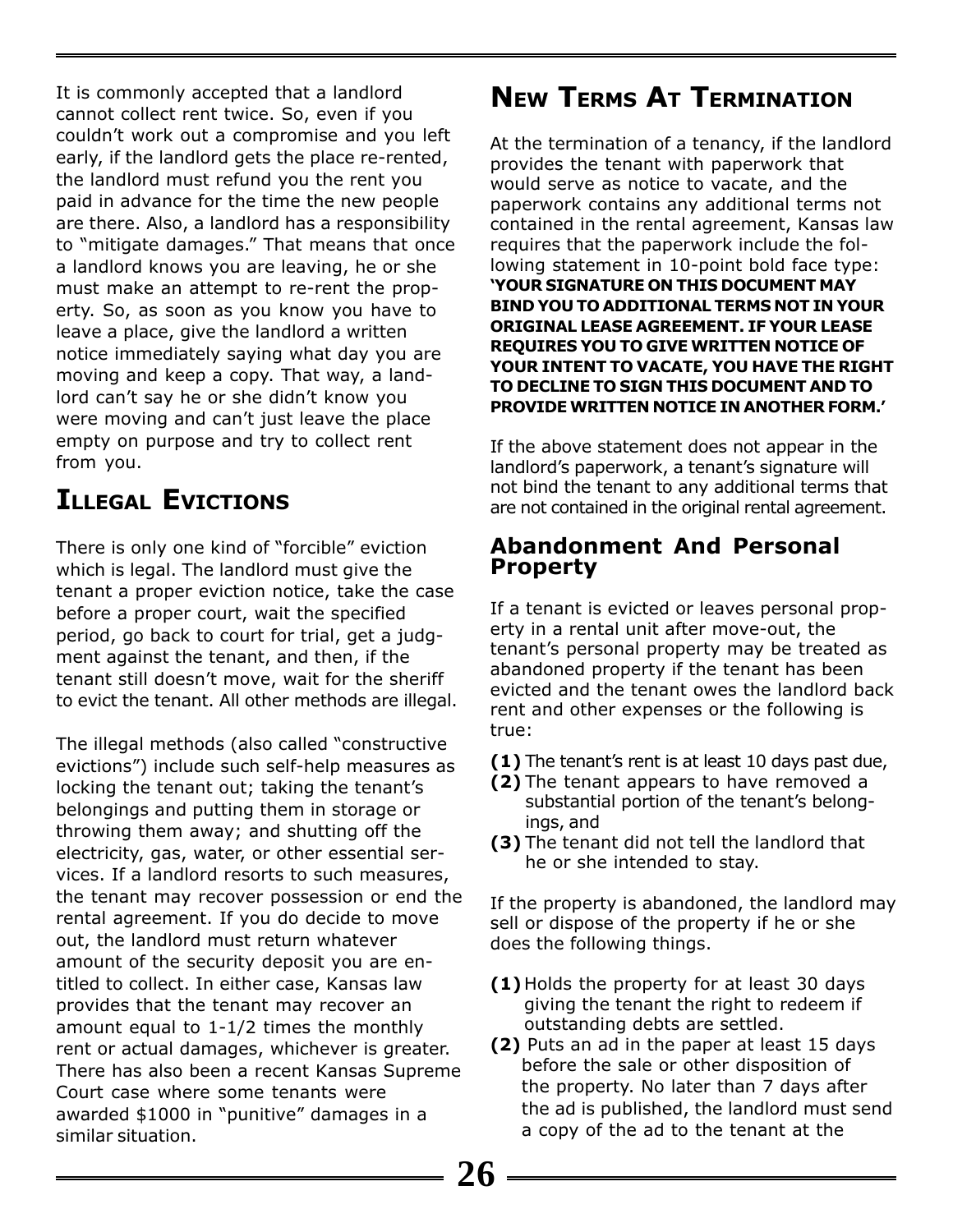tenant's last known address (an important reason for a tenant to file a change of address with the post office).

#### **IF YOU DON'T LEAVE**

If you aren't out at the end of a notice, you are probably in trouble if you didn't work out something with your landlord. The landlord personally cannot put you out on the streets or cut off your utilities if you are not out, but there are some legal steps that can be taken which can be pretty bad for you.

First, your landlord has the right to collect rent from you for every day you are in the property as well as up to 1-1/2 times a month's rent or actual damages, whichever is higher, because you remain in the property when you were supposed to be out. This is especially bad when new tenants are waiting to move in. If they can't get in, they can sue your landlord, then the landlord can sue you for their damages plus his or hers.

Second, you will probably end up going to court with the landlord trying to get both possession of the property and money from you. You will be notified that your landlord has filed suit against you by receiving a summons from the court stating the charges against you and what day you and/or your attorney must appear. It is important that you or your lawyer appear in court on that day. If both of you fail to appear and the hearing has not been postponed, you lose your case by default, and a judgment is immediately made against you.

If your case goes to trial, which it probably will unless you settle with your landlord out of court, the trial date must be set within eight (8) days of your first court appearance.

There is sometimes more to an eviction suit than simply determining who should be in possession of the property. For instance, if you feel the landlord is retaliating against you (see Retaliatory Evictions), you should bring that up. That could cause the judge to throw out the eviction suit altogether. You may also want to present counterclaims for damages and back rent because of health hazards on

the property, such as cockroaches, water damages, no heat, etc. (See Warranty of Habitability.) Where the landlord is suing you for nonpayment of rent, Kansas law says that you must bring up any counterclaims you have the first time you go to court or you can never claim those damages later. **MAKE SURE YOU OR YOUR ATTORNEY FILE YOUR "ANSWER" IN WRITING IN ADVANCE OF YOUR COURT HEARING, IF YOUR COURT PAPERS RE-QUIRE IT. Otherwise, the judge may not be willing to listen to your defense or counterclaims.** A well presented and well documented defense may enable you to win your case on some or all points.

If you lose the case, or even if you win on some points but the judge says that the landlord can have possession of the place back, you will need to move. Judges will usually award "immediate possession" to the landlord and can order the sheriff to assist the landlord if you don't move. The sheriff's department, by law, has up to ten (10) days to get you out, but it can happen sooner. If your situation ever gets that far, you really should try to move yourself. The sheriff will take your things and put them out of the property (maybe simply out in the yard, maybe in storage) or will assist your landlord in doing the same. To get your things out of storage, you will first have to pay the moving and storage expenses, probably the court costs, and maybe also all of the money (if any) that the judge decided you owed your landlord.

It may be asked, "Why bother going to court if you will probably lose anyway?" First, there is always the possibility you may win on some or all points. For instance, you might win a partial reduction in money owed for back rent. There has been a trend among Kansas judges to deal with warranty of habitability claims more seriously. The other, and perhaps most important, reason is that, if you need it, valuable time is won through the court process. If yours is a valid defense, you can come out ahead and use this time to search for another home.

If judgment for money is given to the landlord, he or she can collect by garnishing your wages. (Refer to the section on collecting a court judgment.)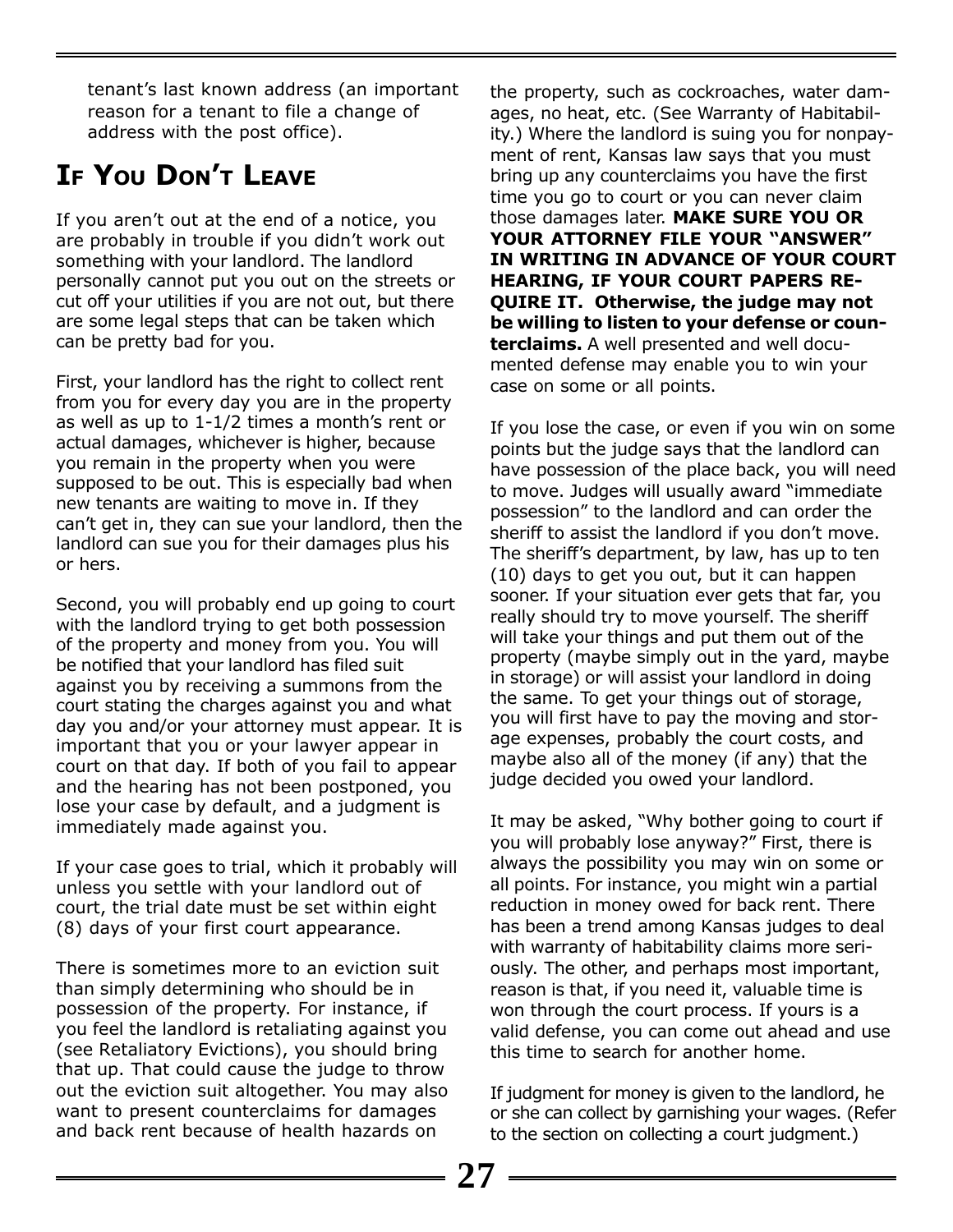## **MOBILE HOME PARKS**

The Kansas Mobile Home Parks Residential Landlord and Tenant Act (MHRLTA) is patterned after the Kansas Residential Landlord and Tenant Act and applies to owners of mobile homes renting lots. Where the mobile home **and** the lot are rented, the Kansas Residential Landlord and Tenant Act (the law described in this book) applies. Most of this book applies to mobile home owners as well **EXCEPT:**

- ♦ The security deposit on a mobile home lot can be as much as two times the lot rent, but pet deposits are **NOT** addressed.
- ♦ The park owner is to maintain security deposits in a separate account, but payment of interest is not required.
- ♦ When a park is sold, the owners must notify each tenant in writing of the amount of the security deposit transferred to the new owners. Tenants have 20 days to dispute the amount in writing.
- ♦ A lease can be for a maximum of one year only.
- ♦ When no written lease exists, 60-day notice to quit must be given by either party.
- ♦ Renewable, written 30-day leases require only 30-days notice to quit.
- $\bullet$  No move-in inspections of the lot are required, but it's a good idea.
- $\bullet$  A mobile homeowner can give a 14/30 day notice for any period it's not tied to the rent due date as with residential tenants.
- ♦ Any improvements on the lot made by the mobile homeowner are the property of the mobile homeowner and can be removed at move out.
- ♦ A mobile home is considered abandoned if rent is more than 3 days late and the homeowner is absent more than 30 days. The homeowner is responsible for all past due lot rents, removal and storage costs, utilities due and costs of serving the lienholder. Costs begin accruing from the date of written notification.
- ♦ A mobile homeowner on active military duty renting a lot **CANNOT** give 15 days notice to terminate a month-to-month rental agreement when receiving transfer orders.

**Tiedowns** (anchors holding a mobile home to the ground) are required on any mobile home measuring 8' x 36' or larger that is not on a permanent foundation. Specifics on type required and approved can be obtained from the Div. of Architectural Services, Kansas Dept. of Administration, 900 Jackson, Room 107, Topeka, Kansas (785) 296-1318. It is a criminal offense in Kansas not to have proper tiedowns.

**References:** MHRLTA, K.S.A. 58-25,100 through 58-25,126; Tie downs, K.S.A. 75-1226 and 75-1227.

Some cities and counties have ordinances which set out standards for mobile homes and/or mobile home parks. Check with your own city or county for further information.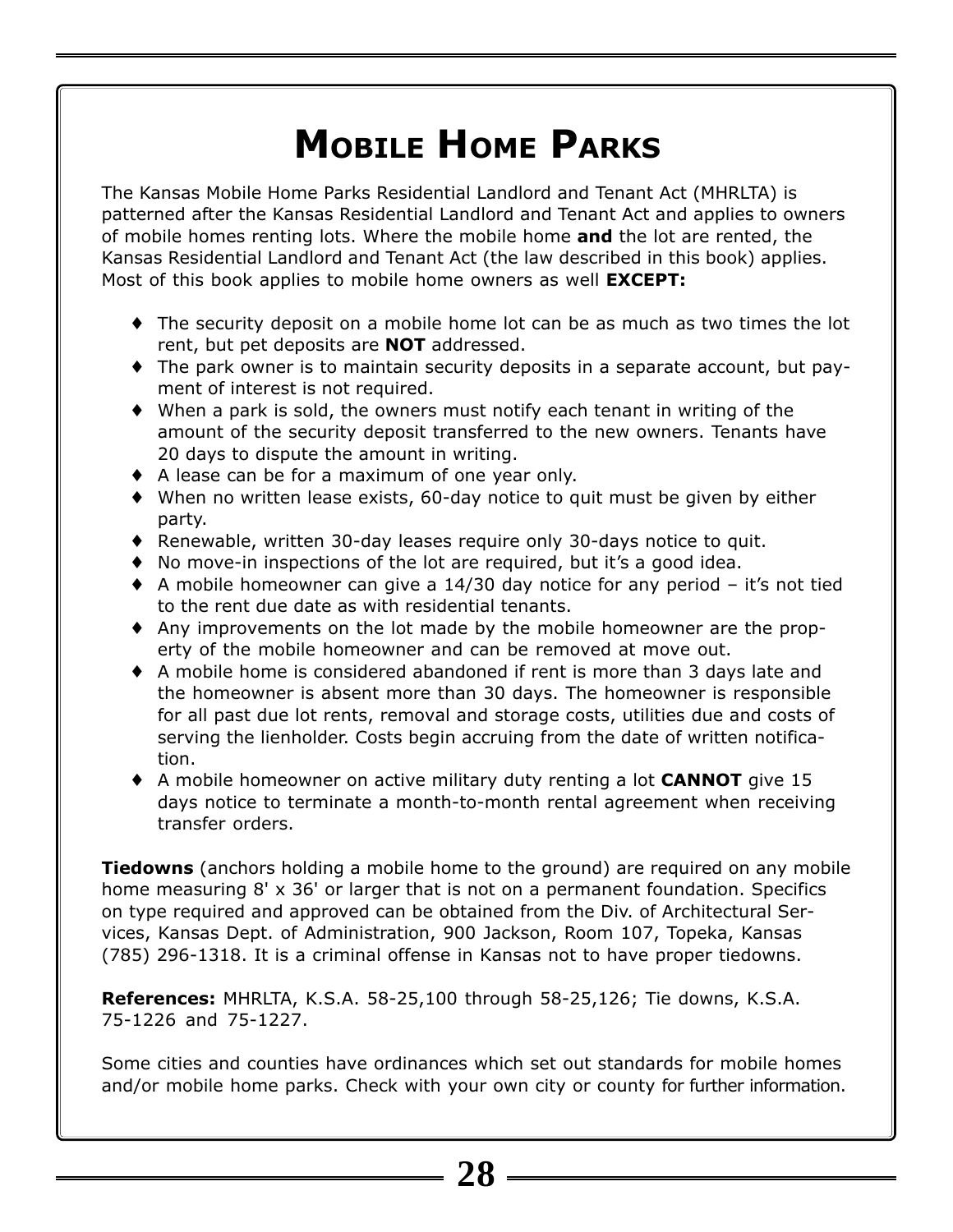# **DISCRIMINATION**



Basically, all prospective and current tenants must be respected and treated equally.

Current federal fair housing laws extend protection from discrimination on the basis of race, sex, religion, national origin, ancestry, color, familial status and disability. This protection applies to all sections of the United States.

Enforcement procedures in discrimination cases include the use of administrative law judges, the power to get injunctions, and the power to secure awards of up to \$100,000 for fair housing complaints handled thorugh administrative or federal court procedures.

Although Kansas state discrimination laws are in compliance with federal laws, not all local governments have included families with children and persons with disabilities. Some local laws protect additional groups such as marital status and sexual orientation.

Fair housing laws cover not only the specific decision on whether to sell or rent to certain persons or classes of people, but also issues such as charging higher rent or establishing different requirements, conditions, or services. They cover the individuals involved, and situations involving families or guests may apply as well.

Landlords can not legally threaten you, intimidate you, or otherwise retaliate against you if you stand up for your rights.

If you think you have been discriminated against, you should definitely check out your rights and pursue a complaint either directly with your landlord or through the appropriate authority. If it's too late to make the situation better for yourself, at least you can maybe make it better for the next person. The following listing details the powers and procedures for the various ways to provide fair housing complaints.

#### **LOCAL GOVERNMENT**

(See box for which cities have fair housing ordinances - next page)

**GROUPS COVERED:** Varies. Generally include race, sex, religion, national origin, color, ancestry. Some include handicap, marital status, families with children, sexual orientation and welfare income.

**WHO INVESTIGATES:** Volunteer board members or paid staff.

**LIMIT TO FILE:** Varies. Generally 180 days.

**POWERS:** (1) Voluntary conciliation agreements which can include cash awards, agreements to rent, not evict, change management practices, etc. (2) Public hearings before volunteer boards, legal counsel often available. Ability to order injunctions and limits on awards will vary. Enforcement assistance from and appeals to District Court should be applicable, but may vary based on specific local ordinance.

**HOW TO CONTACT:** Call City Hall and inquire about "Human Relations", "Human Resources" or "Civil Rights" board or staff.

#### **STATE GOVERNMENT**

**GROUPS COVERED:** Race, sex, religion, national origin, ancestry, color, disability and families with children.

**WHO INVESTIGATES:** Paid staff, based in Topeka and Wichita, who travel the entire state.

**LIMIT TO FILE:** 1 year.

#### **HOW SOON INVESTIGATION MUST**

**START:** Respondent (the landlord) must be contacted within 10 days.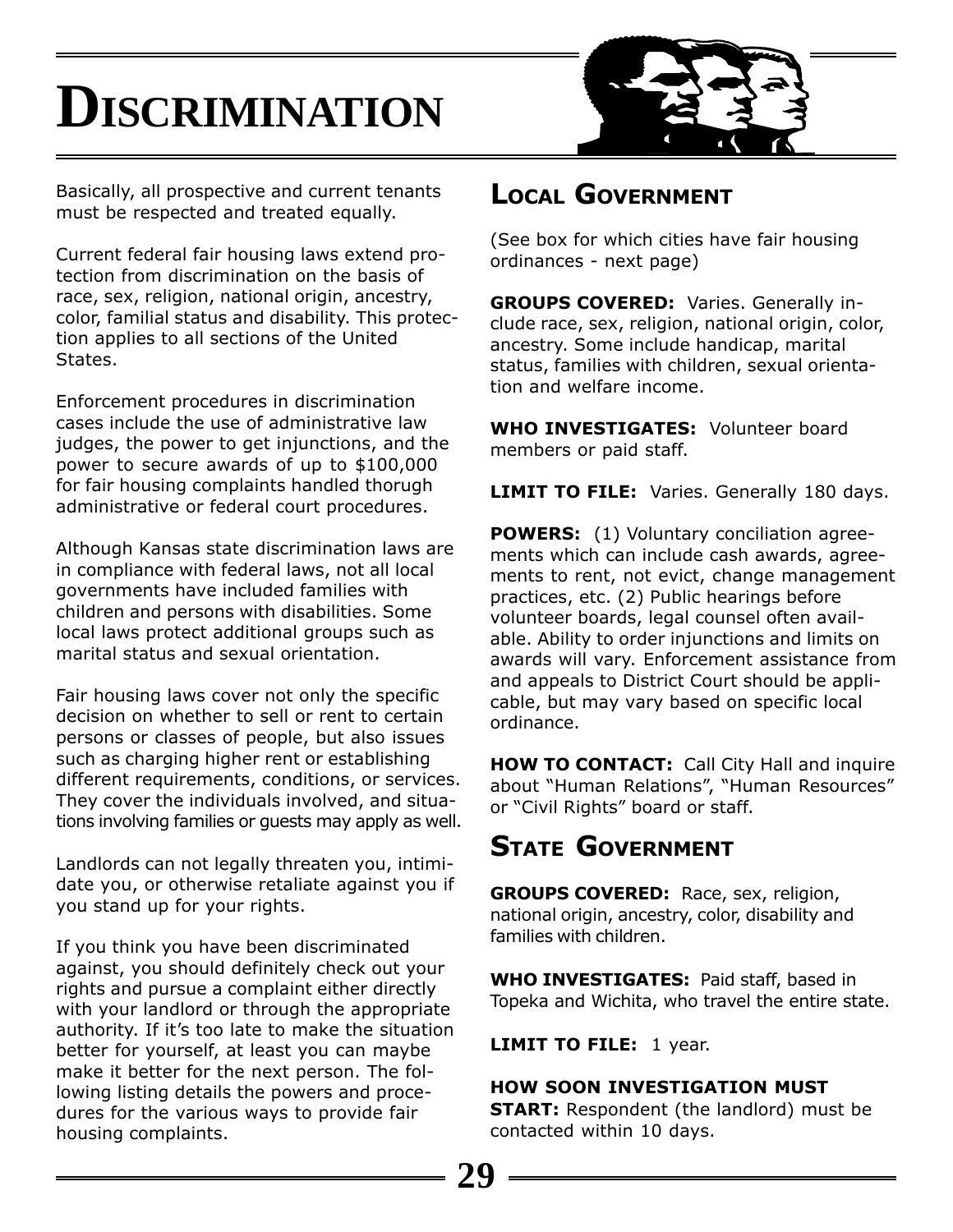**POWERS:** (1) Voluntary conciliation agreements. (See Local page 29.) (2) Hearings generally held in the city where the complaint was filed. Administrative hearings, option of using staff attorney or private counsel. Staff hearing examiner can award actual damages, no limit, and "pain and suffering" damages up to \$2,000.00. Decisions are enforced by or appealed to Kansas District Court.

**HOW TO CONTACT:** The Kansas Human Rights Commission is in Topeka at 900 SW Jackson, Suite 568, South, 66612; phone 1-888-793-6874. Education specialists are available to answer questions. You can also obtain a copy of the Kansas Act Against Discrimination upon request or at www.khrc.net

#### **FEDERAL GOVERNMENT**

**GROUPS COVERED:** Race, sex, religion, national origin, color, ancestry, disability, and families with children.

Disability is the same as "handicap" and is broadly defined to include anyone who has or is regarded as having a physical or mental disability (protects people with illnesses such as AIDS, specifically does not protect people with substance abuse problems). Landlords must allow physically disabled tenants, at their own expense, to make "reasonable" modifications to a rental unit to make it accessible. (The landlord does have the right to insist on certain standards of workmanship and, in some cases, on restoration of the property to its original condition at move-out.)

Renting to families with children can still be limited by occupancy limits in local housing codes in terms of how many people a landlord can rent to, but buildings or complexes which meet certain guidelines for operating exclusively for senior citizens are the only ones which can exclude families.

All new rental construction with 4 or more units must be "accessible" or "adaptable" for disabled persons. Copies of the law are available from HUD, your library, your congressperson and on the Internet.

## **Civil Rights Commissions**

A 1988 state list indicates that 24 Kansas cities have fair housing ordinances. Copies of these ordinances should be available through the City Clerk. The City Manager or someone in a Community Development or Human Resources department is usually responsible for investigation. Most cities have a Human Relations Commission, a board of local citizens appointed to settle disputes.

Arkansas City Atchison Chanute **Coffeyville** Dodge City Emporia

Fort Scott Garden City Hutchinson Independence Junction City Kansas City

- Lawrence Leavenworth Liberal Manhattan Olathe Ottawa
- Parsons Pittsburg **Salina** Topeka Wichita Winfield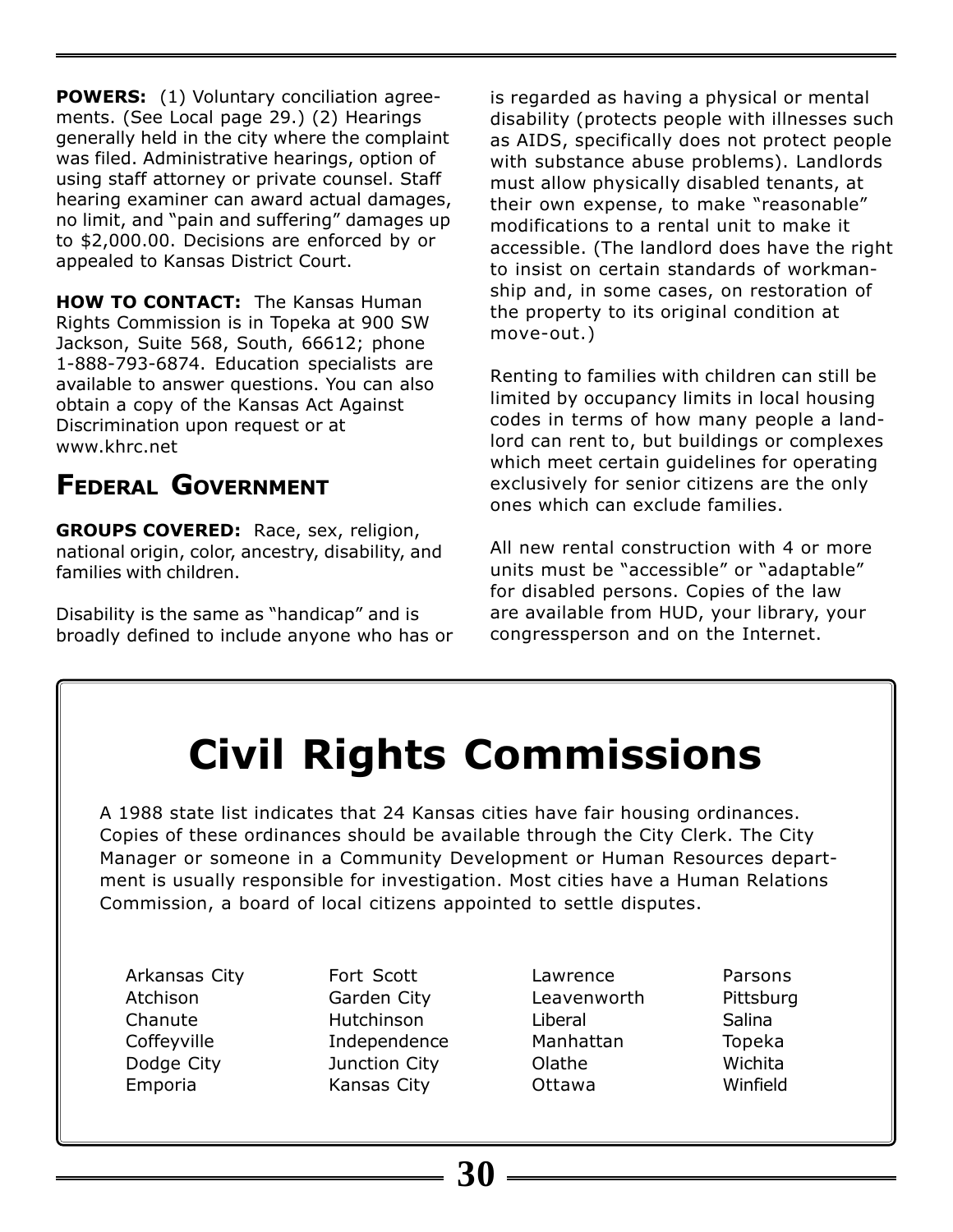**WHO INVESTIGATES:** Paid staff of Department of Housing and Urban Development (HUD), based in area or regional offices, who will travel as needed.

**COST:** None for investigation, might be some for witness fees or court costs. Can be waived if complainant cannot afford.

#### **LIMIT TO FILE:** 1 year.

#### **HOW SOON INVESTIGATION MUST**

**START:** Respondent must be contacted within 10 days, investigation completed within 100 days, if possible.

**POWERS:** (1) Voluntary conciliation agreements. (See Local and State above). (2) Administrative hearings. Complainant assisted by HUD investigator and HUD legal counsel, before HUD administrative law judge. Power of injunction, right to award actual damages and attorneys fees, fines up to \$50,000. Hearings are to be held "in the vicinity" of where the complaint occurred. (3) Federal District Court, by request. Justice Department would represent complainants before federal judge and/or jury. Power of injunction, right to award actual damages and attorneys fees, fines up to \$100,000. Federal courts in Kansas are in Kansas City, Topeka, and Wichita.

**HOW TO CONTACT:** Call 1-800-669-9777 for national information or 1-800-743-5323 for the Great Plains Regional HUD office, 400 State Avenue, Kansas City, Kansas 66101

#### **PRIVATE ATTORNEY**

**GROUPS COVERED:** Any covered by local, state or federal law, or other policy or regulation.

**WHO INVESTIGATES:** Varies.

**COST:** Negotiable, can be high, can be low or "contingency fee."

**LIMIT TO FILE:** Federal law allows up to 2 years for private lawsuit; Kansas and local law may vary up to 5 years depending on nature of lawsuit.

#### **HOW SOON INVESTIGATION MUST**

**START:** Varies. Can take some time to prepare case and get through various court systems. In the past, however, there have been times when this was faster and more effective than using government procedures.

**POWERS:** No limit on settlements, all administrative procedures, no limit on penalties requested or awarded.

**HOW TO CONTACT:** Check with local, state and federal courts for names of attorneys who have been involved in discrimination cases; check with local and state bar association "lawyer referral" programs; contact libraries or human relations boards for names of attorneys nationally that have been successful in fair housing lawsuits.

**THE RULE OF THUMB:** If you have a complaint check with local, state, and federal levels of government or private attorneys to see

- **(1)** whether your particular complaint is covered
- **(2)** how quickly they are required to act on and settle complaints
- **(3)** how close the administrative or court hearing would be to where you live, and
- **(4)** what powers and authority they have to get money or other judgments.

Another **wise move** can be to file your complaint with all levels of government. Generally, government agencies will defer down to the most local agency that has authority in your area. However, by filing in a timely manner with everyone, if you are not satisfied with the investigation at one level, you can ask the next to assist you. Because all government levels have time limits that you must meet for filing, if you waited for one investigation to finish and were dissatisfied, it might be too late to file with the next.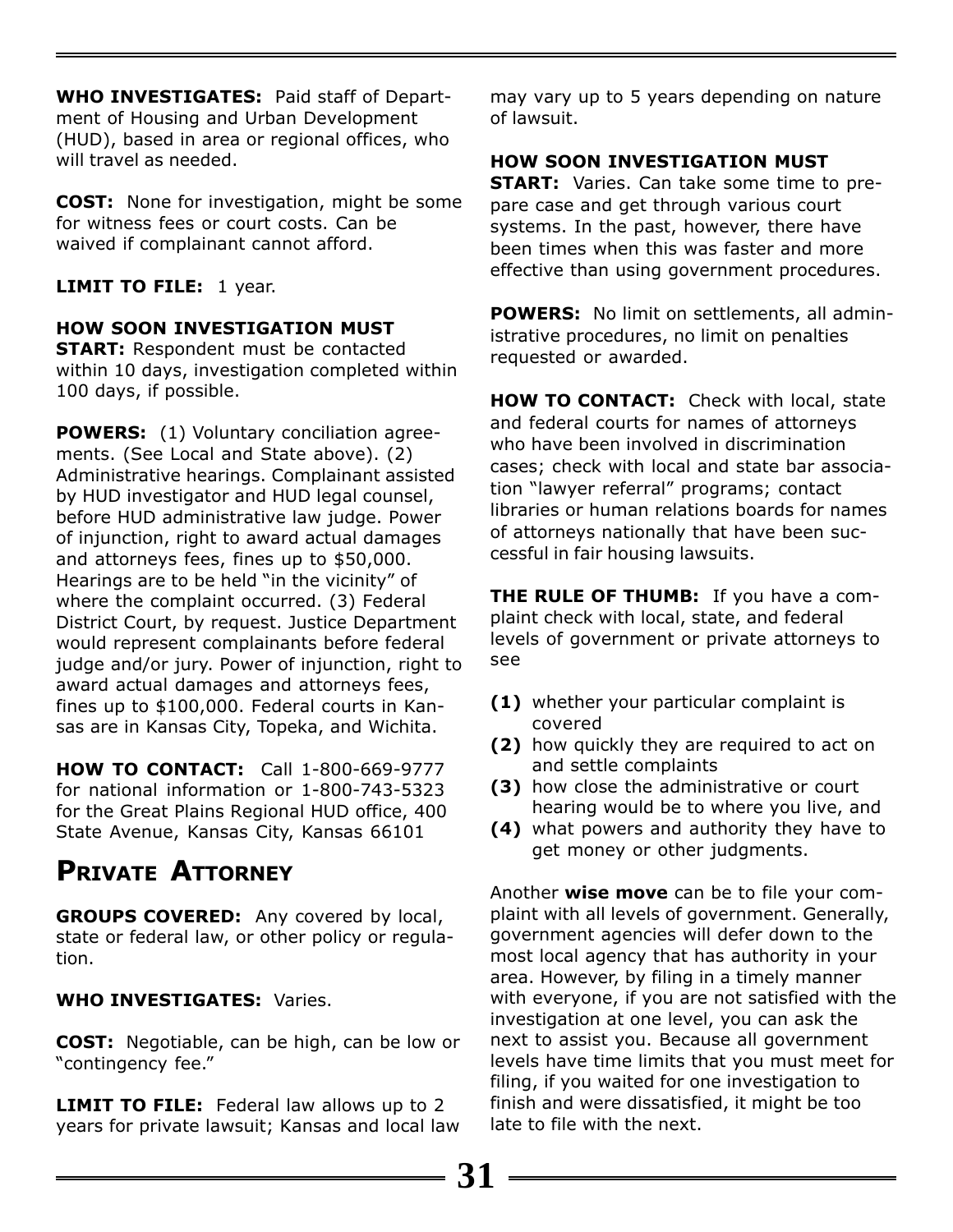## **HOW TO SHOP FOR AN ATTORNEY**

When shopping for an attorney for a landlord/tenant case, you want someone who will take care of your business quickly and inexpensively and who will win – right!? Because landlord-tenant cases usually do not involve a lot of money, many attorneys are unfamiliar with that area of the law. Even your family or business attorney may not be the best person for you. It pays to shop around!

#### **Some things to look for:**

- ♦ **Landlord/Tenant Case Experience.** How recent? How much? Landlord/ tenant law is complex. It will pay you in time, money, and success to hire someone who is already familiar with it.
- ♦ **Courthouse Time.** Is the attorney there often? In most landlord/tenant cases there are many papers to be filed and speed is important. If your attorney is often at the courthouse anyway, speed should not be a problem and it shouldn't cost you extra.
- ♦ **Initial Consultation.** This is crucial if you don't know the attorney or he or she has not done this type of work for you before. Many attorneys charge nothing or a small charge (\$15-\$25) for this. Remember, you are hiring this person, not the reverse. If you don't like the person or feel he or she is not interested in your case, keep looking!
- ♦ **Estimated Fees.** Get, on paper, an estimate of what this process should cost you. Some attorneys have basic flat rates on routine processes such as evictions. Most will charge by the hour but can still estimate what the total should be.

You can check out the first two items by phone. Then, just as if you were getting bids on a major purchase or repair, you might want to plan to interview three attorneys who sound like they might meet your qualifications.

If you run out of possible names or don't have any in the first place, you can call **Lawyer Referral Service** at 1-800-928-3111. They will give you the name of an attorney in your area who has indicated that he or she does your kind of case (fees range from \$100-\$200 per hour). For advice only, you will be connected with an attorney on the Lawyer Advice Line (charges are \$3 per minute and can be charged to MasterCard, VISA or debit cards). If you are over 60, you can contact your local **Kansas Elder Law Hotline** at 1-888-353-5337 for a referral to an attorney who is paid with public funds to provide legal consultation (maybe not representation, but at least advice) to senior citizens without charge.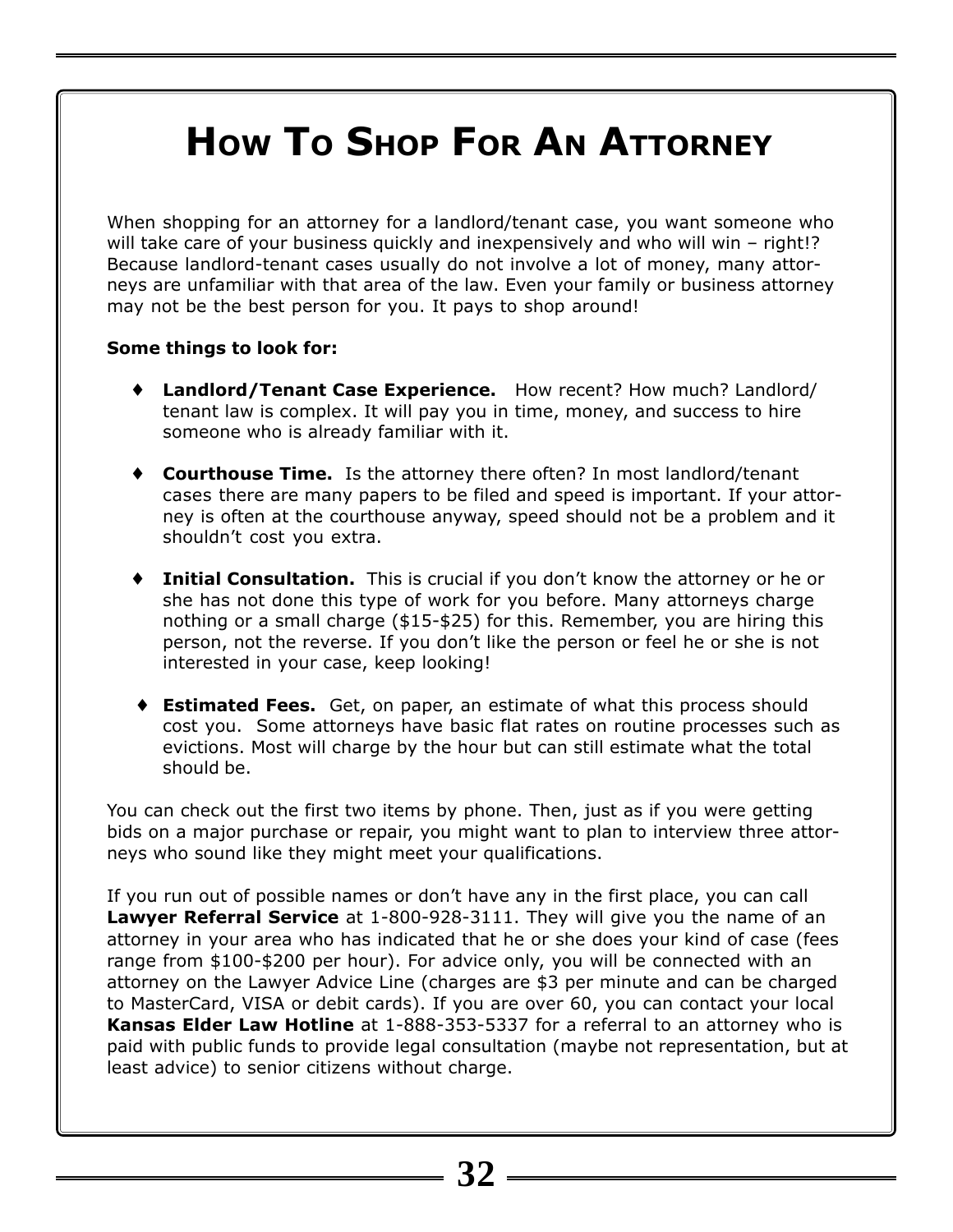# **SMALL CLAIMS COURT**

Small Claims Court exists to provide a forum for the speedy trial of fairly simple claims at a minimal cost.

#### **WHAT IS A SMALL CLAIM?**

A small claim is defined in Kansas as a claim for recovering money or personal property from an individual, a business, or an organization where the amount involved is \$1,800.00 or less. It is especially useful for the collection of a security deposit from a landlord or a decision on who would pay a disputed repair bill.

Evictions are not handled in Small Claims Court.

#### **WHO MAY FILE A SMALL** CLATM?

Anyone may file a small claim, but there are some restrictions.

**(1)** Most important, you represent yourself and the landlord represents himself or herself. No one can be represented by an attorney during a small claims hearing. Exception: If one party is a lawyer, the other party may hire a lawyer.

**(2)** Persons under 18 must be represented by an adult.

**(3)** You may not authorize a third party to sue in your behalf. (Rare exceptions to this rule can be made with the consent of the judge in situations where, for instance, a person is senile or is otherwise unable to represent himself or herself.)

**(4)** Collection agencies cannot use the Small Claims Court to secure payments for their clients.

**(5)** No person or entity may file for more than

ten (10) small claims in any calendar year in any one county.

#### **HOW DO YOU FILE A SMALL CLAIMS SUIT?**

A small claims suit should be filed in the county where the landlord resides or has a place of business or where the incident in question took place. Some courts will allow you to file on someone outside the county but within the state of Kansas; some will not. If your case is against someone who is out of state, you may not be able to use the Kansas small claims procedure.

To start a small claims suit, you must fill out a form provided by the clerk of the court. To find the right office, look for a sign in the county courthouse saying Small Claims or Limited Action or District Court.

The form you fill out is not complicated. You must simply list your name and address, the defendant's name and address, and state your claim. After you have completed the form, return it to the clerk and pay a filing fee which may range from \$31.00 to \$51.00 depending upon the amount of the claim and the county you are filing in. The judge may waive this fee if good cause is shown that you cannot afford it. You must sign the form in front of the clerk, or, if you file by mail, you must have it notarized.

If your landlord is a corporation, list any name you think is legally involved. Often, this will include the name of the corporation (include owner and management company, whatever names you have been given), the name of the complex, and the name of the current manager or agent. For the address, list the one(s) in the county where you are filing. If you want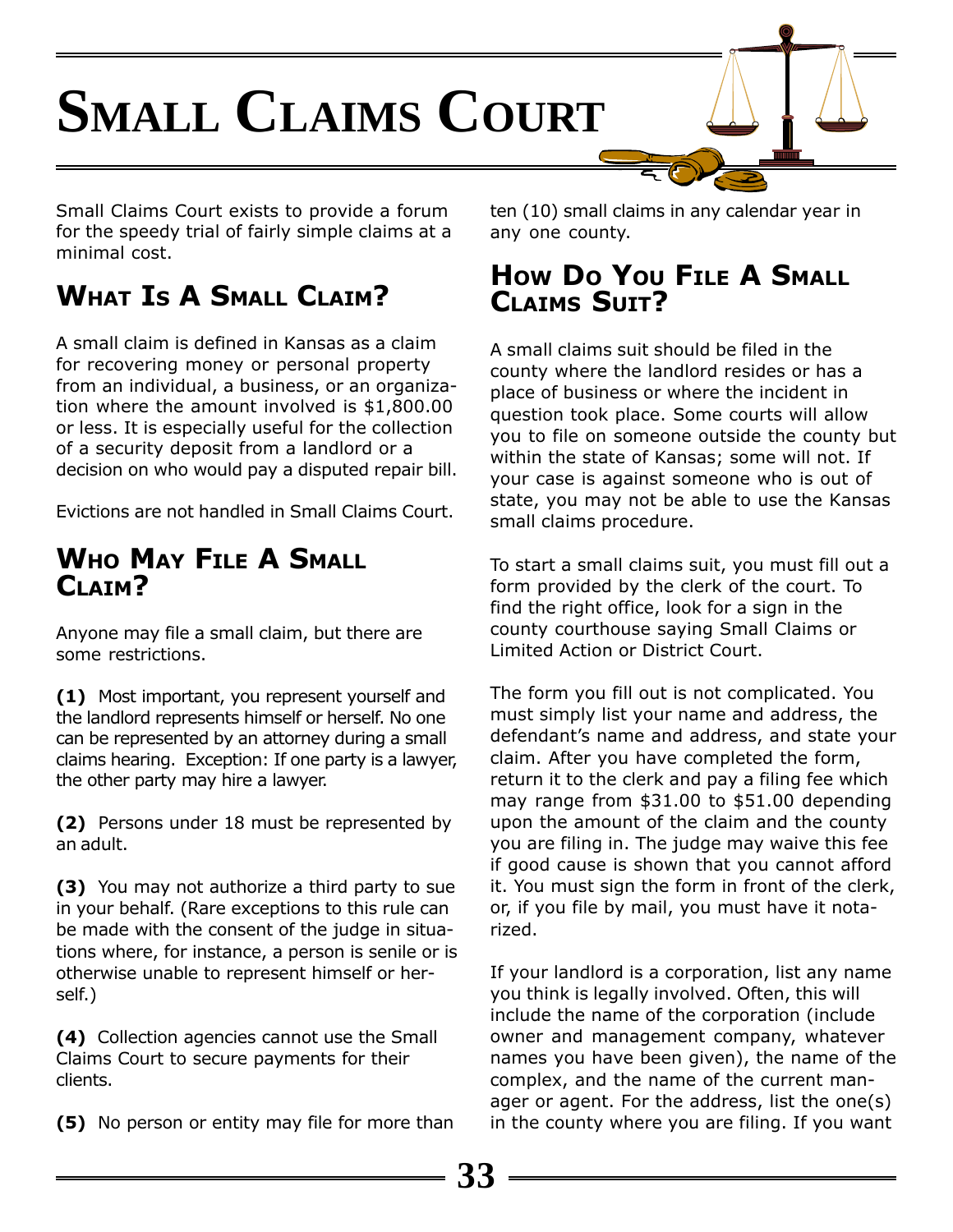to find the person who will accept legal papers for a corporation, you should go to www.accesskansas.org/apps/corporations. Enter the name of the corporation. The Secretary of State's records will show a name and address for the Resident Agent. Service of papers on that person gets the corporation into your lawsuit.

The clerk will then assign a date and time for your claim to be heard. The sheriff will serve a summons on the defendant to notify him or her of the court proceedings.

If you have not heard from the court, check in at least a day before your hearing is scheduled to make sure the defendant was served the court summons. If not, you will need to give the court any clues you can (addresses, times, etc.) on how to find this person. There cannot be a trial until the defendant is notified. A publication process is available if the defendant truly can't be found.

It is important to remember that the person you are suing may bring a countersuit against you. So, know as much as possible about the circumstances involved in your claim.

#### **WHAT IF YOU ARE THE ONE BEING FILED AGAINST?**

You will receive a summons stating that the landlord claims you owe an amount of money up to \$1,800.00 for back rent, damages, or whatever. You can defend yourself if you feel you do not owe the money or countersue if you feel the landlord owes you money. It costs nothing to countersue unless your claim is over \$1,800.00 and you choose to take it to a higher court.

#### **WHAT IF YOUR OPPONENT OFFERS TO SETTLE?**

Generally, to settle means to make some sort of deal and drop the case from court.

It is advisable to settle only if you have been

paid or your items returned in full. (This settlement should include any court costs and interest desired.) If you aren't totally satisfied, go ahead to court and get your hearing and official judgment on the entire claim.

If a case is settled, the plaintiff (person who filed) should notify the court in writing and have the hearing cancelled. Check with the court to see if there is a form that can be filled out and signed; otherwise, a letter of dismissal should be written and delivered to the court. The defendant should check with the court the day before the scheduled court date and make sure the plaintiff did have the case dismissed. When in doubt, you should appear at the appointed date and time for your own protection.

# **WHAT PREPARATION IS NECES- SARY BEFORE GOING TO COURT?**

Make sure you have all materials and papers that are important to your case. It is important that you write down all of the facts of the case before the hearing and take them with you. You should not expect to read this at the trial, but it can be an important reference so you don't forget any details or dates when you are speaking to the judge.

Be sure to inform any witnesses you have of the date and time of the hearing. It is up to you to see that they are there. Witnesses can be subpoenaed by the court. However, if the court calls them, you will have to pay a witness fee. Depositions (signed statements from witnesses) are not allowed.

If you need more time to prepare your case or if for some very important reason (such as serious illness) you, as either plaintiff or defendant, cannot make it to court on the day of your hearing, you must request a "continuance" from the clerk or judge at Small Claims Court. This must be done as far in advance as possible. Although everyone has a legal right to one continuance, the court may set a deadline (usually a day or two before) after which time none will be granted. If you fail to ask for a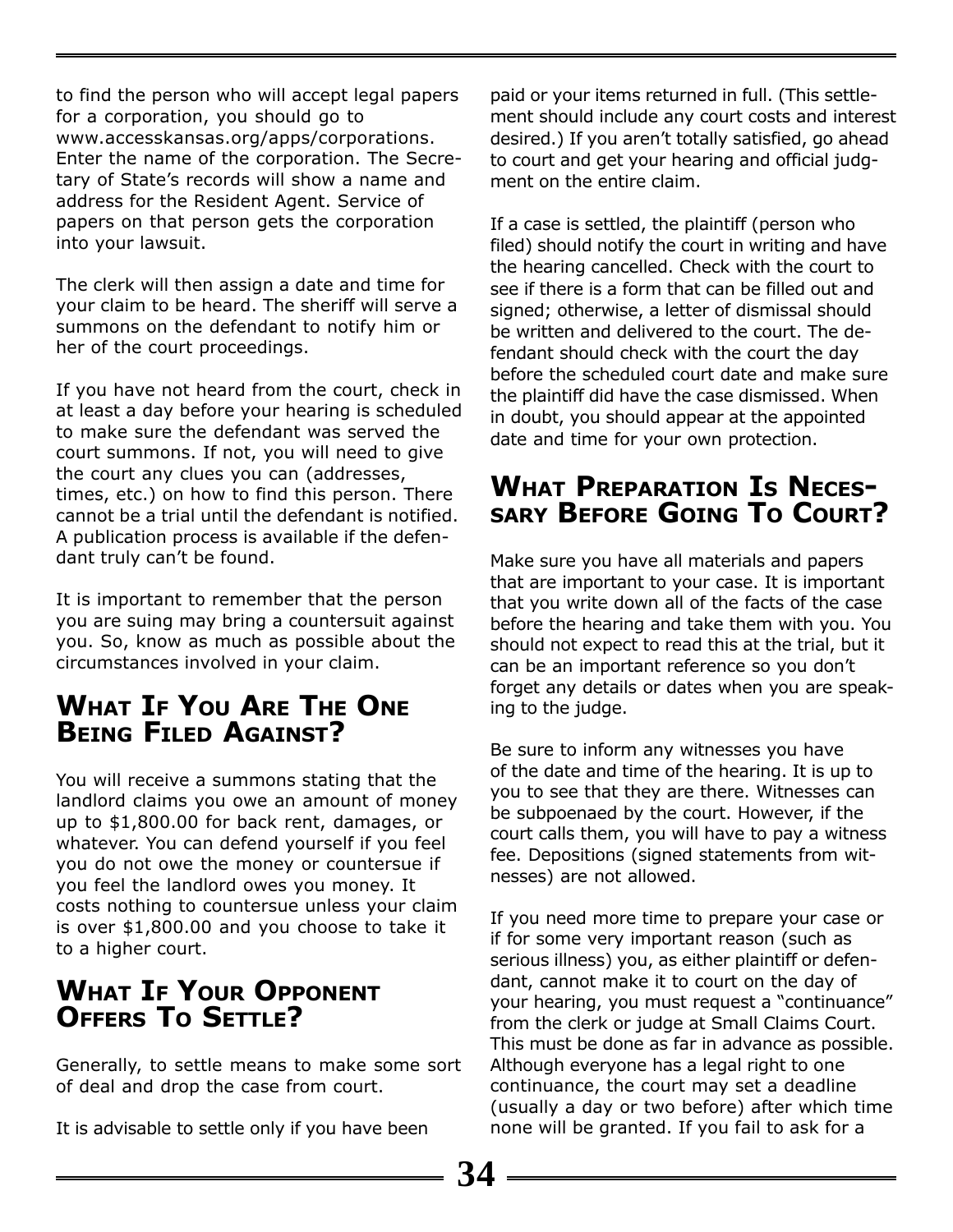continuance and do not appear in court for the hearing, you may lose your right to be heard by the judge and may automatically lose your case.

One thing you might consider is going and sitting in on Small Claims Court before you file or at least before your hearing date comes up. Every Small Claims Court hearing is public. By attending at least one session in advance, you will know how small claims cases are handled by the court and the judge in your county. The clerk's office can advise you when a landlord/tenant case is scheduled.

#### **WHAT HAPPENS IN COURT?**

Be sure that you appear in court on the date and time assigned by the clerk. Get there early! If you are not present, your side of the case will not be heard and your opponent will win.

At the hearing, the claim is heard by a judge. There is not a jury. You and your opponent represent yourselves.

The only information the judge should have ahead of time is the original claim form and possibly a counterclaim form (though counterclaim forms can be turned in at the trial).

The procedure is very simple. You present your side of the story to the judge. In doing so, you show any evidence and call any witnesses you have to testify. The judge may then ask questions of you and your witnesses. Your opponent will be asked to present his or her case and any claim that he or she may have against you. When your opponent is finished, the judge may question your opponent and your opponent's witnesses.

#### **SOME HINTS!**

You may want to prepare an opening statement – one or two sentences that summarize your side of the case – and practice it in advance.

When presenting your case, make your statements short and present any pertinent documents.

If you have any witnesses, take them with you when your case is called. If you don't, they may never be called forward by the judge. It is important to answer the judge's questions directly and in a calm manner.

Speak clearly, directly, and only when spoken to. If you must interrupt or insert a point, do it as politely as possible.

Never be rude to the judge or your opponent either in speaking or by making gestures or faces.

#### **WHAT ABOUT THE RULING?**

The judge considers the arguments and evidence and decides the validity of your claim. He or she may award an entire request, part of it, or none of it. If you win, the judge may order your opponent to pay you interest and/or reimburse you for your filing fee in addition to the amount you asked for. The judge may decide that your opponent's claim is more valid than yours and order you to pay money to your opponent.

#### **COLLECTING A COURT JUDGMENT**

Winning in court does not necessarily mean that you get paid promptly, in full, or ever.

Payments can be made through the court or directly between you and your opponent. Installment payments are allowed if both parties are willing. Use receipts if you pay or get paid directly.

Your judgment is good almost forever as long as you keep checking in with the court and officially renewing it at least every five years or so.

After 10 days, assuming no appeal has been filed, the court can assist you in collecting your money. It will be up to you to make sure appropriate papers are filed and to find out where this person's money is. You may hire an attorney or use a collection service to assist at this time.

"Aid in Execution" and "Garnishment" are the two court-assisted collection procedures.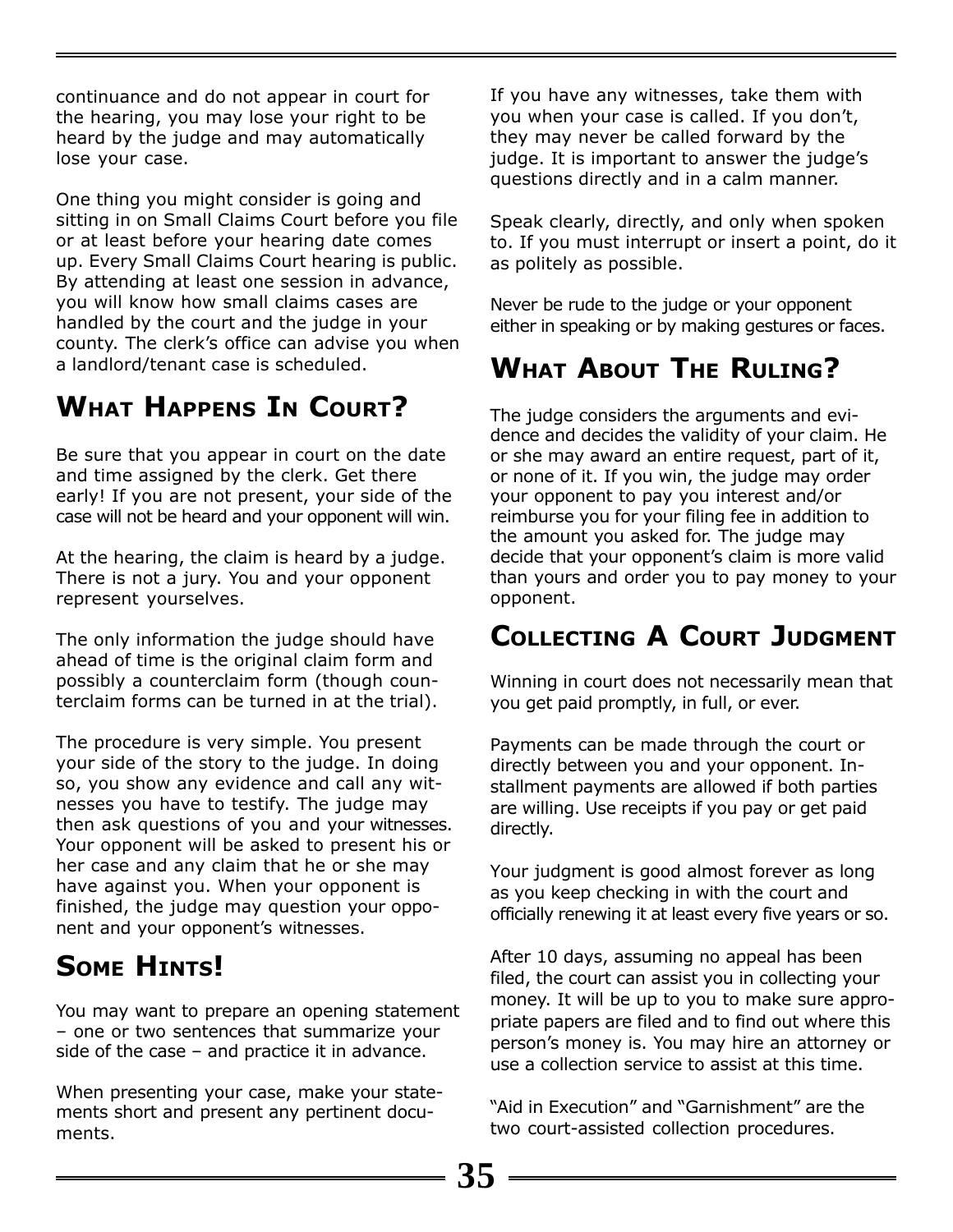#### **AID IN EXECUTION**

You can go back to the court clerk and ask to have the court "aid" you in "execution" of the judgment. Most courts will provide the necessary form. There should be no cost to you.

The court will send the sheriff out with an order summoning your opponent to return to court. You will have to appear too. At the appointed time, the judge will assist you in questioning the person to determine whether a payment can be made immediately to you directly or through the court; whether an acceptable payment plan can be worked out; and/or to discover where the person banks or works so that garnishment can proceed.

This procedure can be used as often as necessary.

#### **GARNISHMENT**

In a garnishment procedure, the court gets the money owed you directly from your opponent's source of income or bank account. You will have to find out where the person works or banks, fill out a garnishment request form with the court clerk, and then the court will contact the business and arrange the garnishment at no cost to you. If you can't find out whether the person has income, employment, or money, you can ask the court to assist you through an "Aid in Execution" (see section above).

The law permits garnishment of 25% from each paycheck, though a certain amount must be left in each check garnished. Welfare and social security checks can't be garnished. Garnishments continue until the judgment is paid off or released.

A checking or savings account can be garnished in one lump sum. When filing for this type of garnishment, you must enter 1-1/2 times the amount due on the form.

Give the court a week or so to issue the garnishment. Once a business has received garnishment papers, it should be holding your money. The

business must file an answer with the court. The court will send a copy to you. Next, you must sign or call the court for an "order to pay in and disburse." Then the court will collect the money from the business and send it on to you.

#### **WHAT IF IT TURNS OUT THAT THE SCOPE OF THE CLAIM IS BE- YOND THAT OF SMALL CLAIMS COURT?**

You may decide that your claim is too complicated for Small Claims Court or a judge may decide that. You then have three options.

**(1)** You can drop the claim. Your filing fee will not be returned.

**(2)** You can reduce your claim to fit the limits of Small Claims Court, thereby waiving the right to pursue what you left out.

**(3)** You can go to the next higher court level. There you will probably need an attorney and the fee will be higher if your claim is over \$1,800.

A claim cannot be split into two suits.

# **CAN SMALL CLAIMS COURT DECI- SIONS BE APPEALED?**

A judgment made in Small Claims Court may be appealed to the next higher level of the District Court within ten days. This will give you a trial "de novo" – completely new. You will have to pay court fees again. Hiring an attorney is advisable because of the complexity of the forms and the legal arguments. If you lose a second time, the judge is supposed to order you to pay your opponent's attorney's fees.

If you have any questions on how to file a small claim, contact the appropriate court for your county. The Small Claims Court is an excellent channel for those who have small claims and cannot afford an attorney. It was created for you to use, so utilize it!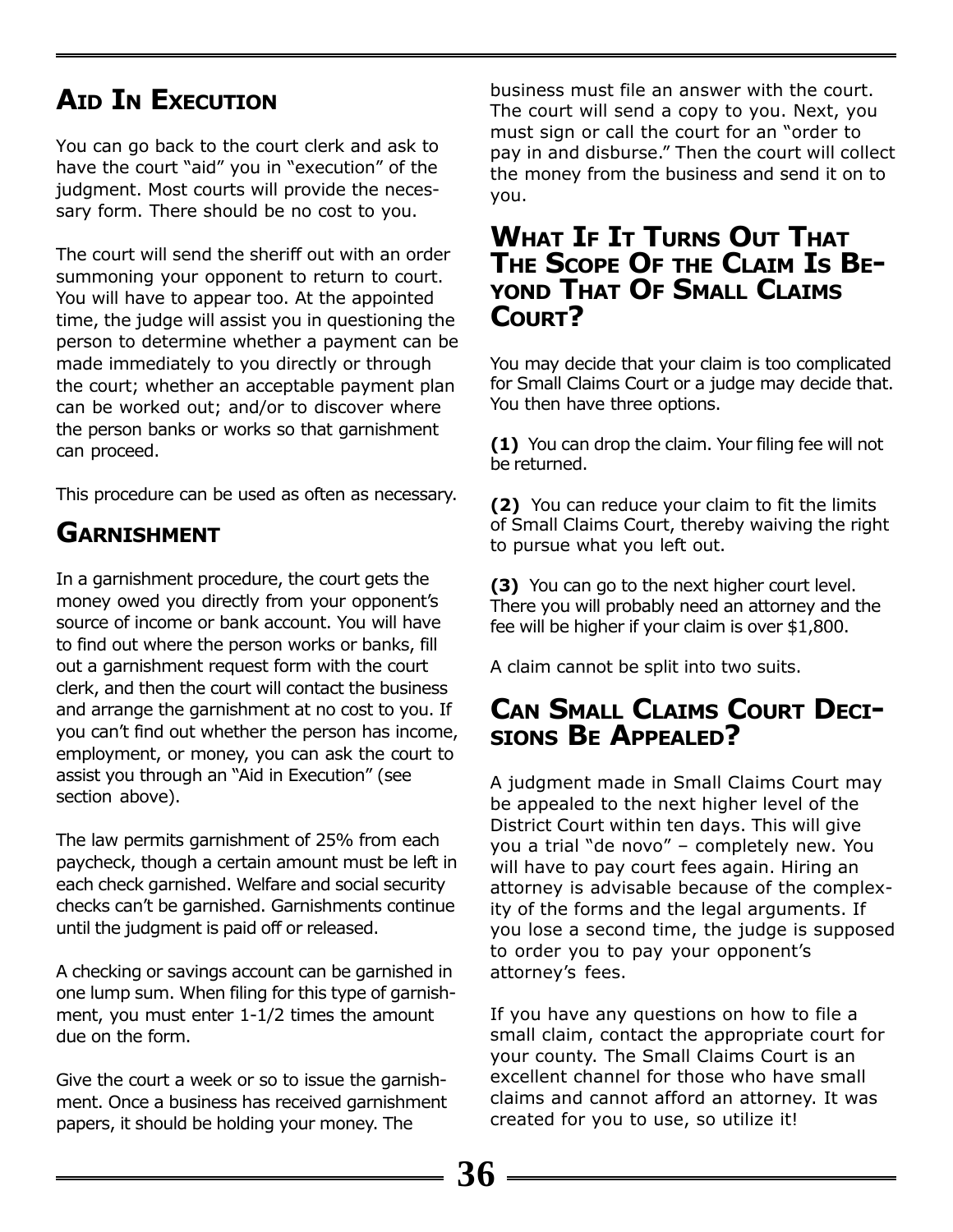## **TENANT ORGANIZATIONS**

#### **TENANT ORGANIZATIONS**

A tenant association is a group of residents who band together for any of a number of reasons. It may be formed by the tenants of a single apartment house, the tenants of a single landlord in many houses, or on a neighborhood basis. Sometimes associations form on a social basis to organize adult or children's activities or just to visit. Sometimes they form for security. Sometimes they begin as defensive organizations to make specific complaints against rent raises, evictions, or a landlord's refusal to make repairs.

Some tenants' associations last for short periods of time while certain people or certain issues are present. Others last over many years and can develop into strong positive bases for neighborhood activities or even communitywide activities such as housing code enforcement or neighborhood improvement.

There is no right way to organize and run a tenant organization because each situation is different. Still, tenant groups should keep a number of things in mind when planning and running an organization.

**Information:** Information on community resources, landlords, local issues, and politicians means strength for a tenant organization. Information can be used to educate your members and the public. It is essential in decision making on issues and planning events. It can also aid in obtaining public support and providing better defense in legal situations.

**Recruiting:** Try and get people who are known by a lot of tenants to help get people out to the meetings. One-on-one personal or telephone invitations are the best. Offer people rides. Organize first on small problems which have solutions or limited activities so that your group has early successes.



**Meetings:** People come to meetings for a variety of reasons – social, personal fulfillment, fun. Potluck dinners or other ideas can increase attendance. Set meeting times carefully to avoid conflicts with work, social events, school events, popular TV shows, etc. Meeting places should be close and easy to get to. Sitting in a circle for informal meetings would allow everyone to see each other. A sign-up list allows individual tenants to list their problems and/or interests and also serves as a future reference and volunteer list.

The point of the meeting is to get something done, build interest, and build commitment; people should want to come back. Agendas should be prepared in writing and followed. Avoid, "What do you want to do?" statements, but have suggestions for how to proceed on problems or activities. Encourage participation by many. Share all information so that people feel like they know what's going on. A limited time for open discussion of issues that are not central to the work that needs to be done should come at the end of the meeting.

Everyone should leave the meeting with something to do. Form working commitees for future activities. This reinforces commitment and will give members an opportunity to brag at the next meeting (if they have done what they said they would) or feel group pressure (if they have not).

**Roleplaying:** Take the part of each of the characters in a situation, either in your head or with the group. It can be a lot of fun, and, taken seriously, very instructive. Whether you are just trying to get more people in your building or neighborhood out to events that you have planned or whether you are trying to plan arguments, tactics, and overall strategy in a major difficult issue, understanding the point of view from the other side can be helpful.

**Tactics:** Tenant group tactics can include letters, negotiation, events in public places, meet-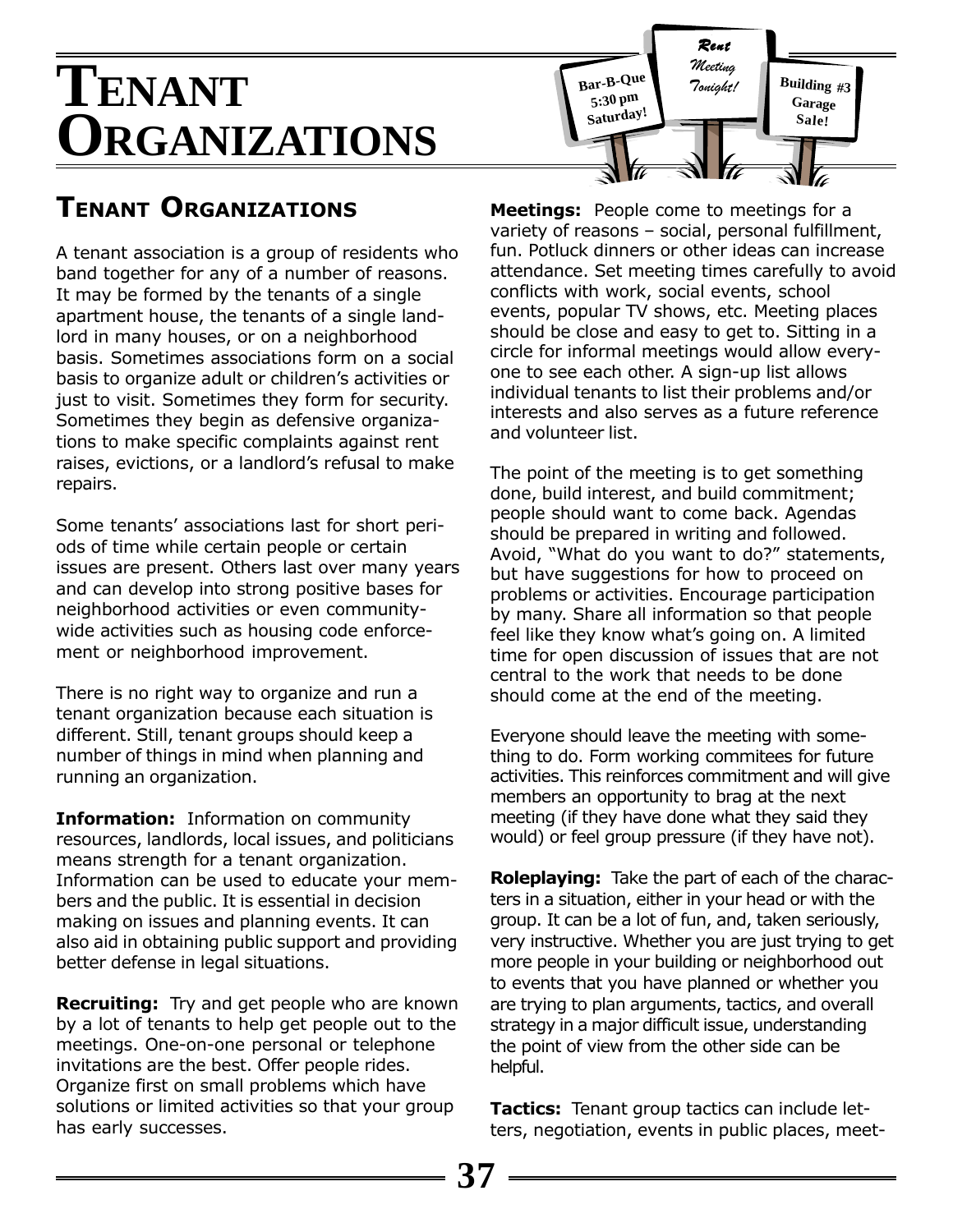ings, and, in extreme cases, such methods as picketing or rent strikes. All activities should be carefully and sensitively selected, timed, and directed to meet the specific needs, goals, and objectives established by the tenants' association.

**Legal Help:** Lawyers are a necessary aid to any tenant group that is pursuing tenants' rights issues. They can buy time, give advice, and even win key cases. They may also serve as advocates in seeking changes in the law in legislatures and city councils. However, the lawyer's role should be no more than that of a technical advisor who gives members legal information about what might happen to them if they try certain specific tactics. A lawyer should be neither conservative nor militant in presenting these choices; the best technical advisor may be the worst political decision

maker. It is imperative that the tenants decide whether their action in a controversy will be moderate or militant.

**Publicity:** Leaflets, posters, and newsletters are basic methods of keeping tenants informed about the group's activities and accomplishments. Telephone "trees" are also very effective.

TV, radio, and newspaper coverage will also be helpful, but the media cannot substitute for the basic methods listed above.

**Community Support:** Every community group should be aware of the benefit which comes from exchanging advice, support, and resources with other groups. However, do not try to pattern your tactics or activities to be exactly like others. No two organizations are the same; you must look inward for your own direction.

## **LEGAL REFERENCES**

The term **"K.S.A."** refers to the **Kansas Statutes Annotated**. These Kansas law books are available to you at most libraries and often can be found at business and government offices. They are also available at www.kslegislature.org. Do a statute search using the numbers listed here. Copies of the Kansas Residential Landlord and Tenant Act (K.S.A. 58-2540 through 58-2573), Mobile Home Parks Residential Landlord and Tenant Act (K.S.A. 58-25, 100-58-25, 126) and other items noted below can be ordered from Housing and Credit Counseling, Inc.

**Before You Rent** - Fraud on Applications, landlord remedies, K.S.A. 36-206 and 36-207; Kansas Fair Credit Reporting Act, K.S.A. 50-701 through 50-722; Possession, K.S.A. 58-2552, 2560.

**Low Rent Housing** - There are volumes available on each kind of government-assisted program; the regulations are constantly changing. Ask your manager to give you a copy of the regulation(s) you want to see. Your state, HUD or Rural Development staff should be able to help you with further questions. (See box with phone numbers on page 12.)

**Security Deposits** - K.S.A. 58-2543, 58-2550, 58-2554, 58-2562, 58-2563; 1979 Kansas Supreme Court case *Clark v. Walker*, re: Forfeiture provisions; 1982 Kansas Court of Appeals case *Buettner v. Unruh*, re: When move-in inventory was not done; 2001 Kansas Court of Appeals case *Wurtz v. Cedar Ridge*, re: Landlord can't keep security deposit as liquidated damages.

**Leases** - K.S.A. 58-2543 through 58-2547, 58-2549, 58-2556, 58-2558, 58-2565; Subleasing K.S.A. 58- 2511, 58-2512, 58-2515; Disclosure of Ownership, K.S.A. 58-2551, 58-2554; Kansas Contract Law (not detailed here) also applies; 1975 Kansas Supreme Court case *Chelsea Plaza Homes, Inc. v. Moore*, re: Kansas Consumer Protection Act does not apply; Model Leases can be ordered from Housing and Credit Counseling, Inc.

**Rules and Regulations** – K.S.A. 58-2556. *(Continued on following page)*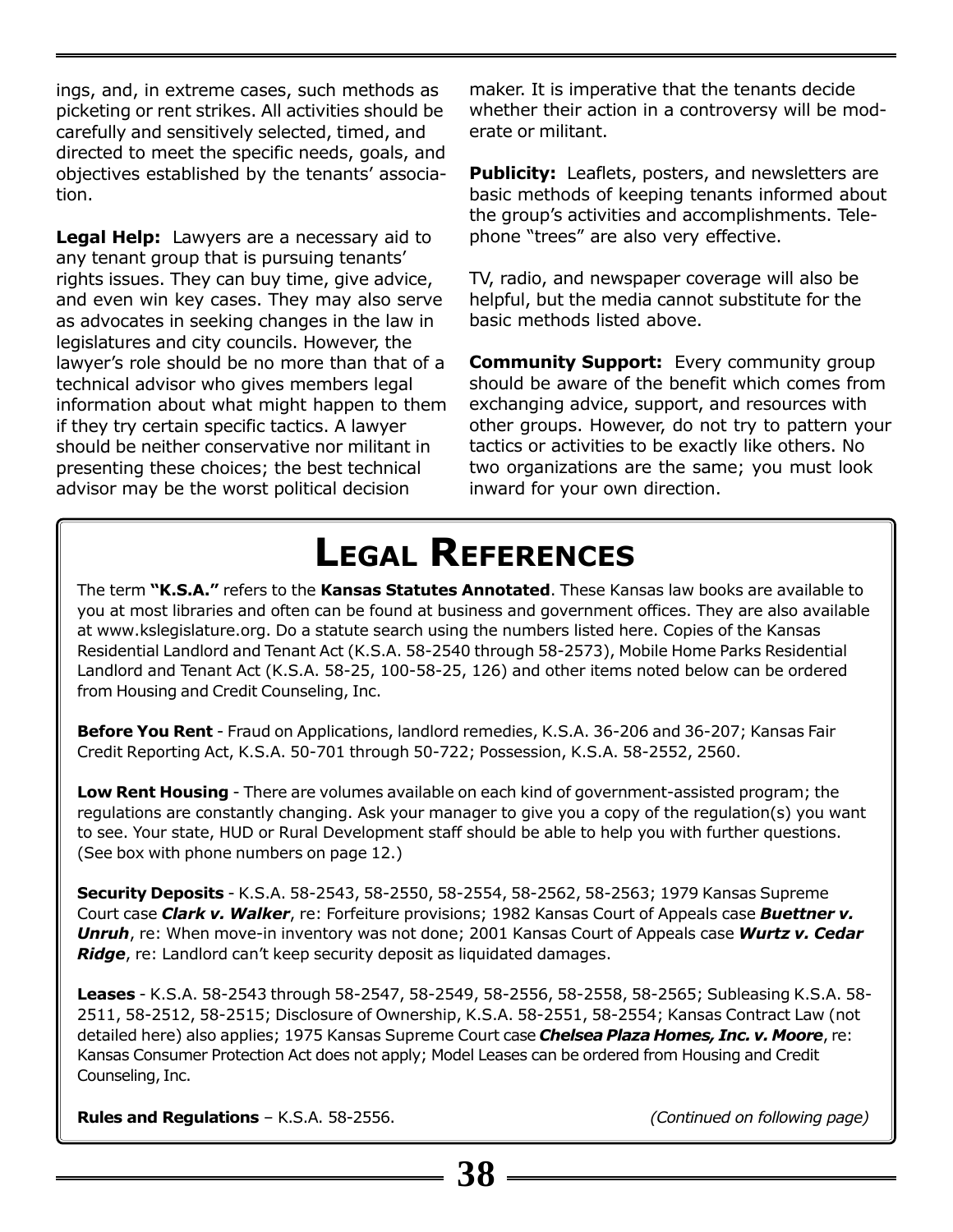**Move-In Checklists** – K.S.A. 58-2548; 1982 Kansas Court of Appeals case *Buettner v. Unruh*, re: When move-in inventory was not done; Model Move-In Inspection Forms can be ordered from Housing and Credit Counseling, Inc.

**Rent and Late Fees** – K.S.A. 58-2543, 58-2545, 58-2566, 58-2572; Damage or Destruction by Fire or Casualty, K.S.A. 58-2562; Liens, K.S.A. 58-2567; City of Manhattan Ordinance #3081 provides for escrow of rent under certain circumstances; Copies of the Manhattan Ordinance can be ordered through Housing and Credit Counseling, Inc.

**Landlord Responsibilities** – K.S.A. 58-2543, 58-2549, 58-2553, 58-2559, 58-2561, 58-2562, 58-2563, 58- 2569, 58-2572; Damage or Destruction by Fire or Casualty, K.S.A. 58-2562; 1974 Kansas Supreme Court case *Steele v. Latimer* established implied warranty of habitability ; Utility company tariffs can be obtained from each utility company or from the Kansas Corporation Commission; Model Maintenance Request can be ordered from Housing and Credit Counseling, Inc.

**Landlord Entry** – K.S.A. 58-2557, 58-2565, 58-2571.

**Tenant Responsibilities** – K.S.A. 58-2543, 58-2555, 58-2558, 58-2564; Possession, K.S.A. 58-2570.

**Mobile Home Parks** – Tiedowns, K.S.A. 71-1226 through 71-1234; Mobile Home Parks Residential Landlord and Tenant Act - 58-25,100 - 58-25,126; Copies of this Act can be ordered from Housing and Credit Counseling, Inc.

**Notice to Quit from the Tenant** – K.S.A. 58-2559, 58-2560, 58-2562, 58-2563, 58-2570, 58-2571; Abandonment, K.S.A. 58-2565; Damage or Destruction by Fire or Casualty, K.S.A. 58-2562; 14/30 Day Notice, K.S.A. 58-2559; Leaving Without Notice with Intent to Defraud, K.S.A. 36-206 and 36-207; Model 30-Day and 14/30-Day Notices can be ordered from Housing and Credit Counseling, Inc.

**Evictions** – K.S.A. 58-2504, 58-2505, 58-2509, 58-2552, 58-2560, 58-2561, 58-2564 through 58-2572; Court Process (Forcible Detainer), K.S.A. 61-2301 through 61-2311, Employment Related, K.S.A. 58-2504; Liens, K.S.A. 58-2565, 58-2567; Lock-Outs, K.S.A. 58-2563, 58-2567, 58-2569; Retaliation, K.S.A. 58-2572; City of Topeka Code 21-243 and 21-244; Service of Notices, K.S.A. 58-2510, 58-2550, 58-2554, 58-2562, 58-2563, 61-1801 through 61-1807, 61-2304; Squatters, K.S.A. 58-2509, 58-2511, 58-2512; 1983 Kansas Supreme Court case *Geiger v. Wallace* established punitive damages in constructive eviction; United States Supreme Court case *Rucker v. Davis* upheld "one-strike" eviction of tenants; 24 CFR Part 5, et al regarding Public Housing "one-strike" rules; Model 3-Day, 30-Day, and 14/30-Day Notices can be ordered from Housing and Credit Counseling, Inc.

**Discrimination** – Kansas Act Against Discrimination, K.S.A. 44-1001 through 44-1043; local ordinances; federal Fair Housing Act of 1968 and Fair Housing Amendments Act of 1988.

**Small Claims Court** – Kansas Small Claims Procedure Act, K.S.A. 61-2701 through 61-2713; Aid in Execution, K.S.A. 61-2204; Garnishment and Attachments, K.S.A. 61-2001 through 61-2012.

**Tenant Organizations** – K.S.A. 58-2572.

**Tenants Right to Organize** - 24 CFR, Code of Federal Regulations, Part 245 Links for tenant organizations: National Housing Law Project (www.nhlp.org) and National Alliance of HUD Tenants (www.saveourhomes.org)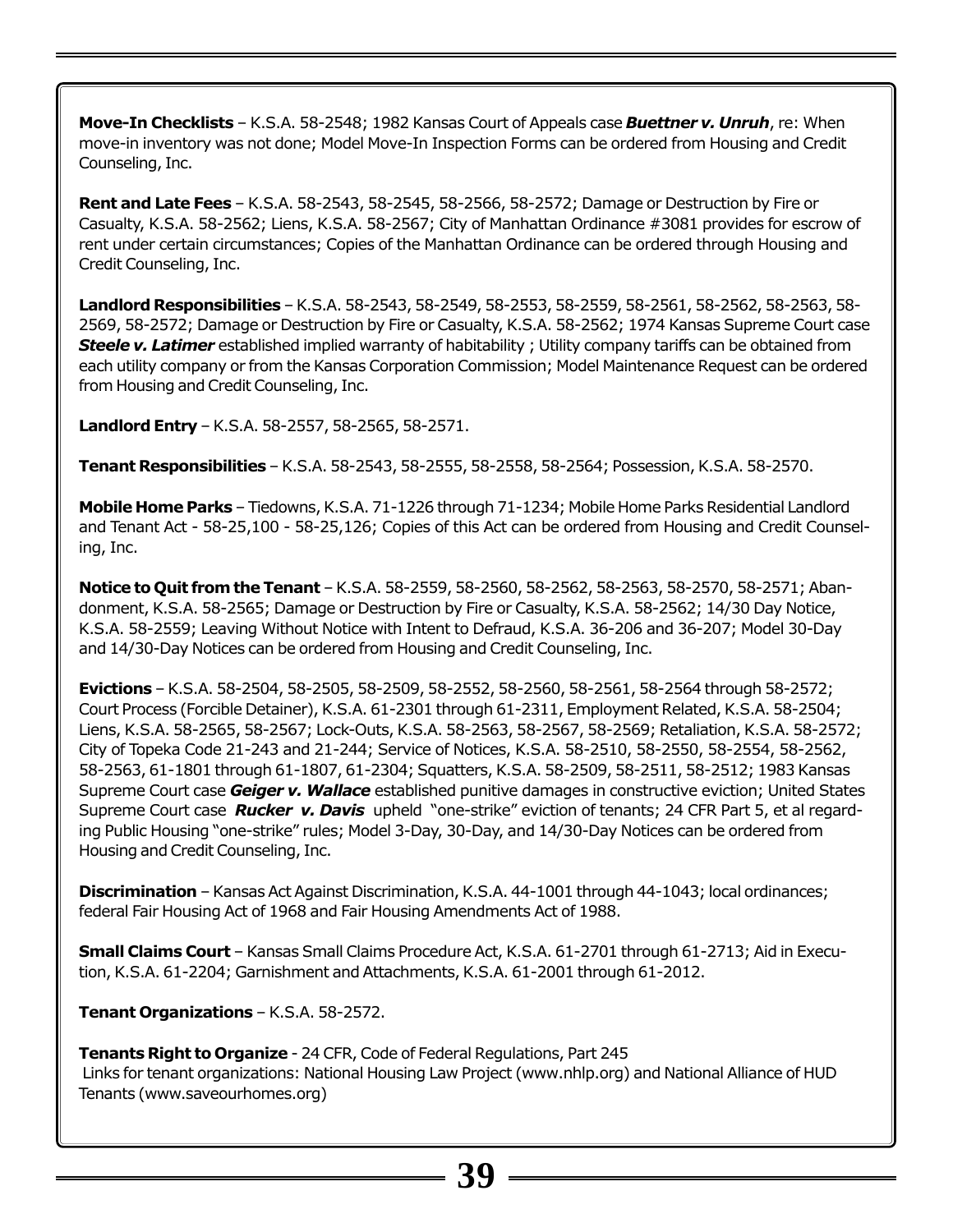#### **INDEX**

Abandonment 26 Aid in Execution 36, 39 Applications 7, 38 Applications, Low Rent Housing 0-11

Behavior of Tenants 23-24, 39

Cablevision 18 Checklist (See Move-In Inspections) Civil Rights (See Discrimination) Collection 33, 35-36 Constructive Evictions 26-27 Court Cases 38-39 Court Procedures 27, 33-36, 39

Definitions 4 Delivering Notices 15, 24-26, 33-34 Discrimination 7, 29-31, 39 Disposal of Leftover Possessions 26-27

Entry (See Landlord Entry) Escrow of Rent 19,39 Eviction 16, 17, 22, 24-26, 33, 39 Eviction, Low Rent Housing 11-12

Fair Credit Reporting 7, 38 Fair Housing (See Discrimination) Fire or Casualty 19, 39 Fire Code 21 5-Day Notice 8, 19 14/30 Day Notices 19, 24-25

Garnishment 36, 39 Grievance Procedures 9, 11-12 Guests 18, 25

Heat 6 Holdover Possession (See also Possession) 26-27 Housing Code 18-19, 20-21 Housing Voucher 9-12 HUD 9-12, 29-31, 39

Illegal Activity 25 Improvements, Tenant 23-24 Inspection (See Move-In Inspections) Insurance 8, 19 Interest 11, 13 Itemized Deductions 13-14

Kansas Residential Landlord and Tenant Act 4, 13, 16, 20 K.S.A. 38-39

Landlord 4, 15, 19, 33, 39 Landlord Entry 6, 15, 22-23, 39 Late Charges 17-18, 39

Leases 5, 7, 15-16, 19, 24, 38-39 Liens 26-27, 39 Lock-Outs 27, 39 Low Rent Housing 9-12, 38 Maintenance, Landlord 11, 18-19 Maintenance, Tenant 23-24 Military 24 Mobile Homes 4, 20, 28, 38-39 Month-to-Month Agreements (See Rental Agreements) Move-In Inspections 6, 13, 16-17, 39 Move-Out Inspections 13-14 Normal Wear and Tear 13-14 Notice to Quit from Landlord (See Eviction) Notice to Quit from Tenant, Improper 14, 25-26 Notice to Quit from Tenant, Proper 19, 24, 39 Possession 7, 8, 14, 26, 39 Public Housing 9-12 Recertification 11 Rent 6, 9-10, 17-18 Rent Date 17 Rent Payment 17-18, 23, 25, 39 Rent Raise 17-18, 22 Rent Withholding 19 Rent Agreements, Written and Verbal 5, 7, 15-16 Repair and Deduct 19 Retaliation 22, 25, 26 Roommate 5, 13, 24 Rules and Regulations 7, 16, 39 Rural Development 9-12 Sale of Property 6, 14-15 Section 8 9-12 Security Deposits 11, 13-15, 17, 19, 38 Service of Notices (See Delivering Notices) Small Claims Court 14-15, 19, 33-36, 39 Special Agreements 5, 7 Subsidized Housing (See Low-Rent Housing) Tax Credit/Section 42 9-12

Tenant 4, 23-24, 39 Tenant Organizations 37-38, 39 30-Day Notice from Landlord (See Evictions) 30-Day Notice from Tenant (See Notice to Quit from Tenant, Proper) 3-Day Notice (See Evictions) Trailers (See Mobile Homes)

Utilities 6, 26, 39

**40**

Warranty of Habitability 19, 27, 39 Weatherization 20 Week-to-Week Agreements 24